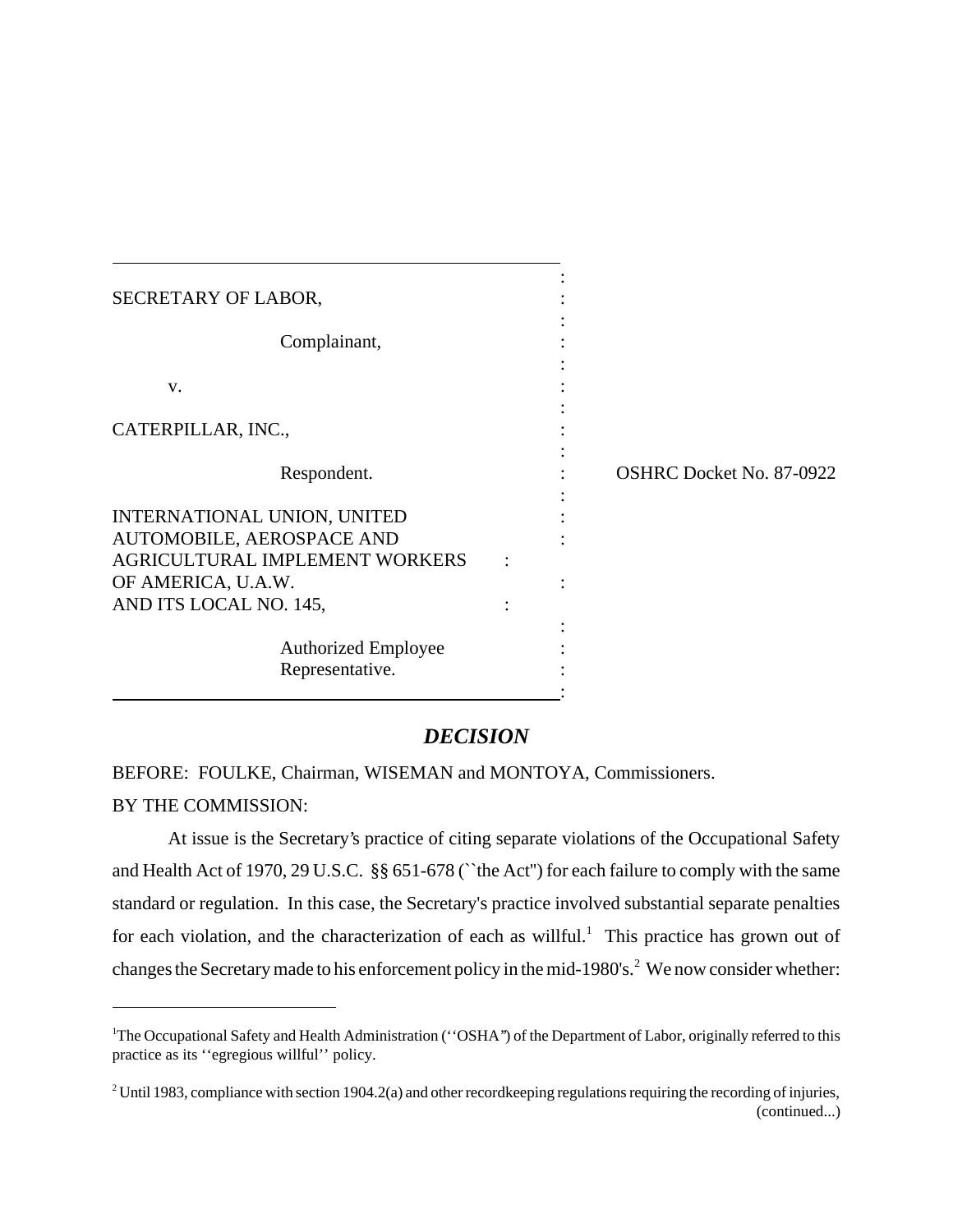(1) the cited conditions violate the Act; (2) each individual violation may be cited separately; and (3) the violations, if any, are willful. We finally consider what penalties, if any, are appropriate under section  $17(i)$  of the Act, 29 U.S.C. § 666(j).

This case developed out of a lengthy inspection of medical records and OSHA No. 200 forms (``the OSHA 200'') at the facility of Caterpillar, Inc. (``Caterpillar''), near Aurora, Illinois. At the close of the inspection, the Secretary issued to Caterpillar a citation alleging that by failing to record 194 occupational injuries and illnesses on its OSHA 200 during 1986, Caterpillar had committed 194  $\degree$  egregious willful" violations of 29 C.F.R. § 1904.2(a).<sup>3</sup> The Secretary later withdrew a number of the items, leaving 170 failures to record at issue. He proposed a \$4,000 penalty for each alleged violation. After a lengthy hearing, Commission Administrative Law Judge Ramon Child affirmed 167 of the items, characterized each as willful, vacated 3 of them, and assessed a \$1,000 penalty for each item.

Former Chairman E. Ross Buckley directed review of the case on the following issues:

(1) Whether the Secretary established by a preponderance of the evidence, as to each of the 167 items affirmed by the Administrative Law Judge, that the Respondent had failed to record an injury or illness that it was required to record under 29 C.F.R. 1904.2(a);

 $2$ (...continued)

illnesses, and lost workdays was generally enforced by grouping a number of failures to record as a single violation and proposed a penalty of \$100 or less. In 1983, the Secretary began a practice of inspecting injury and illness records before deciding whether to inspect the workplace. OSHA Field Operations Manual (''FOM'') Chapter III, section D.4. (April 18, 1983). If the records inspection showed that the lost-workday injury (''LWDI'') rate of a workplace exceeded the national average for the industry, a comprehensive inspection was conducted. If the rate fell below the national average, there was no inspection. *Id.* at section D.4.b. In 1986, the Secretary began enforcing the recordkeeping regulations much more aggressively in the belief that some employers were attempting to avoid comprehensive inspections by underreporting occupational injuries and illnesses. He began issuing willful citations and proposing heavy penalties for failures to record a work-related illness or injury, or lost workday, particularly where substantial numbers of failures to record were alleged.

 $3$  Section 1904.2(a) provides that:

<sup>(</sup>a) Each employer shall, except as provided in paragraph (b) of this section, (1) maintain in each establishment a log and summary of all recordable occupational injuries and illnesses for that establishment; and (2) enter each recordable injury and illness on the log and summary as early as practicable but no later than 6 working days after receiving information that a recordable injury or illness has occurred. For this purpose, form OSHA No. 200 or an equivalent which is as readable and comprehensible to a person not familiar with it shall be used. The log and summary shall be completed in the detail provided in the form and instructions on form OSHA No. 200.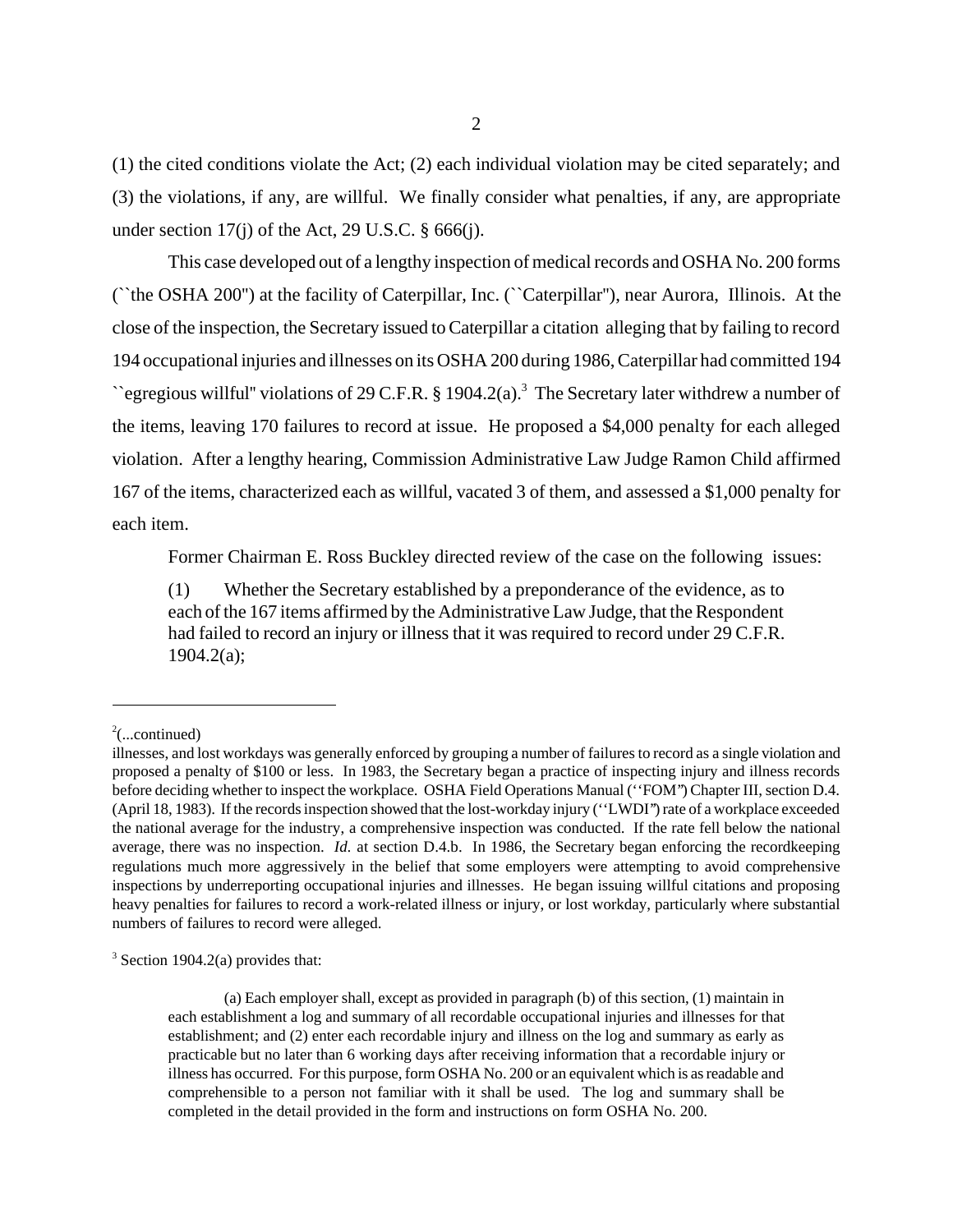(2) Whether the Administrative Law Judge erred in finding the Respondent's failures to properly record injuries or illnesses to have been willful violations of 29 C.F.R. 1904.2(a); and

(3) Whether the Administrative Law Judge erred in assessing separate penalties for each violation of  $29$  C.F.R. 1904.2(a).

For the reasons that follow, we find that: (1) the Secretary established by a preponderance of the evidence that Respondent failed to record 167 injuries or illnesses as required by section 1904.2(a); (2) the judge erred in characterizing each failure to record as willful; and (3) the judge did not err in assessing separate penalties for each violation. We assess a total penalty of \$25,625.00.

I.

# WHETHER THE SECRETARY ESTABLISHED BY A PREPONDERANCE OF THE EVIDENCE, AS TO EACH OF THE 167 ITEMS AFFIRMED BY THE ADMINISTRATIVE LAW JUDGE, THAT THE RESPONDENT HAD FAILED TO RECORD AN INJURY OR ILLNESS THAT IT WAS REQUIRED TO RECORD UNDER 29 C.F.R. 1904.2(a)

## A. BACKGROUND

The citations that the Secretary issued in May 1987 alleged that Caterpillar failed to record injuries and illnesses as required by section 1904.2(a) in six general categories: lacerations, dermatitis and burns, tuft fractures, eye injuries, contusions, and strains and sprains. Caterpillar defends against the citations on two grounds. It claims that section 1904.2(a) is too vague to provide adequate notice of what injuries and illnesses must be recorded and that the attempts by the Secretary to clarify the standard did not succeed. It further claims that it did comply with the regulation. Our resolution of both of these defenses involves consideration of two conflicting approaches to the recording of occupational injuries and illnesses: the way that the Secretary believes they should have been recorded and the way that Caterpillar actually recorded them in 1986.

The Secretary's recording method is based on the cited regulation, section 1904.2(a), which requires employers to ''enter each recordable injury and illness'' on the OSHA 200 or an equivalent. A recordable occupational injury is defined in section 1904.12(c) as any occupational injury or illness which results in: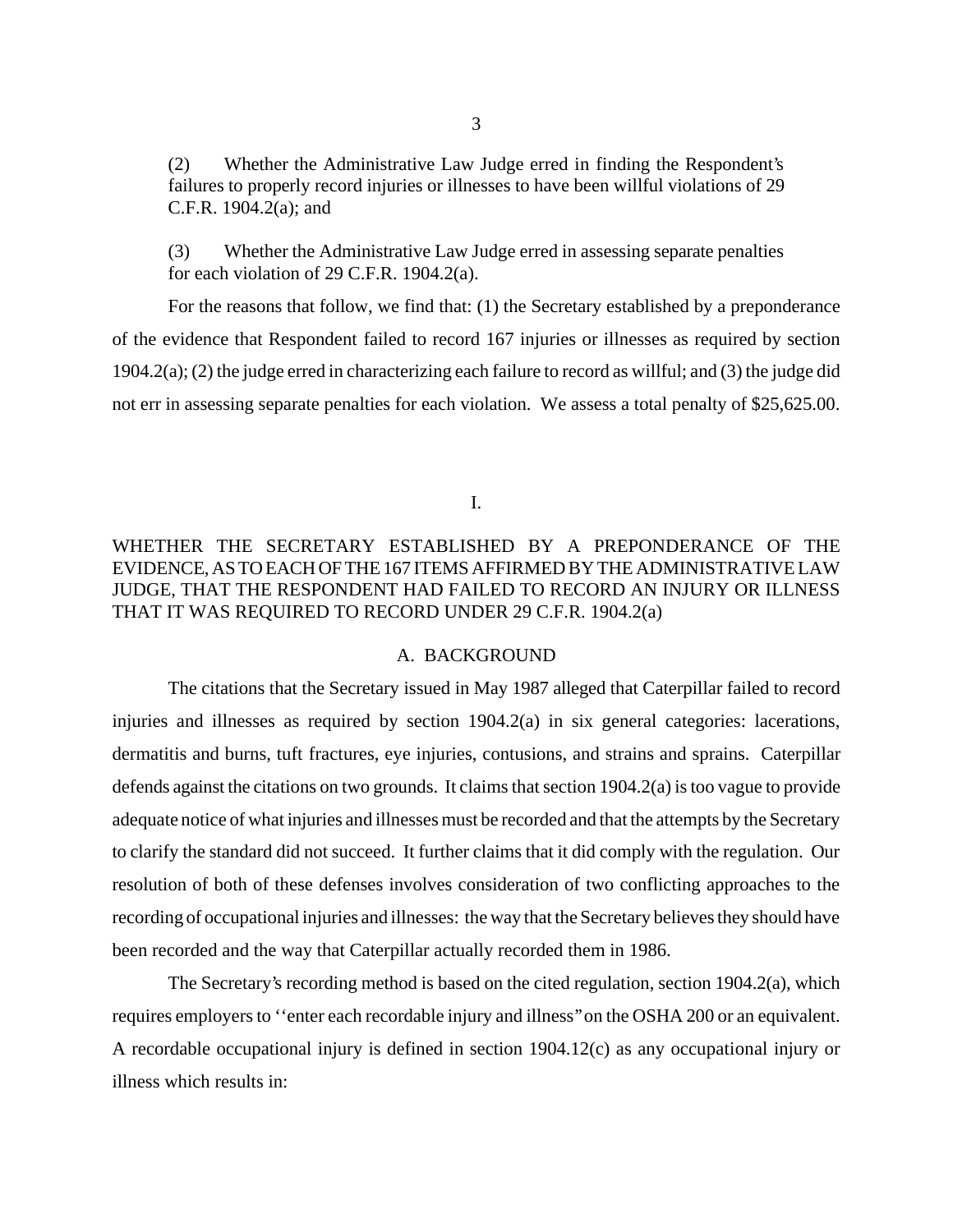(1) Fatalities, regardless of the time between the injury and death, or the length of the illness; or

(2) Lost workday cases, other than fatalities, that result in lost workdays; or

(3) Nonfatal cases without lost workdays which result in transfer to another job or termination of employment, or require medical treatment (other than first aid) or involve loss of consciousness or restriction of work or motion. This category also includes any diagnosed occupational illnesses which are reported to the employer but are not classified as fatalities or lost workday cases.

Also defined in section 1904.12, as well as on the back of the OSHA 200, are Medical Treatment and its nonrecordable counterpart, First Aid:

(d) ''Medical Treatment'' includes treatment administered by a physician or by registered professional personnel under the standing orders of a physician. Medical treatment does not include first-aid treatment even though provided by a physician or registered professional personnel.

(e) ''First Aid'' is any one-time treatment, and any follow up visit for the purpose of observation, of minor scratches, cuts, burns, splinters, and so forth, which do not ordinarily require medical care. Such one-time treatment, and follow up visit for the purpose of observation, is considered first aid even though provided by a physician or registered professional personnel.

According to the Secretary, section 1904.2(a) and the definitions in section 1904.12, particularly the term medical treatment in section 1904.12(c)(3), receive further clarification in various publications of the Bureau of Labor Statistics (''the BLS''). The Secretary relies primarily on a 30-page pamphlet published in 1978, *What Every Employer Needs To Know About* Recordkeeping, ("BLS Report 412-3")<sup>4</sup>. Its preface provides in part:

The Bureau of Labor Statistics of the U.S. Department of Labor is charged with the responsibility for the recordkeeping system and reporting requirements under the Occupational Safety and Health Act. This pamphlet provides answers to questions employers most frequently ask about recordkeeping and reporting of occupational injuries and illnesses.

BLS Report 412-3 at 1.

<sup>&</sup>lt;sup>4</sup> Pursuant to a delegation of authority from the Secretary of Labor, the BLS first issued a version of this pamphlet in 1972. Revisions were published in 1973, 1975, 1978, and 1986. The regulation itself, section 1904.2(a), was issued jointly by the Assistant Secretary for OSHA and the BLS Commissioner in 1972. 37 Fed. Reg. 736 (1972).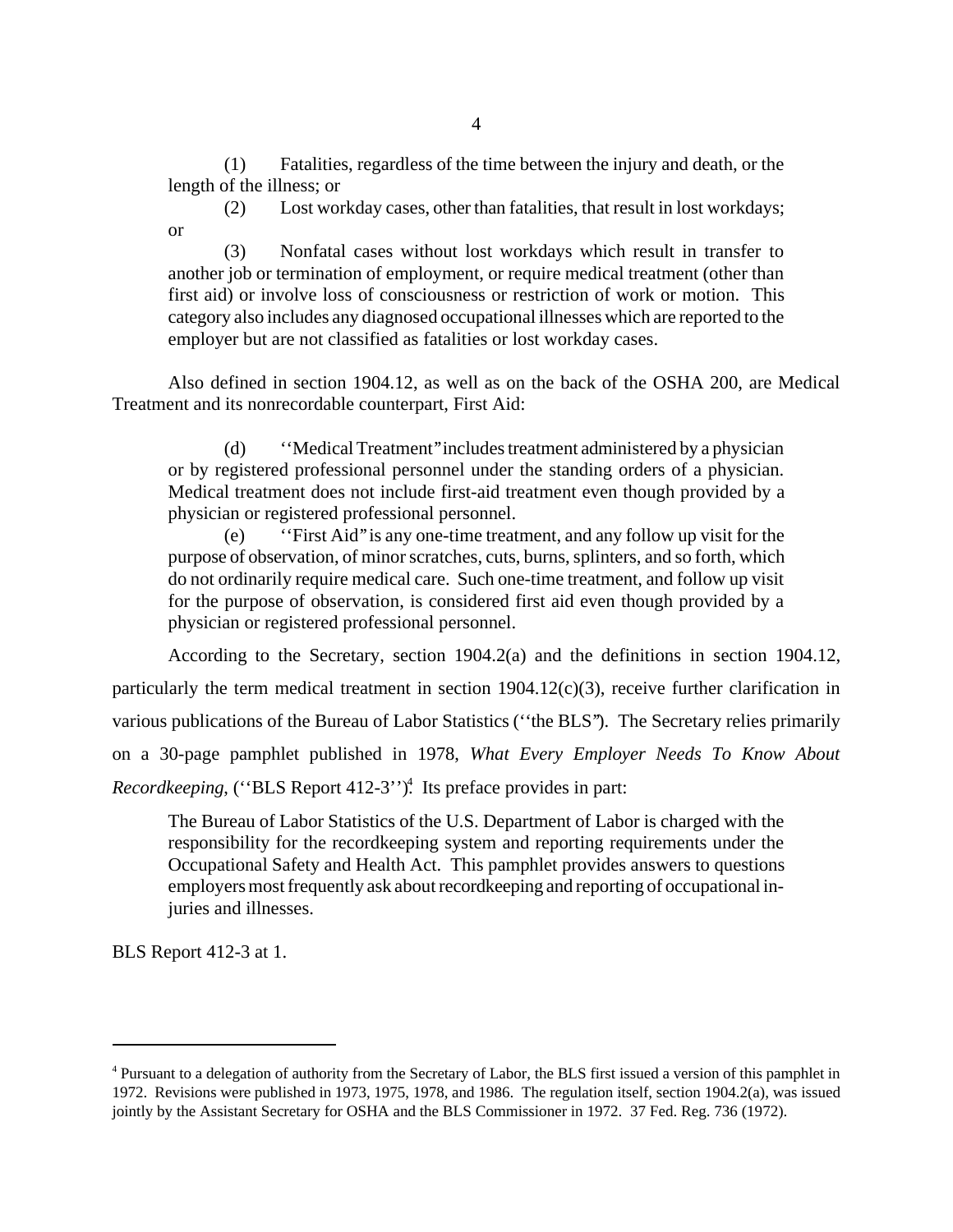BLS Report 412-3 is not referred to in section 1904.2(a) or in the OSHA 200. However, the Secretary considers it to contain enforceable interpretative rules that require recording of all the workplace injuries and illnesses he has cited Caterpillar for failing to record in 1986. In his brief to the Commission, the Secretary describes page 2 of BLS Report 412-3, as containing a ''detailed summary of the Secretary's interpretation of the employer's recordkeeping obligation . . . that mirror[s] the recordability standard of the Act and regulations.'' He considers the list of recordable medical treatments on page 2 of BLS Report 412-3 to be the final authority for what is recordable.<sup>5</sup>

In 1985, the BLS published a request for comment in the Federal Register. 50 Fed. Reg. 29,102 (1985). In that request he asked for comments on BLS Report 412-3 and on revised guidelines, *Recordkeeping Guidelines for Occupational Injuries and Illnesses*, which the BLS had proposed to the public a year earlier. 49 Fed. Reg. 29,484 (1984). The BLS described BLS Report 412-3 ''as providing'' the Secretary of Labor's interpretation of the ''requirements of the OSH Act and regulations,'' and stated that they are considered supplemental instructions to the recordkeeping forms. 50 Fed. Reg. at 29,133. In 1986, the BLS published *Recordkeeping Guidelines for Occupational Injuries and Illnesses* ("1986 Guidelines"), which "replace[d] all previous editions of the BLS recordkeeping guidelines.'' *Id.* at p. i.

Compresses, hot or cold, on second or subsequent visit to a doctor or nurse.

Diathermy treatment.

Foreign bodies, if removal from wound requires a physician because of depth of embedment,

<sup>&</sup>lt;sup>5</sup> Page 2 lists the following treatments and injuries involving "medical treatments" which "must be recorded for a workplace injury'':

Antiseptics applied on a second or subsequent visit to a doctor or nurse.

Burns of second or third degree.

Butterfly sutures.

Cutting away dead skin (surgical debridement).

Foreign bodies, removal if embedded in eye.

size or shape of object(s) or location of wound.

Infection, treatment for.

Prescription medications used.

Soaking, hot or cold, on second or subsequent visit.

Sutures(stitches).

Whirlpool treatment.

X-ray which is positive.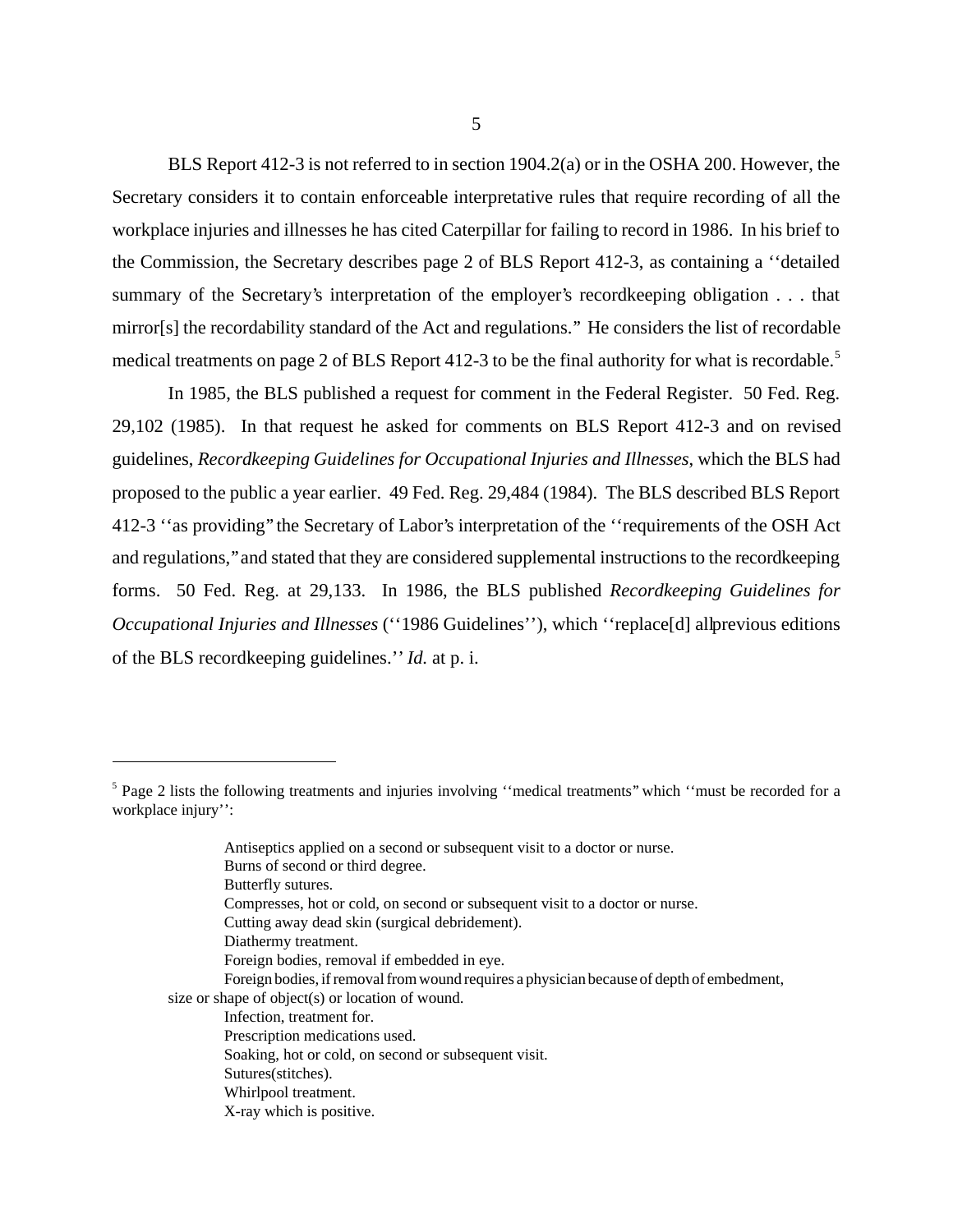### 1. Caterpillar's Procedures for Filling Out the OSHA 200

During 1986, the determination of which injuries and illnesses to record on the OSHA 200 at Caterpillar's Aurora facility was the responsibility of Dr. Matthew Thomas Neu (''Dr. Neu''). Dr. Neu, who is board-certified in occupational safety and health, supervised three nurses during this time. The nurses entered into Caterpillar's records certain information given to them by employees who visited Caterpillar's first aid stations.<sup>6</sup> In addition to eventually instructing the nurses as to which injuries or illnesses to record on the OSHA 200, Dr. Neu was also responsible for developing criteria for the nurses to use in selecting injuries or illnesses for possible inclusion on the OSHA 200. Although he had not been trained in filling out the OSHA 200, shortly after becoming medical director in June 1983, Dr. Neu began formulating the recording criteria that he and Caterpillar ultimately relied on in 1986. Dr. Neu's criteria evolved from a page that is similar in most respects to page 2 of BLS Report 412-3, the page the Secretary views as the final authority of what is recordable. Dr. Neu believed the page was from an OSHA or BLS publication that preceded BLS Report 412-3. He testified that it may have been the criteria Caterpillar followed in filling out the OSHA 200 before he took over that duty. Dr. Neu modified Caterpillar's criteria in a series of memoranda to the nurses who were responsible for entering the injury data. The first of these

<sup>&</sup>lt;sup>6</sup> Under Caterpillar's procedure, each employee seeking treatment for an injury or illness went to a first-aid station, where the employee's badge number would be typed into a computer by a nurse. This generated a file on the employee to which the nurse added a brief narrative stating the reasons for the visit, the date seen by a physician, and codes for the type of injury and the body part injured. There were 21,000 such visits in 1986. If the nurse considered the injury more serious, she may have generated from the computer a hard copy of the entered information, called a ''Medical Report of Injury.'' The three nurses who testified did not have a common standard for generating these reports. Nurse Reinboldt would prepare a Medical Report of Injury for any injury that would have to be seen by a doctor, or that involved an X-ray or required sutures. Nurse Cosma testified that if the employee was going to be referred to a doctor, or complained of a back injury, she always generated a report. Nurse Klomhaus generated a Medical Report of Injury if the employee was to have an X-ray, had a back injury, required sutures, needed to see a doctor, or needed to be sent to another facility for treatment.

These Medical Reports of Injury were reviewed by McCuskey, the Aurora Safety Security Manager, to determine whether they were recordable under Caterpillar's internal recordkeeping system and by Dr. Neu to determine whether the injuries or illnesses were recordable on the OSHA Form 200. From the medical reports of injury generated during 1986, Dr. Neu chose to record 144 injuries and illnesses on the OSHA 200. The Secretary alleges that Caterpillar should have recorded 167 additional injuries.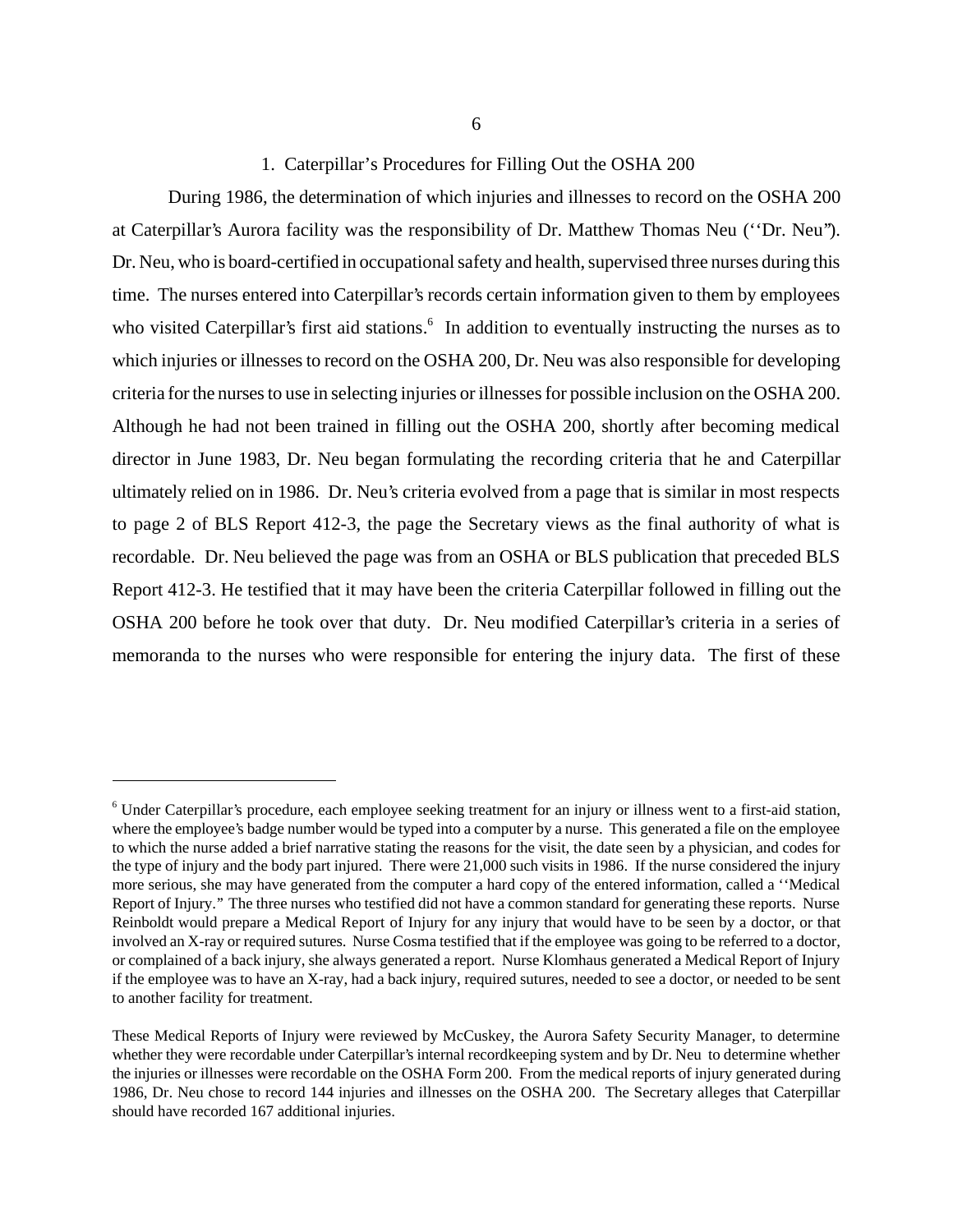memos, which was dated June 15, 1983, stated that the ''changes are a result of company-wide efforts to record injury cases consistently at every plant.<sup>'7</sup>

Over a two-year period, Dr. Neu made numerous changes to Caterpillar's criteria. The deletions he made during this time are lined out; additions are shown in italics:

> 1) Antiseptics applied on second or subsequent visit to a doctor or nurse. *Not recordable if only for infection purposes.*

> 2) Burns of second or third degree. *[R]equires a series of treatments including soaks, use of whirlpools and surgical debridement. Most second or third degree burns require medical treatment.*

3) Butterfly sutures. *If used instead of surgical sutures.*

4) Diathermy treatment. *If more than one treatment ordered by doctor. Bruises--requires multiple soakings, draining of collected blood, or other extended care beyond observation.*

5) Compresses, hot or cold, on second or subsequent visit to a doctor *or nurse. Sprains and Strains--require a series of hot and cold soaks, use of whirlpool, diathermy treatment, or other professional treatment.*

Recordable only if multiple whirlpool, ultrasound, hydrocollator, cold pack ordered by a doctor. (Emphasis in original)

6) Foreign bodies, removal if embedded in eye. *Those removed by irrigation or easily by cotton swab are nonrecordable.*

7) Infection, treatment for. *If antibiotic used for infection--recordable for prevention then nonrecordable.*

8) Prescription medications used. *Even one dose.*

9) Whirlpool treatment *ordered by doctor. If more than one treatment.*

10) Work-related injuries involving restriction of work or motion *if 1 full shift or more*.

 $<sup>7</sup>$  Dr. Neu's first revision of the criteria came less than two months after the Secretary announced the practice of</sup> conducting an inspection of injury and illness records before deciding whether to conduct a comprehensive inspection of the workplace. *See*, *supra* note 2.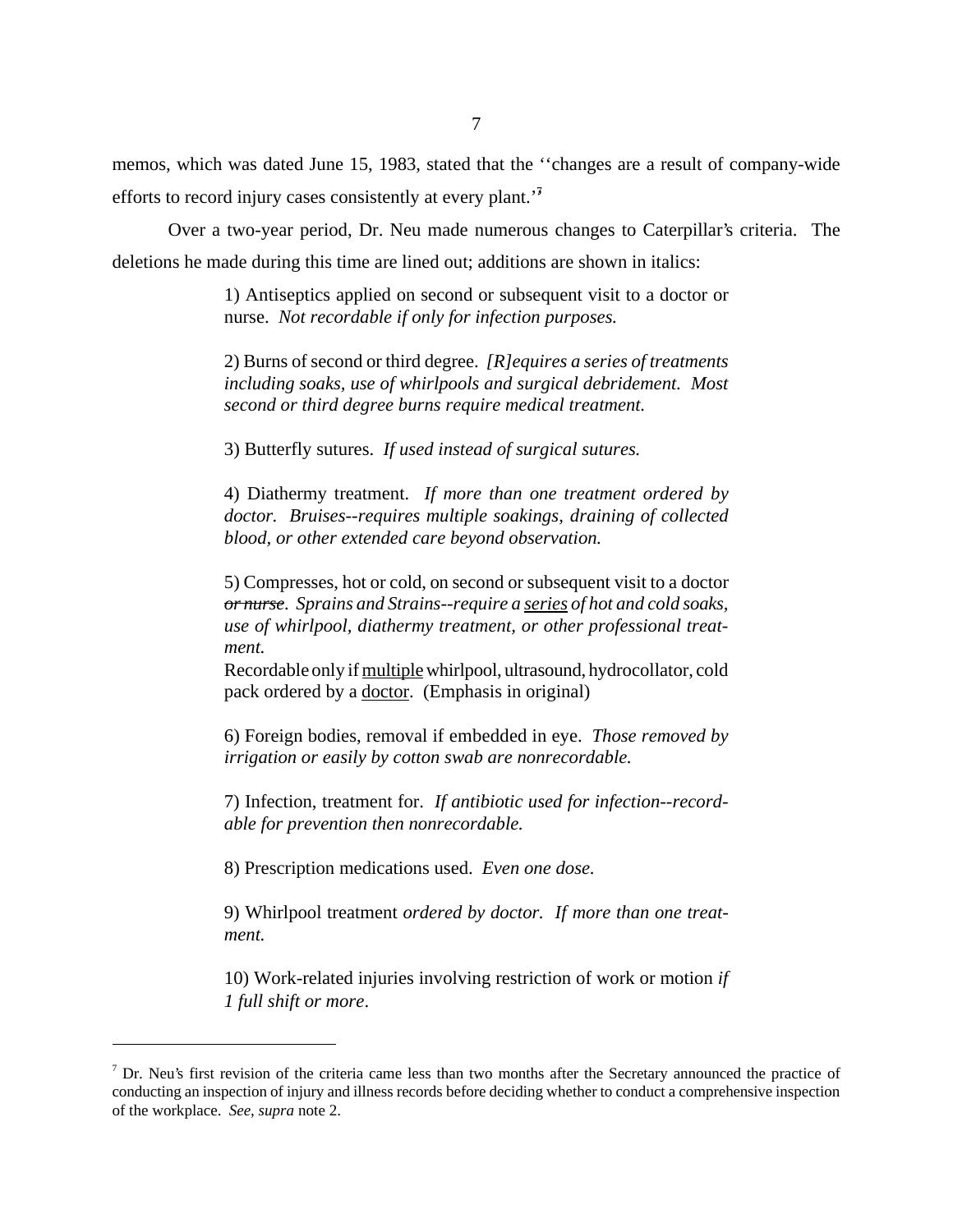Dr. Neu further refined Caterpillar's criteria in three other respects. In a 1984 memo he stated that:

In line with new directives from Safety G.O. (who has had discussion with the Regional OSHA officer) we will record tuft fractures [the tuft bone is at the tip of the finger and toe] and dermatitis only if there is a restriction and transfer to another job for one (1) full shift or more, or if medical treatment by a doctor is ordered.

Dr. Neu testified that he wrote this memo ''to establish equivalency'' with recording practices in other Caterpillar plants. He testified that Ralph Allsop (''Allsop''), then assistant corporate safety engineer, was not concerned with ''overrecording'' tuft fractures but with establishing the correct criteria for recordability. Dr. Neu testified that he had made the changes because he thought that they were the changes that had been communicated to him from OSHA. Dr. Neu also followed two criteria that he did not write down. he recorded a recurring injury to a body part only if the employee was lifting over 60 pounds of weight. Dr. Neu considered such a lift a "new event" for recordability purposes. He also did not record injuries that were treated with prescription medication if he later determined that the medication was, in his medical opinion, unnecessary.

In addition to the goal of achieving company-wide consistency in recording, Dr. Neu testified that he had based his changes to Caterpillar's existing criteria on conversations he had with Allsop and McCuskey, the plant's safety security manager. Dr. Neu testified that he had made some of the changes because Allsop told him that OSHA had stated that those types of occurrences were not recordable. Dr. Neu conceded that the ''new event'' criteria played no part in recordability decisions before his conversation with Allsop and was not covered in either BLS Report 412-3 or Caterpillar's criteria. Dr. Neu agreed that the criteria were rather rigid but again explained that he ''was trying to make sure that we were . . . recording similar to the other Caterpillar plants.'' In one of the memos, Dr. Neu stated that the policy change reflected in the memo should cause a significant decrease in recordable cases. At the hearing, he explained that this was not a goal or objective, but a simple statement of what he thought would occur as a result of the change in recording practices. Dr. Neu testified that he had never been instructed to reduce the number of injuries that would be recorded and did not believe that McCuskey or Allsop purposefully sought this result.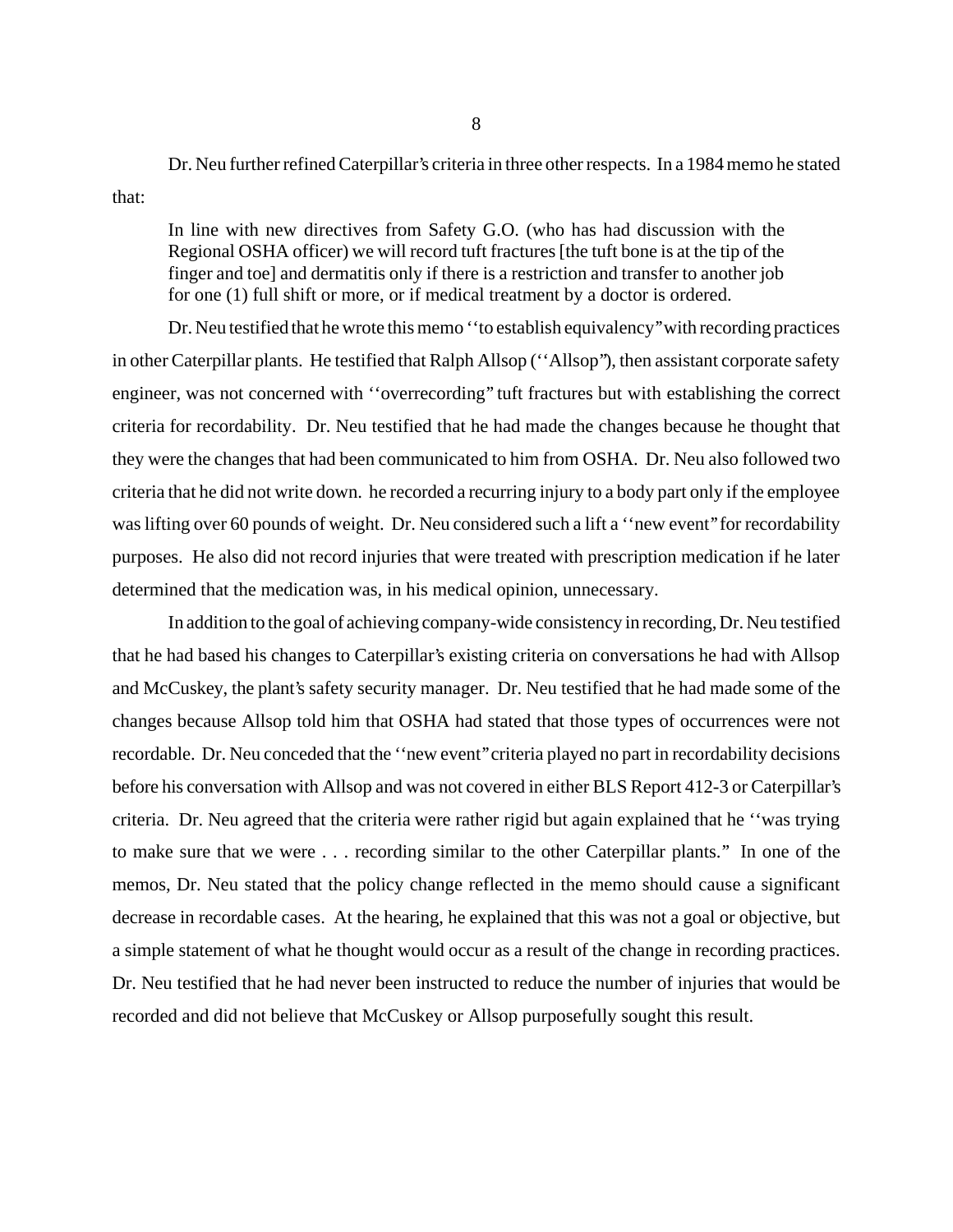9

2. Caterpillar's Internal Recordkeeping Guidelines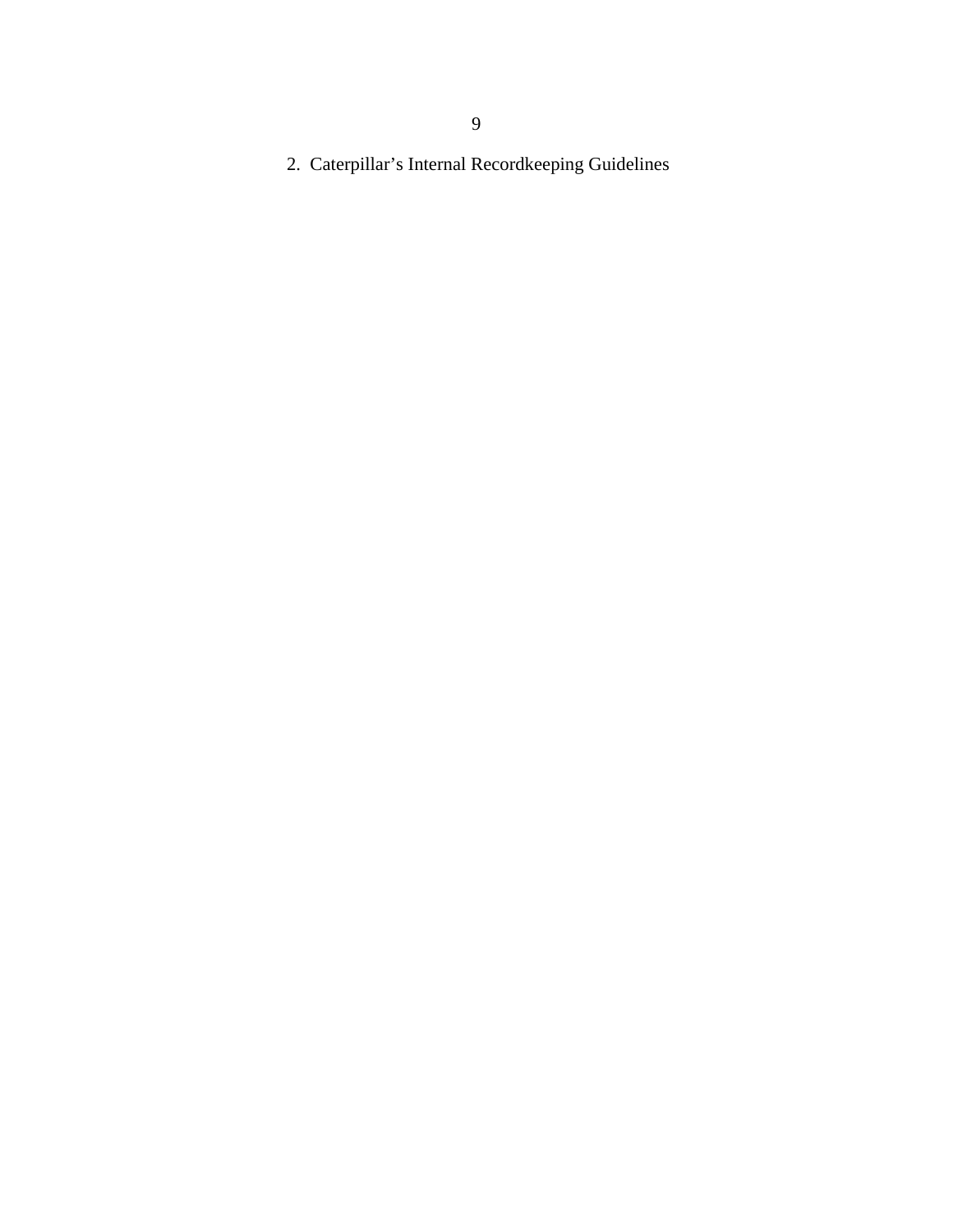Dr. Neu's modifications to Caterpillar's then existing criteria derive in part from a document that contains instructions on filling out Caterpillar's Injury Severity Index (''ISI'') Recordable Cases form. This document is entitled *Standards For Recording & Reporting Occupational Injuries & Illnesses* (''ISI Guidelines''). This recordkeeping system, which involves ''[a]n objective weighing of each occupational injury or illness based on its nature and its severity,'' is partially derived from two American National Standards Institute (ANSI) recordkeeping standards, ANSI Z16.1 and ANSI Z16.4. The ISI Guidelines require certain Caterpillar officials to list each recordable injury and assign points from the ISI. Although the format of the ISI Guidelines is somewhat similar to that in BLS Report 412-3, an injury or illness generally requires more extensive treatment for it to be recorded and given a point value under the ISI Guidelines. The ISI Guidelines require that all injuries or illnesses listed on the OSHA 200 be recorded on the ISI Recordable Cases form, but that they be given a point value of zero if they do not meet the ISI recordability criteria.

#### 3. Testimony of Caterpillar's Corporate Safety Engineer

During 1986, the year this citation covers, James C. Busche (''Busche''), Caterpillar's corporate safety engineer, headed Caterpillar's safety program. Busche, who had been with Caterpillar for 17 years, had been corporate safety engineer since December of 1985. He was responsible for coordinating regulatory compliance, including completion of the OSHA 200, as well as for safety and accident prevention programs. At that time, Busche's job involved auditing safety programs, monitoring new OSHA developments and disseminating information to Caterpillar's plants. At the corporate level, he was the only person responsible for distributing information about changes in, and compliance with, recordkeeping requirements. Busche also responded to any question regarding OSHA recordability. Busche testified that although he occasionally audited recordkeeping procedures and made recommendations based on the results of those audits, no one was required to follow his advice.

Busche testified that he first saw BLS Report 412-3 in 1979. He thought that the basic requirement for filling out the OSHA 200 came from the regulation and the OSHA 200 itself, with additional clarification from other sources, including BLS publications. Busche opined that if a particular fact situation was covered by BLS Report 412-3, it should be followed. Busche thought that this had been Caterpillar's position since 1978. He testified that he would use the BLS Report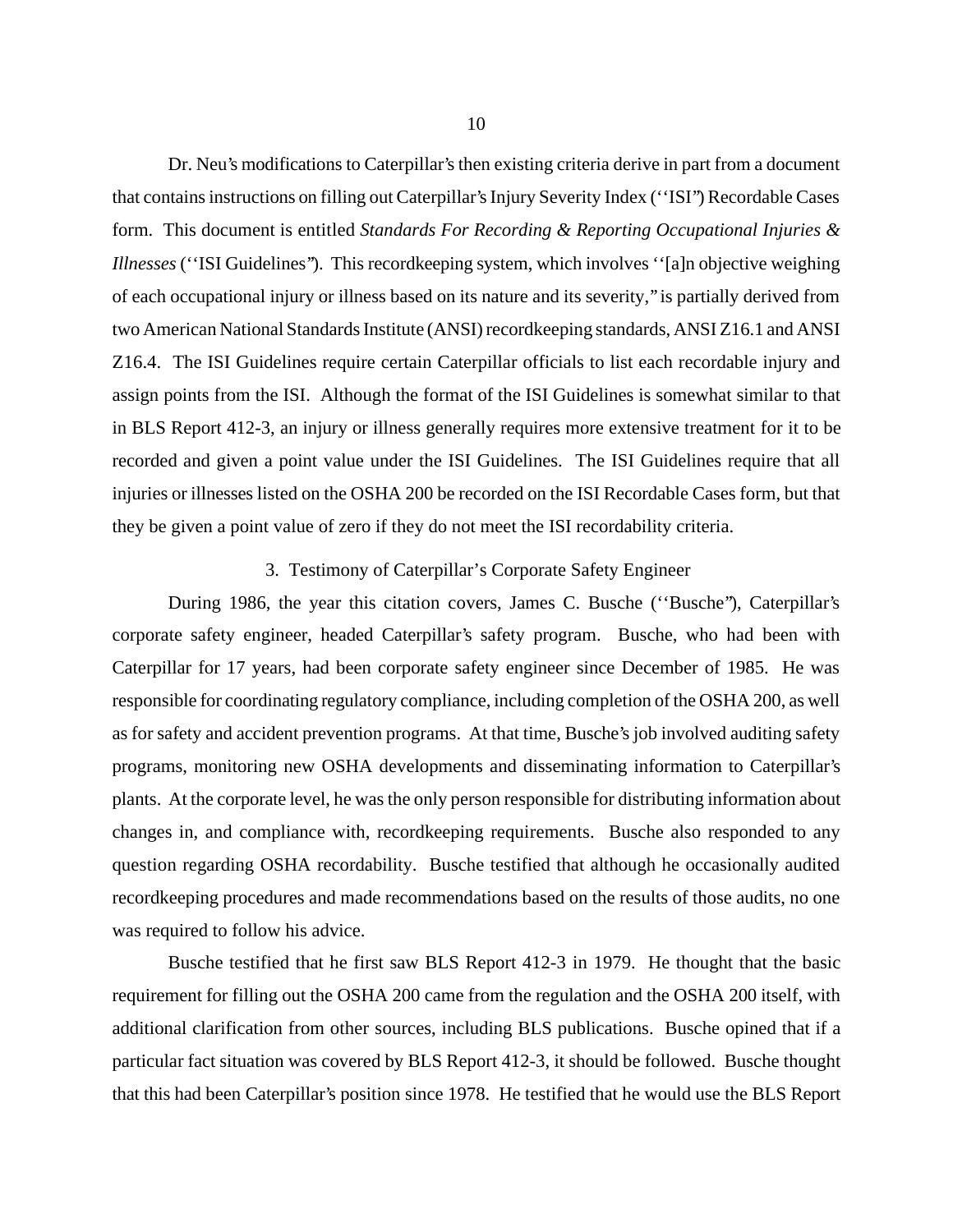412-3 as a reference in advising plants on OSHA recording requirements. Busche stated that he never issued instructions on how to fill out the OSHA 200, but that Caterpillar occasionally issued copies of BLS Report 412-3 to its facilities. When they became available in January of 1987, Busche distributed the 1986 Guidelines because he thought Caterpillar's facilities should be aware of the latest ''interpretations'' provided by the BLS.

Busche testified that Caterpillar's own ISI Guidelines, which he described as a management tool to prevent accidents, required each Caterpillar facility to submit a monthly listing of statistical factors to the head office. According to Busche, the ISI was not used to evaluate anyone at the corporate level. But he conceded that it was possible that Caterpillar might look more closely at plants with poor ISI records and might recognize plants or areas with good ISI records were doing a good job. Busche testified that the ISI Guidelines were not intended to be used to determine whether an injury or illness was recordable on the OSHA 200. If the ISI Guidelines were used to determine recordability on the OSHA 200, Busche concluded that it would be an abuse of the intent of the ISI Guidelines, but not a violation of company policy since there was no policy against it. Although Busche was aware that the ISI Guidelines were not intended to meet OSHA requirements, he saw no particular inconsistency between the ISI Guidelines and the material covered in BLS Report 412-3.

## B. WHAT IS THE STATUS OF THE BLS REPORT 412-3?

Caterpillar claims that section 1904.2(a) is too vague to support the alleged violations. It argues that BLS Report 412-3, relied on by the Secretary in this case, to cure the vagueness of section 1904.2(a), does not contain regulations and that there is no basis for the mandatory effect the Secretary claims for it.<sup>8</sup> Caterpillar points out that BLS Report 412-3 was published by the BLS,

<sup>&</sup>lt;sup>8</sup> Caterpillar's arguments may give the impression that if the Commission accords little significance to BLS Report 412-3, then any basis for the 124 violations is eliminated. (Caterpillar admitted that it should have recorded but failed to record 43 of the 167 injuries affirmed as willful by the judge.) This is not the case. The judge found that 41 of the remaining 124 injuries were recordable because they involved lost workdays, restricted work or motion or both. According to section 1904.12(c) and the OSHA 200 form, the presence of either of these two factors makes an injury recordable. There is no need to refer to BLS Report 412-3 to find this out. Nor does Caterpillar claim that the meaning of either of these two factors is unclear, or challenge most of the judge's findings that one of these factors was present in the 41 cases.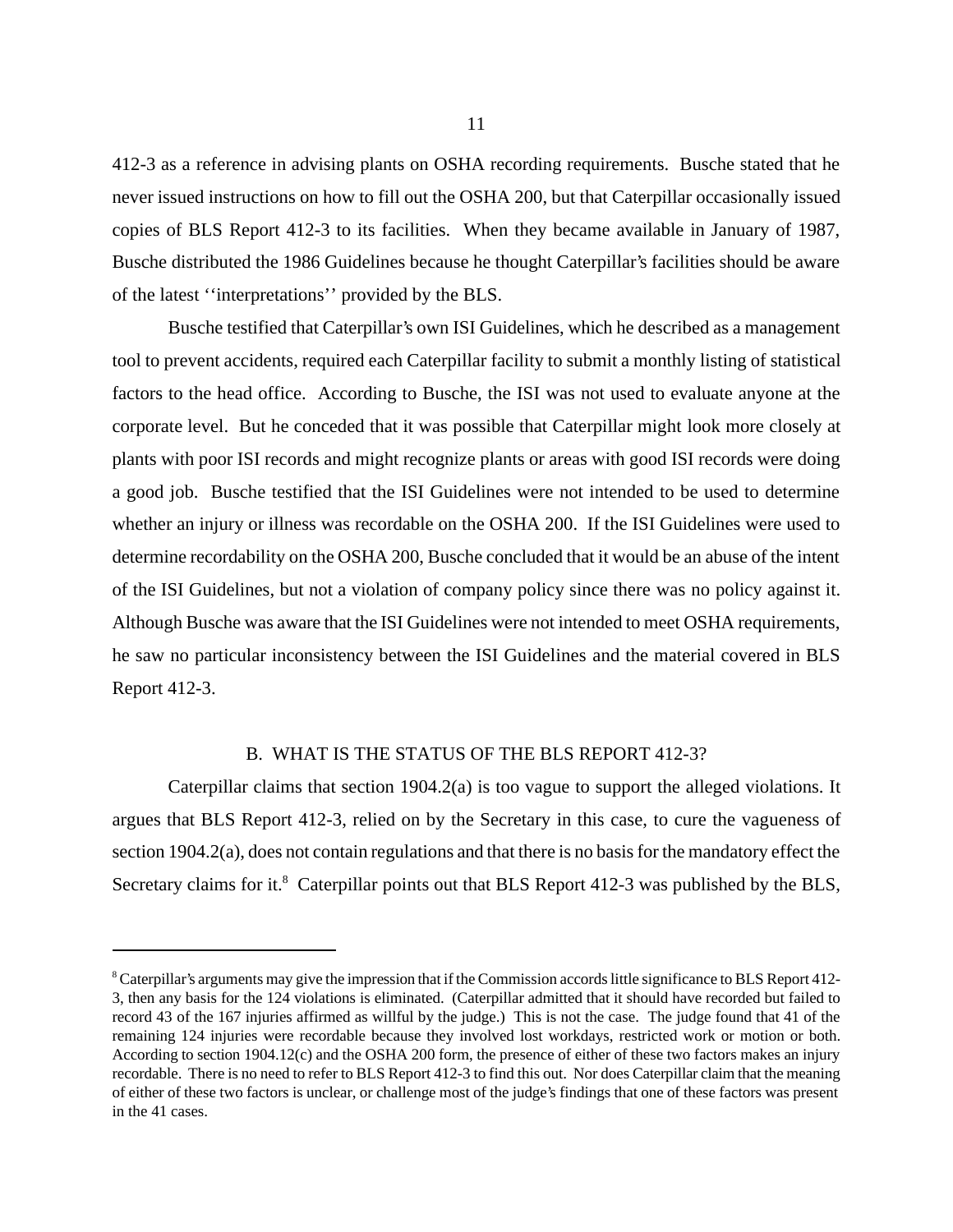an agency with no enforcement authority, and was never published in the Federal Register or described by the Secretary as his ''official interpretation.''

Caterpillar also argues that it did not have actual notice that the contents of BLS Report 412- 3 were mandatory requirements and claims that it was free to follow its own ISI Guidelines to fill in the gaps in the regulation. It contends that neither section  $1904.2(a)$ , nor the OSHA 200 make any reference to BLS Report 412-3. Caterpillar further argues that neither the 1978 or 1986 BLS publications state explicitly that severe penalties will be imposed if the answers to questions appearing in the text are not strictly followed.<sup>9</sup>

The Secretary argues that this is a situation where his interpretation is entitled to controlling deference by the Commission. He relies on *Chevron, U.S.A., Inc. v. Natural Resources Defense Council, Inc.*, 467 U.S. 837, 844-45 (1984)(''Chevron''), and *Udall v. Tallman*, 380 U.S. 1, 16 (1965), and claims that the construction of a statute by those charged with its execution should be followed unless there are compelling indications that it is wrong. The Secretary further contends that even more deference is owed an agency's interpretation of its own regulations than is owed its interpretation of a statute. He relies on *Roy Bryant Cattle Co. v. United States*, 463 F.2d 418, 420 (5th Cir. 1972) which held that an agency's interpretation is controlling even though it is one of several reasonable interpretations and may not appear as reasonable as some other interpretations. He also relies on *Texas Eastern Products Pipeline Co. v. OSHRC*, 827 F.2d 46 (7th Cir. 1987), a case in which the Seventh Circuit, to which this case is appealable by Caterpillar and the Secretary, deferred to the Secretary's interpretation of a standard because it was reasonable.

The Secretary submits that his interpretations do not have to be published in the Federal Register because they are not the legislative-type rules that require notice and comment rulemaking, but are interpretative rules, *i.e.*, statements of what the administrative officer thinks the recordkeeping regulations mean. The Secretary relies on *Gibson Wine Co. v. Snyder*, 194 F.2d 329, 331 (D.C. Cir. 1952).

<sup>&</sup>lt;sup>9</sup> In support of its vagueness argument, Caterpillar points to testimony by OSHA officials that its claims suggest a number of areas in which the vagueness of section 1904.2(a) entitles employers to make good faith judgments as to what was recordable. However, as the Deputy Assistant Secretary for OSHA, Frank A. White testified, these concessions to recordability judgments made in good faith generally assume that ''the employer has knowledge of and purports to apply the . . . [BLS] guidelines. . . .'' Caterpillar does not argue that it was attempting to comply with BLS Report 412-3.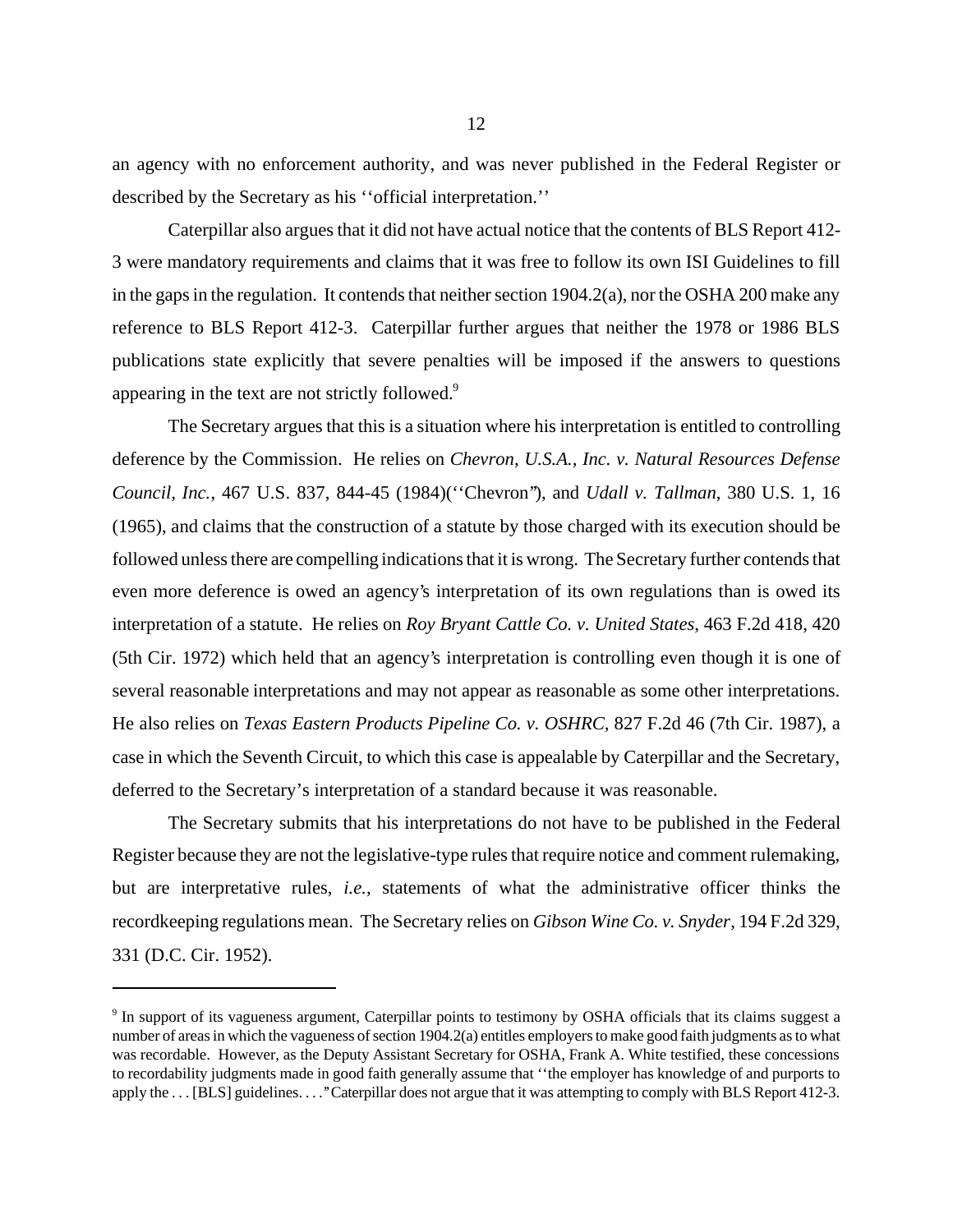#### 1. Judge's Decision

In his decision, Judge Child found that the guidance provided in BLS Report 412-3 were interpretations of the Secretary's own regulations which merited deference and should be followed by employers because they are reasonable and consistent with the Act. The judge relied primarily on *Chevron* and *Texas Eastern*. The judge found that it was ''clear that . . . [Caterpillar] was aware of and had possession of'' BLS Report 412-3. He further found that ''Busche not only had knowledge of the recordkeeping regulations, but also of the contents and significance of [the Secretary's] official interpretations of the recordkeeping regulation set forth in the BLS Guidelines.'' The judge described the material in BLS Report 412-3 as the Secretary's official interpretation of the recordkeeping regulations based on language in the 1985 request for comment. He stated that the significance of BLS Report 412-3 and the authority of the BLS to interpret the recordkeeping regulations was made clear from the preface to BLS Report 412-3 and the cover of the 1986 Guidelines, which stated that ''[t]his booklet contains guidelines . . . necessary to fulfill your recordkeeping obligation under the . . . Act.''

#### 2. Analysis

Caterpillar is arguing that, based on the mandatory effect that the Secretary claims for his interpretations contained in BLS Report 412-3, particularly the definition of the term medical treatment, it should have been promulgated pursuant to the notice and comment procedures of the Administrative Procedure Act, 5 U.S.C. § 553(a)(1) (``the APA''). The Secretary contends, however, that the material contained in BLS Report 412-3 falls within the interpretive rules exception to the APA's notice and comment requirements in 5 U.S.C. § 553(b)(A) because it is what the agency administrator thinks the term medical treatment means.

Caterpillar's first claim, that the Secretary should have gone through notice and comment rulemaking in issuing the BLS Report 412-3, is premised on what Caterpillar claims is the mandatory effect of this purported interpretation. Although the Secretary claims that the guidance in BLS Report 412-3 is entitled to controlling deference, Caterpillar argues that the duty to record occupational injuries and illnesses flows from section 8(c) of the Act and from section 1904.2(a). Thus, Caterpillar argues, BLS Report 412-3 imposes no mandatory requirement. We agree. Had the 1978 version of BLS Report 412-3 been issued pursuant to the notice and comment procedures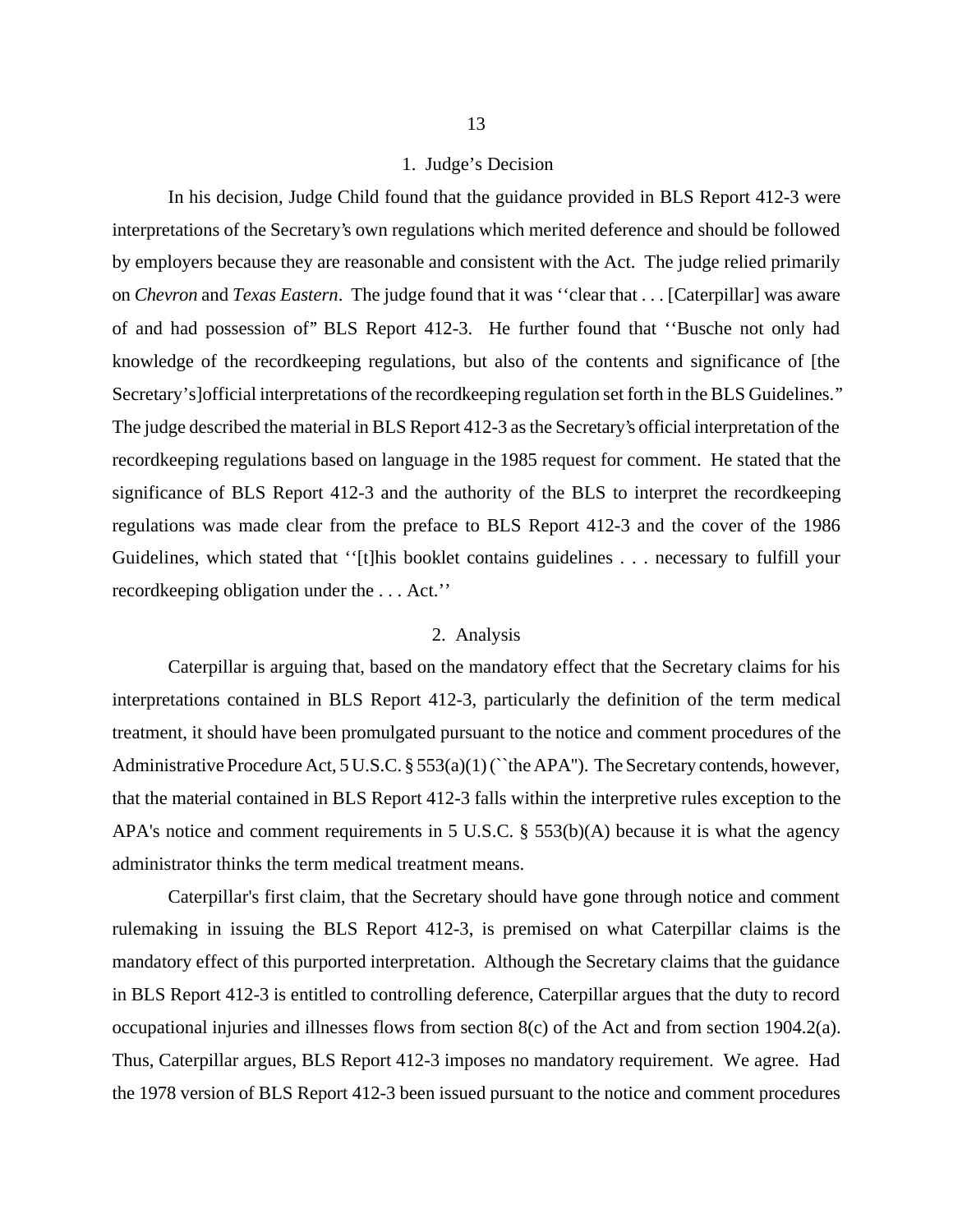of the APA, it would have the force and effect of law. Since the Report was clearly not issued in this manner, it is not entitled to the same deference as norms that derive from the Secretary's lawmaking powers. *Martin v. OSHRC (CF & I Steel Corp.*), 111 S.Ct. 1171, 1179 (1991)(''*CF & I Steel*'').

As we noted in *Simpson, Gumpertz & Heger, Inc.*, 15 BNA OSHC 1851, 1862, 1992 CCH OSHD ¶ 29,828, pp. 40,675-76 (No. 89-1300, 1992), *petition for review filed*, No. 92-2237 (1st Cir. Oct. 23, 1992) in evaluating arguments like those made here, there are two lines of authority. One approach determines what the rule really does. It requires a rule substantively affecting a legal right to have been promulgated by notice-and-comment rulemaking or be declared invalid. The other approach involves taking the agency at its word, accepting the characterization of the rule, but then deciding what weight to assign it.

In our view, the definition of "medical treatment" in BLS Report 412-3 is not an agency action requiring notice and comment rulemaking under either approach.<sup>10</sup> In this 1978 report, the BLS, the agency to which the Secretary delegated recordkeeping responsibilities under the Act, provided its view of how the recording requirements of section 1904.2(a) apply in certain factual situations. The report includes a list of the kinds of treatment that the BLS believed constituted medical treatment consistent with the distinction drawn in section 1904.12(c), (d), and (e) between nonrecordable first aid and recordable medical treatment. The weight given such an interpretation by the Commission depends on the thoroughness evident in its consideration, the validity of its reasoning, and its consistency with earlier and later pronouncements, *i.e.*, its power to persuade rather than to control. *Simpson, Gumpertz*. Taking into consideration the circumstances presented here, we conclude that the Secretary's interpretation of what constitutes medical treatment in BLS Report 412-3 is a reasonable interpretation of the regulation, which is grounded in the language of the regulation. *See American Hospital Assn. v. Bowen*, 640 F. Supp. 453, 456 (D.D.C. 1986). It deserves appropriate weight.

In addition to its problems with the Secretary's failure to promulgate BLS Report 412-3 through notice and comment rulemaking, Caterpillar claims that in order to cure the vagueness of

<sup>&</sup>lt;sup>10</sup> Both BLS Report 412-3 and the 1986 Guidelines purport to be interpretative guidelines. Webster's New World Dictionary 621 (2d College ed. 1972) edition defines ''guidelines'' as ''a standard or principle by which to make a judgment or determine a policy or course of action.'' Using this definition, a guideline is not a rule but instead is a method to achieve a desirable uniformity in the application of a regulation.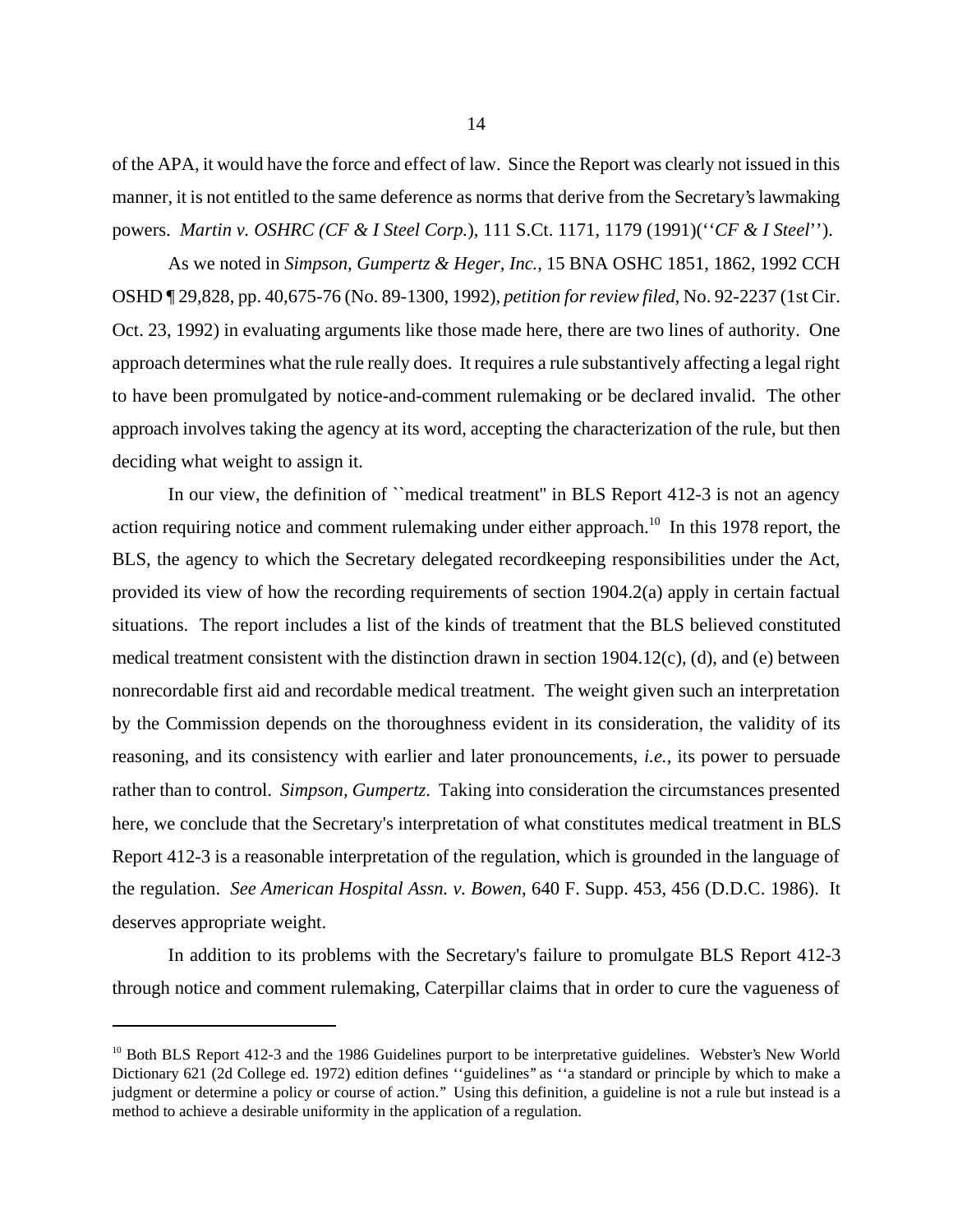section 1904.2(a), it could have looked to its own ISI Guidelines rather than BLS Report 412-3. It further claims that it lacked notice that the answers to questions in BLS Report 412-3 were mandatory recording requirements. We reject both arguments.

According to Busche, Caterpillar's corporate safety engineer, Caterpillar's ISI Guidelines were not intended to be used to determine what should be recorded on the OSHA 200 log. Nor is there any evidence that Caterpillar made an attempt, in good faith or otherwise, to fill the gaps in section 1904.2(a) by following the ISI Guidelines. Instead, it appears that Dr. Neu was largely left alone to determine what was recordable on the OSHA 200, and after some communication with Caterpillar personnel and acquaintance with the ISI Guidelines, he started to follow the ISI Guidelines rather than the previous Caterpillar criteria that he was given. As Caterpillar pointed out in its reply brief, over time plant recordkeepers tended to follow these Caterpillar ISI Guidelines in resolving questions of application. What we are left with then, is the interpretation in BLS Report 412-3 of the term medical treatment in section 1904.12(d), which had remained unchanged since at least 1978 and was issued by one of the two agencies that issued that regulation. *See supra* n.4. In contrast, Caterpillar relies on its internal ISI Guidelines that were not intended to govern entries on the OSHA 200, which Caterpillar's recordkeepers, including Dr. Neu, fell into the habit of following in filling out the OSHA 200. Clearly, Caterpillar has advanced no plausible basis why it should be allowed to rely on its ISI Guidelines as a means of complying with section 1904.2(a).

We also find no merit in Caterpillar's contention that it was not aware of the mandatory nature of the contents of BLS Report 412-3. We again emphasize that BLS Report 412-3's contents are not legislative rules having the force and effect of law. We do, however, accord the contents great weight in determining which injuries cited by the Secretary are required to be recorded on the OSHA 200. We believe that taken as a whole, the cited regulation, the definitions accompanying the regulation, the OSHA 200, and the copromulgating agency's view of what the regulation means embodied in BLS Report 412-3, provide a fair and reasonable warning of what injuries and illnesses must be recorded on the OSHA 200. *Gibson Wine*, 194 F.2d at 331. Caterpillar, whose safety director testified that since 1978 it had been Caterpillar's practice to follow the guidance in BLS Report 412-3, has not provided us with any basis to conclude that it lacked such a warning of section 1904.2(a)'s requirements.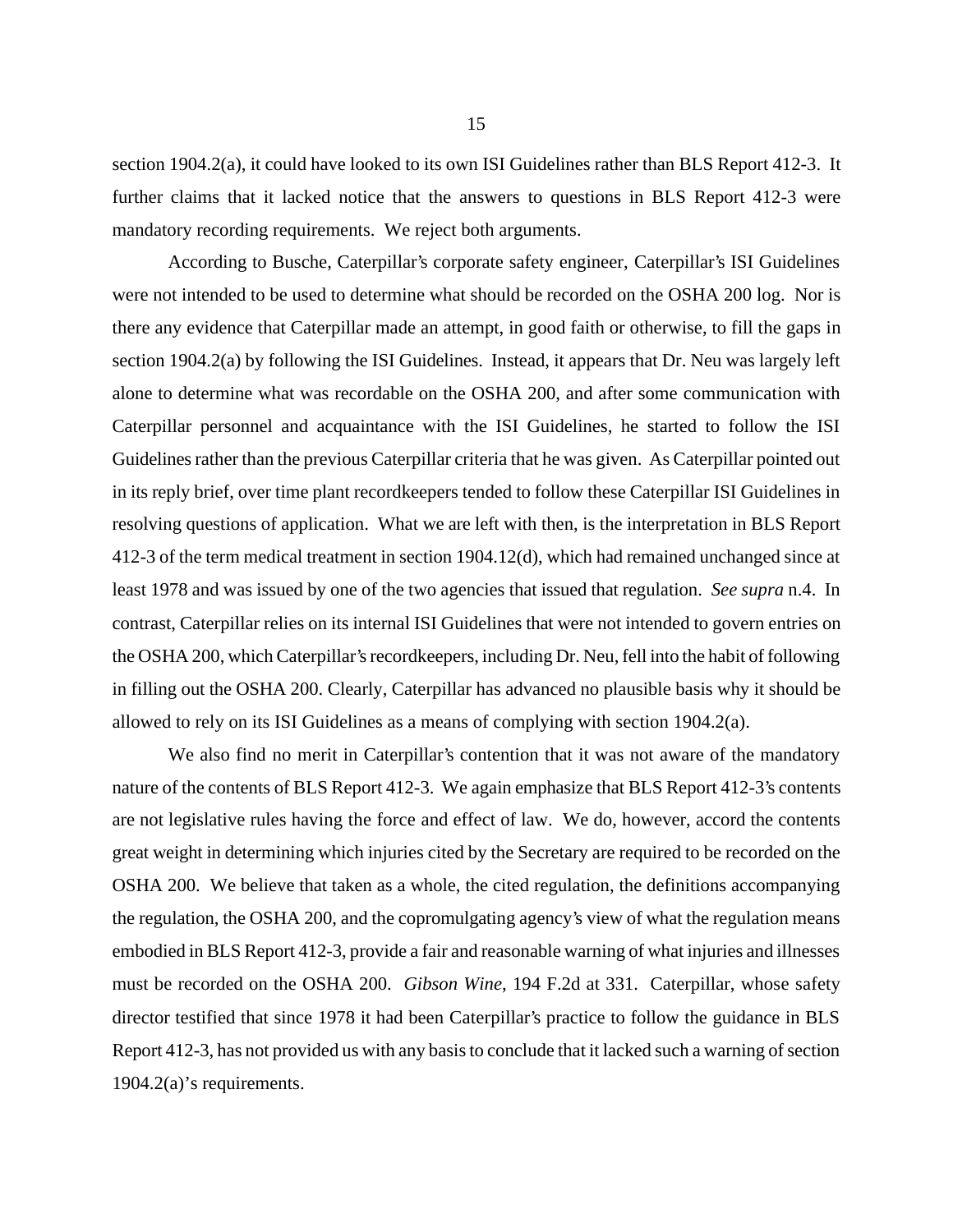If Caterpillar, as it claims, felt that it needed to fill the gaps in a vague regulation, it could have asked OSHA what criteria it should apply. *Corbesco, Inc. v. Secretary of Labor*, 926 F.2d 422, 428 (5th Cir. 1991); *Fluor Constructors, Inc. v. OSHRC*, 861 F.2d 936, 941-42 (6th Cir. 1988); *Texas Eastern.* The preface to BLS Report 412-3 states that ''[f]or questions not covered in this publication, employers may contact the Bureau of Labor Statistics' Regional Offices serving their areas.''

The argument that few copies of the 1986 Guidelines were circulated and that, despite strenuous efforts, a copy of the 1986 Guidelines was not received by Caterpillar until 1987, might have some merit if the Secretary were relying on the 1986 Guidelines. However, the Secretary relies on BLS Report 412-3. The 1986 Guidelines are referred to only insofar as they are consistent with BLS Report 412-3. The 100,000 copies of the 1986 Guidelines that were printed would clearly not be enough for every employer, but Caterpillar has never claimed that it lacked a copy of BLS Report  $412 - 3$ <sup>11</sup>

Caterpillar is arguably correct that it cannot be charged with knowledge that the Secretary's official interpretation of section 1904.2(a) was contained in BLS Report 412-3 because of a statement in the 1985 request for comment. We conclude that to expect employers to heed one sentence buried in 30 pages of an interim rulemaking document is unreasonable and hardly consistent with fair notice.<sup>12</sup> The statement on the cover of the 1986 Guidelines, which Caterpillar

<sup>&</sup>lt;sup>11</sup> We do not reach the issue of whether an employer who did not have a copy of the BLS publications still would be required to follow them. We note, however, that a lack of knowledge of BLS Report 412-3 or the 1986 Guidelines does not, by itself, permit an employer to skirt its recordkeeping responsibilities. The language of the regulation, the definitions in section 1904.12, and the instructions on the OSHA 200 itself provide sufficient information to answer most questions about what is recordable on the OSHA 200. We also note that the Secretary appears to have anticipated such gaps in employer awareness of the Guidelines. In the FOM, the Secretary has indicated that ''[i]f the employer has not received a copy of the ["Recordkeeping Requirements"] booklet and did not have knowledge, [of the requirements], citations without proposed penalties will be issued.'' FOM, Ch. VI A.8.a.(1), reprinted in text of Manual Reissued by OSHA, *supra*, note 2, at VI-14.

 $12$  Caterpillar argues that if it is found to have had knowledge of the mandatory nature of the 1986 Guidelines because of the official interpretation language in the 1985 request for comment, then the Secretary ''must accept all of what was in the notice, including the pre-citation procedure.'' The pre-citation procedure proposed in the 1985 request for comment but not adopted in the 1986 Guidelines outlined a different process for resolving failures to record than the process now in place. Caterpillar claims that the citations should be dismissed because the citation in this case was not handled according to that different process.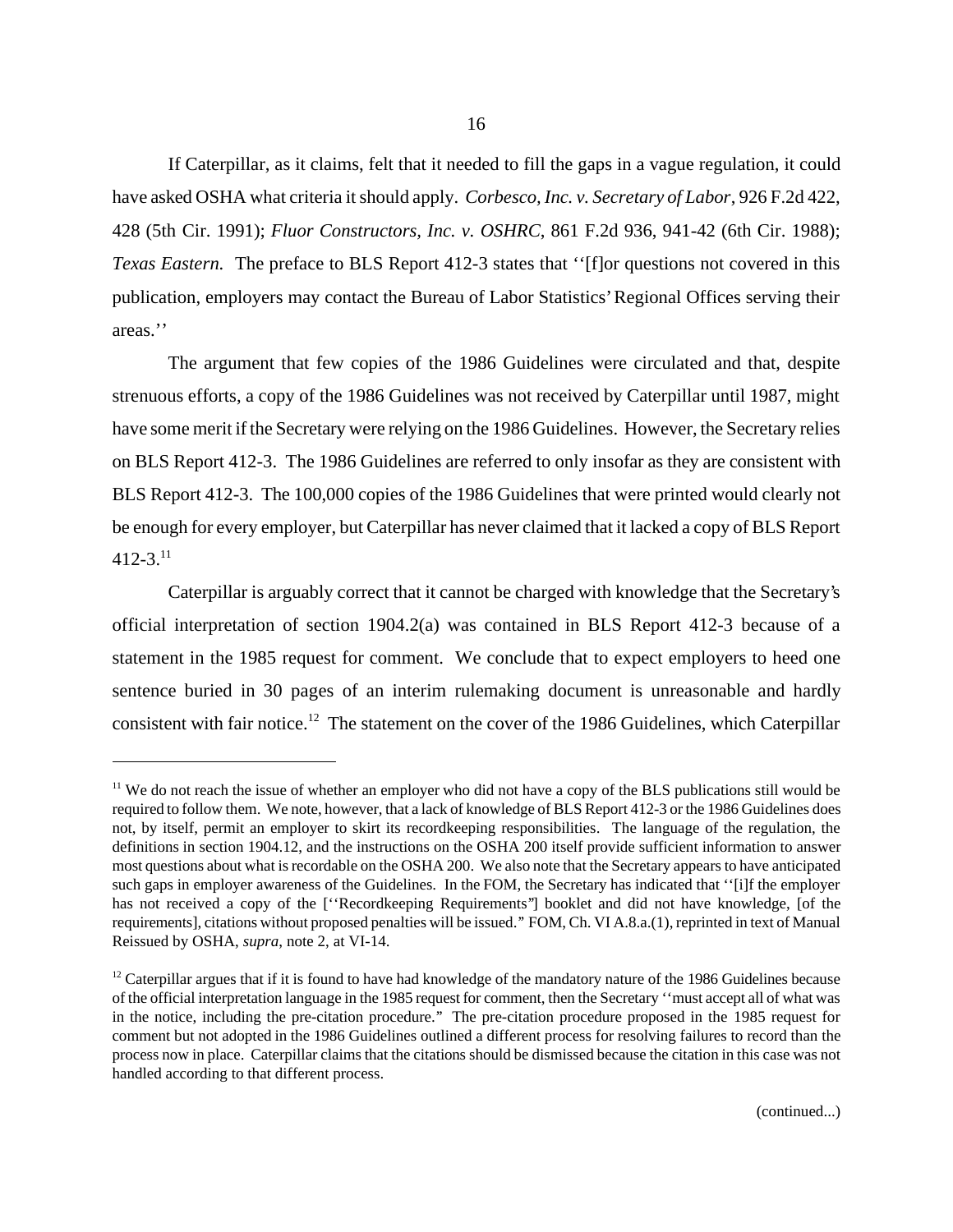did not receive until 1987, can hardly have provided notice to Caterpillar in 1986. The consequences of these dubious efforts at providing notice of the effect of the 1986 Guidelines would be much greater if Caterpillar were unaware of the regulation and BLS Report 412-3, but Caterpillar was not. Its corporate safety engineer testified that Caterpillar had been using BLS Report 412-3 to answer OSHA 200 recording questions since 1978.

We also fail to discern any merit in the claim that the failure of both BLS Report 412-3 and the 1986 Guidelines to state explicitly that heavy penalties could result from failures to comply with section 1904.2(a) could somehow render defective the interpretations of that regulation provided by these BLS publications. The OSH Act provides for substantial penalties for failures to comply with the standards and regulations promulgated under it. Caterpillar has not contended that it was unaware of this.

#### II.

## DID CATERPILLAR COMPLY WITH SECTION 1904.2(a)?

## A. Preliminary Arguments

In contending that it did comply with BLS Report 412-3, Caterpillar makes the preliminary argument that OSHA has conceded that Caterpillar's ISI Guidelines are equivalent to the guidelines in BLS Report 412-3. It relies on a statement by the area director in the North Aurora, Illinois OSHA office that if Caterpillar had been in compliance with its own internal policies, it would have been in compliance with OSHA requirements in most, if not all, cases. Caterpillar further relies on an OSHA briefing paper sent from OSHA's North Aurora area office to the Deputy Secretary shortly before the citation was issued in May of 1987. According to that document, in determining recordability Dr. Neu used the 1986 Guidelines ''supplemented by'' Caterpillar's ISI Guidelines. The

 $12$ (...continued)

Although we need not address the question of whether Caterpillar received notice from the 1985 request for comment in the Federal Register that BLS Report 412-3 was the Secretary's official interpretation, the filing of a document for publication in the Federal Register is sufficient to give notice of the contents of the document to a person subject to or affected by it. 44 U.S.C. § 1507. *See Phoenix Forging Co.*, 12 BNA OSHC 1317, 1322 n.12, 1984-85 CCH OSHD ¶ 27,256, p. 35,214 n.12 (No. 82-398, 1985). Caterpillar's claim that it is entitled to the benefits of a procedure that was merely proposed in the request for comment is without merit.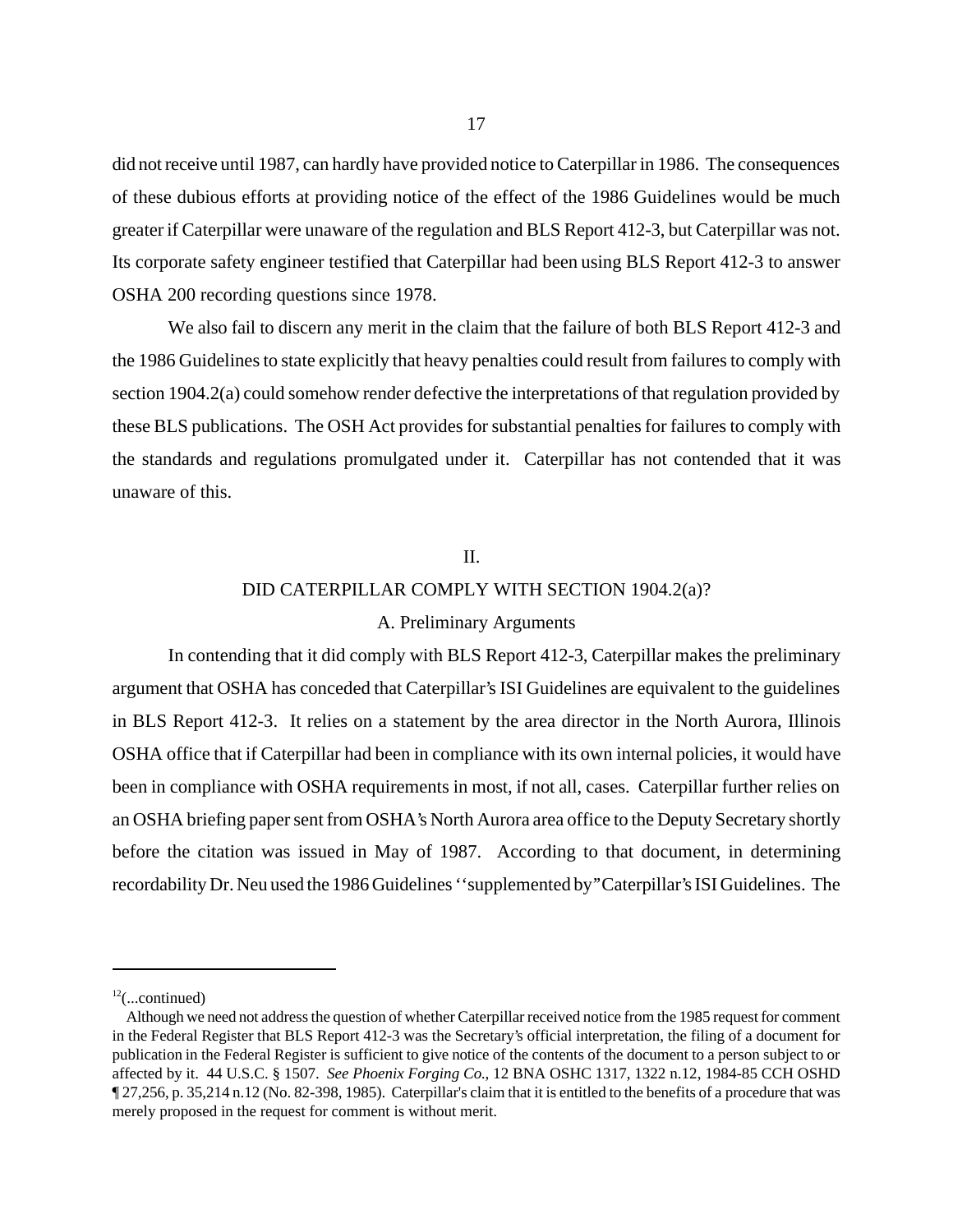document also stated that Caterpillar's ''guidelines were compared to OSHA/BLS regulations and were found to be essentially the same.''

Close scrutiny of the documents and statements on which Caterpillar relies indicates that they provide no support for Caterpillar's claim of equivalency. Keeping in mind that Caterpillar is charged with failing to record injuries and illnesses that occurred during 1986, we note that although Dr. Neu may have been using the 1986 Guidelines in 1987, during the inspection of Caterpillar's 1986 injury records, he could not have used the 1986 Guidelines in 1986 because Busche, Caterpillar's corporate safety director, did not distribute them to Caterpillar's plants until January of 1987. Although there are similarities in the recordability criteria of BLS Report 412-3, the 1986 Guidelines, and Caterpillar's ISI Guidelines, they are by no means identical. Most importantly, Dr. Neu's testimony establishes that the recording criteria followed at the Aurora plant during 1986 were based on the series of memoranda that he gave the nurses in 1983 and 1984 as well as on certain other unwritten criteria. These criteria differ greatly from BLS Report 412-3. Further, since the area director's statement and the opinion in the briefing paper occurred after 1986, Caterpillar could not have relied on either when it made recording decisions in 1986.

We next turn to Caterpillar's argument that it was in compliance with the Secretary's interpretation of section 1904.2(a) as set forth in BLS Report 412-3. We consider Caterpillar's arguments as they relate to each type of injury.

#### B.

#### 1. Lacerations

The Secretary alleges that twenty laceration injuries should have been recorded because butterfly sutures were used to treat the injuries. These lacerations ranged from .75 to 4 cm. in length. In addition to the application of butterfly sutures, these cuts received an average of seven wound care visits. (Items 1-12, 14, 15, 21-25.). According to page 2 of BLS Report 412-3, the use of butterfly sutures is considered recordable medical treatment. The 1986 Guidelines, which became effective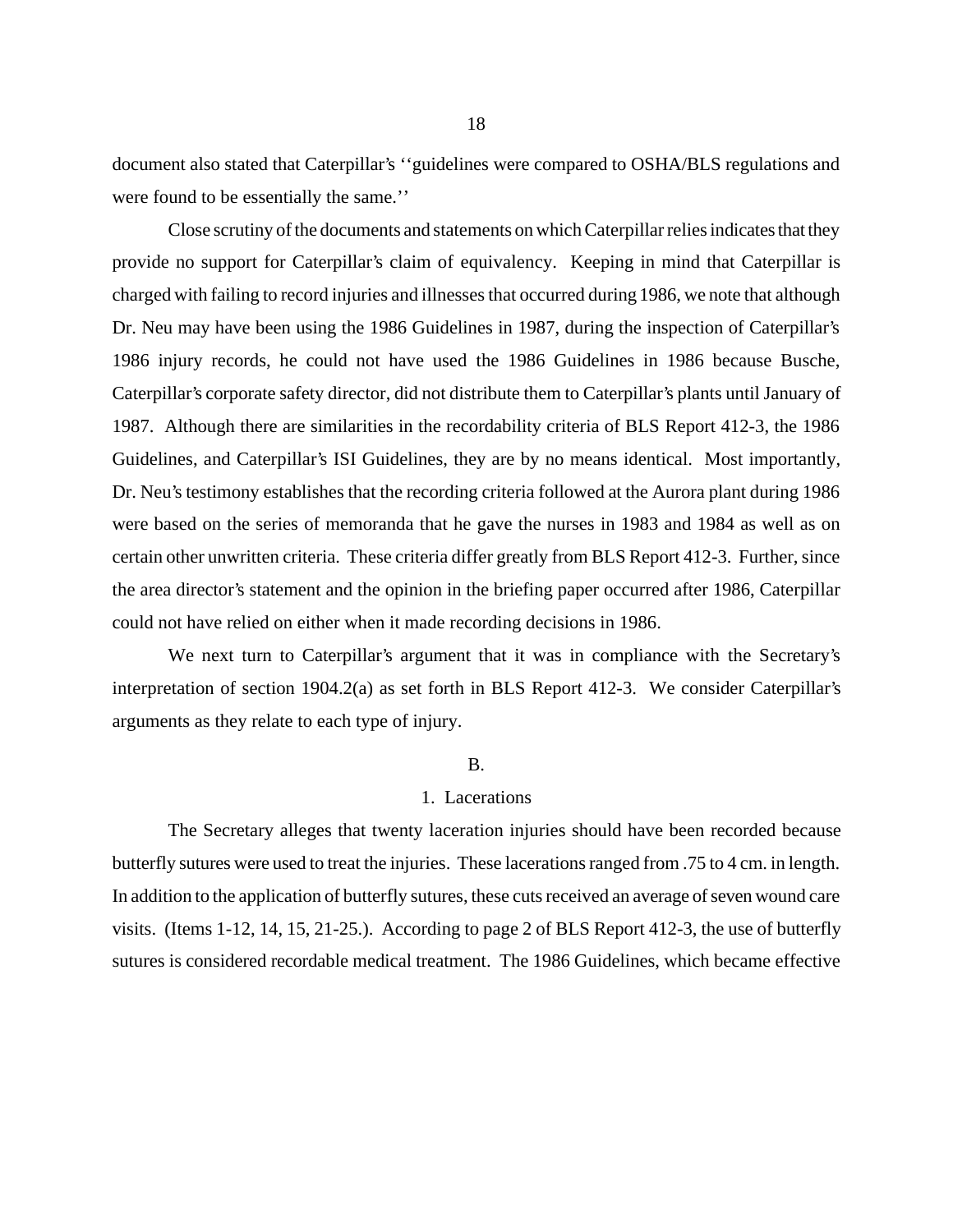in April 1986,<sup>13</sup> modified this requirement to make a wound recordable if butterfly sutures were used in lieu of surgical sutures.

In his first memorandum to the nurses, Dr. Neu modified his version of page 2 of the BLS Report 412-3, which required the recording of injuries treated with butterfly sutures, by adding the phrase ''[i]f used in lieu of surgical sutures.'' Caterpillar's three nurses testified that, based on this memorandum, they issued a Medical Report of Injury, *see supra* n.6, or recorded a laceration on the OSHA 200 only when the injury would have required sutures if a steri-strip had not been applied. However, the nurses testified that they applied steri-strips when sutures were not required because they stayed on better than other small bandages and gave the worker a sense of security. The nurses stated that they sent patients to a doctor if sutures were required. Dr. Neu testified that when he reviewed the Medical Reports of Injury he decided not to record some lacerations because the nurses had entered the incorrect codes for surgical or cosmetic suturing when no sutures were applied.

The judge found that the injuries were recordable because they were treated with butterfly sutures. He found that Dr. Neu did not record the injuries because he assumed butterfly sutures were used in lieu of small bandages despite his written directions to nurses that injuries treated with butterfly sutures were recordable when used in lieu of surgical sutures.

Caterpillar claims that the judge erred in finding that its failure to record non-sutured laceration-type injuries violated the regulation. It claims that it used butterfly sutures for minor cuts that could have been treated with small bandages, not to treat wounds that needed surgical suturing. Caterpillar relies on the provisions of its own ISI Guidelines and the 1986 Guidelines. Under both of these Guidelines the use of butterfly sutures is medical treatment only if the sutures are used in lieu of surgical sutures.

As we have found, Caterpillar had fair notice of the Secretary's reasonable interpretation that lacerations severe enough to be treated with butterfly sutures were recordable under section 1904.2(a) because they involved ''medical treatment'' as defined in section 1904.12(d), rather than

<sup>&</sup>lt;sup>13</sup> Craig Henderson, an industrial hygienist for OSHA, testified that as a result of this change in policy, OSHA did not cite Caterpillar for failing to record injuries treated with butterfly sutures that occurred after April 1986, unless there was other evidence of the seriousness of the injury, including the number of visits made by the employee for wound care and the use of preventative medicine. Henderson testified that OSHA deferred the ultimate decision on whether to cite for lacerations that occurred after April 1, 1986 to the BLS, the author of the guidelines. Caterpillar's own ISI Guidelines provide that ''closures used in lieu of sutures are recordable.''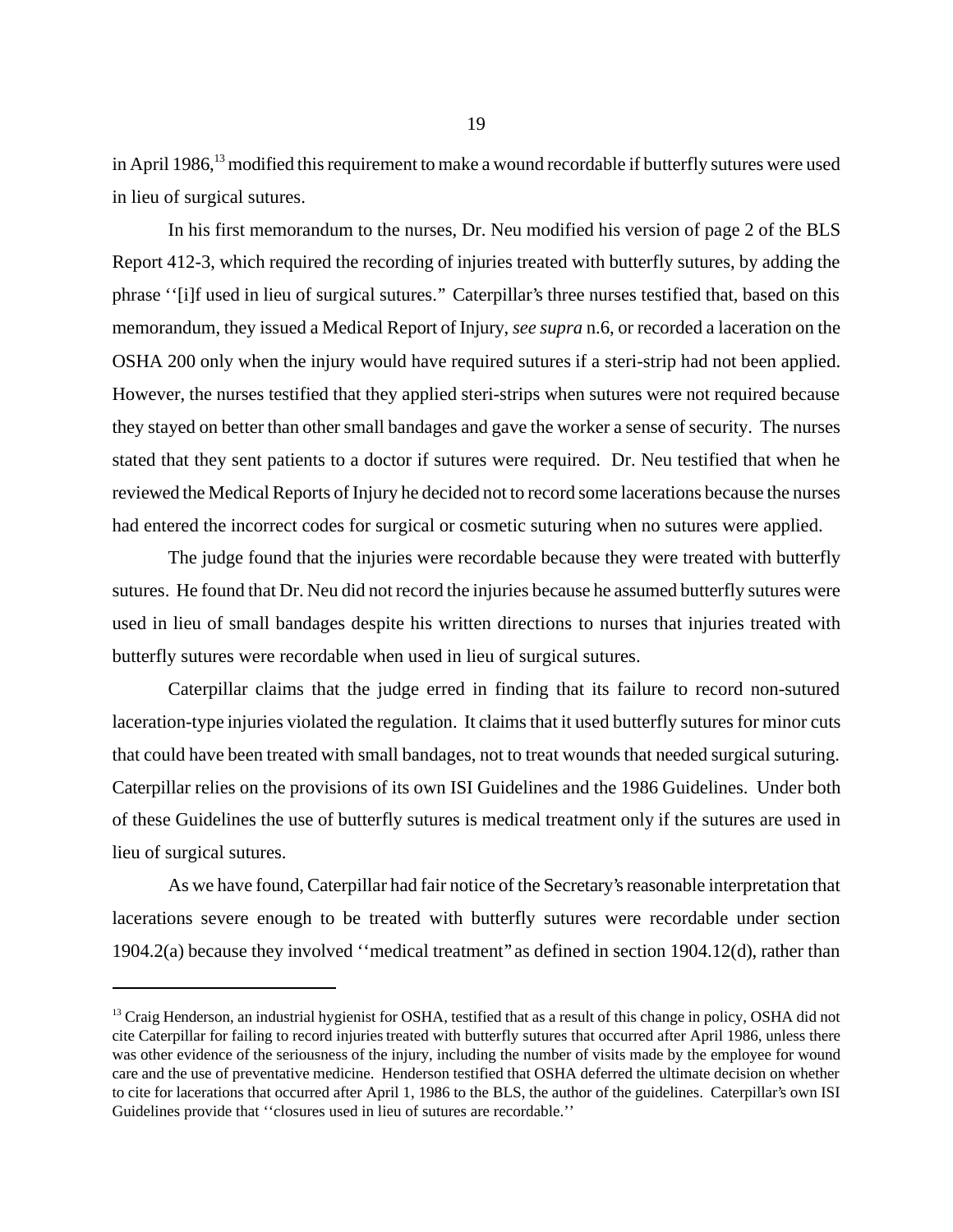''first aid'' as defined in section 1904.12(e). Nevertheless, Caterpillar chose not to record the injuries cited here because it decided that lacerations treated with butterfly sutures were severe enough to require recording only if the butterfly sutures were used in lieu of surgical sutures. Although this view was subsequently incorporated in the 1986 Guidelines, there is no basis for our finding that Caterpillar was not required to record lacerations treated with butterfly sutures that occurred before April 1, 1986. For lacerations occurring after April 1, 1986, we do not consider the use of butterfly sutures the sole index of recordability. Moreover, the evidence demonstrates that the lacerations that occurred after April 1, 1986, as well as those occurring in the preceding three months, involved on the average more than seven visits for wound care. Caterpillar contends that the number of times an employee returned for treatment is not related to the seriousness of the injury. However, we find that the use of butterfly sutures before April 1, 1986 and the extensive number of wound care visits needed to treat the cited lacerations, both those that occurred before and after April 1, 1986, establish that these twenty injuries received medical treatment and were recordable under section 1904.2(a).

## 2. Tuft Fractures

Tuft fractures are fractures of the bone at the tip of the finger or toe. The Secretary alleges that Caterpillar failed to record 10 tuft fractures. (Items 32-41). (Caterpillar concedes that it should have recorded 2 tuft fractures.) The judge found that Caterpillar should have recorded the fractures because they yielded a positive X-ray, which page 2 of BLS Report 412-3 lists as involving recordable medical treatment. In some cases, the judge found additional reasons for recording the injuries. The judge also found that Caterpillar did not record the tuft fractures because of its policy of not recording such fractures unless the injury involved a work restriction or medical treatment performed by a doctor rather than by a nurse.

Caterpillar contends that the judge's finding that tuft fractures are recordable because they involve positive X-rays is contrary to logic. Although it concedes that BLS Report 412-3 lists positive X-rays as involving medical treatment, Caterpillar points to Question and Answer (''Q and A'') 56 in BLS Report 412-3, which states that diagnostic X-rays are not medical treatment. Caterpillar contends that this is more logical since an X-ray is not medical treatment.

Although diagnostic X-rays do not by themselves demonstrate that an injury has received medical treatment, an X-ray that discloses a fracture establishes that an injury requiring medical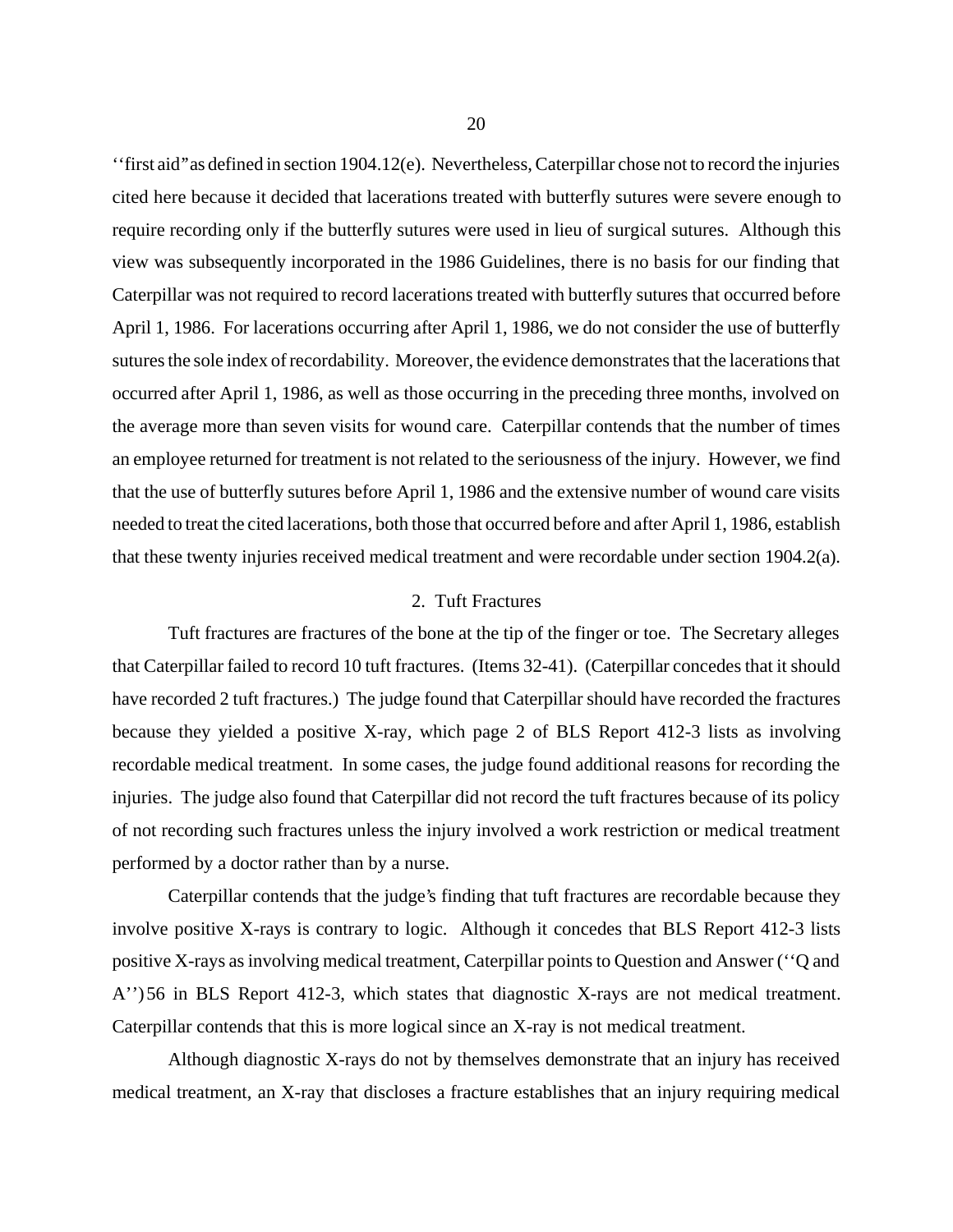treatment has occurred. Caterpillar's difficulties with the alleged illogical approach of the judge are not credible. Page 2 of BLS Report 412-3 is quite clear on this point. If an X-ray is positive, the injury is recordable. If an X-ray is negative, it is not recordable unless some other criterion is met. Q and A 56 states that giving an employee a diagnostic X-ray does not make an injury or illness recordable. This is not inconsistent with page 2 of BLS Report 412-3, which explains that it is the evidence of the fracture disclosed by the X-ray that makes an X-ray recordable. The 1986 Guidelines do not suggest a contrary result. In the 1986 Guidelines, the summary of injuries and treatments that are generally considered medical treatment and ''are almost always recordable'' includes ''POSITIVE X-RAY DIAGNOSIS (fractures, broken bones, etc.).'' Q and A F-7 in the 1986 Guidelines, which Caterpillar also relies on, suggests that injuries resulting in fractures, including a hairline fracture that does not require treatment or interfere with an employee's work activities, ''should be recorded because they are not minor in nature and ordinarily require medical treatment and involve restrictions on work or motion.''

The evidence suggests that tuft fractures are at the margins of what is considered a fracture. However, based on Caterpillar's efforts to determine whether its employees suffered tuft fractures and the treatment it gave them, we conclude that the tuft fractures cited here should have been recorded on the OSHA 200.

#### 3. Eye Injuries

The Secretary alleged that Caterpillar failed to record five eye injuries. (Items 42-46). Caterpillar contends that the judge erred in finding violations for its failure to record two injuries, Items 43 and 45, in which foreign bodies were removed from the eye, but a surgical instrument was not used for the removal.

In two cases, employees injured during welding had objects removed from their eyes by nurses using cotton swabs. BLS Report 412-3 states that if foreign bodies are embedded in the eye, their removal involves medical treatment and must be recorded. If the foreign body is removable by irrigation, the removal is considered first-aid treatment and is not recordable. There is no requirement in BLS Report 412-3 that surgical instruments must be used for removal of an object from the eye before the event is recordable. BLS Report 412-3 does require recording of the removal of a foreign body from a wound (apparently other than an eye wound),''if removal . . . requires a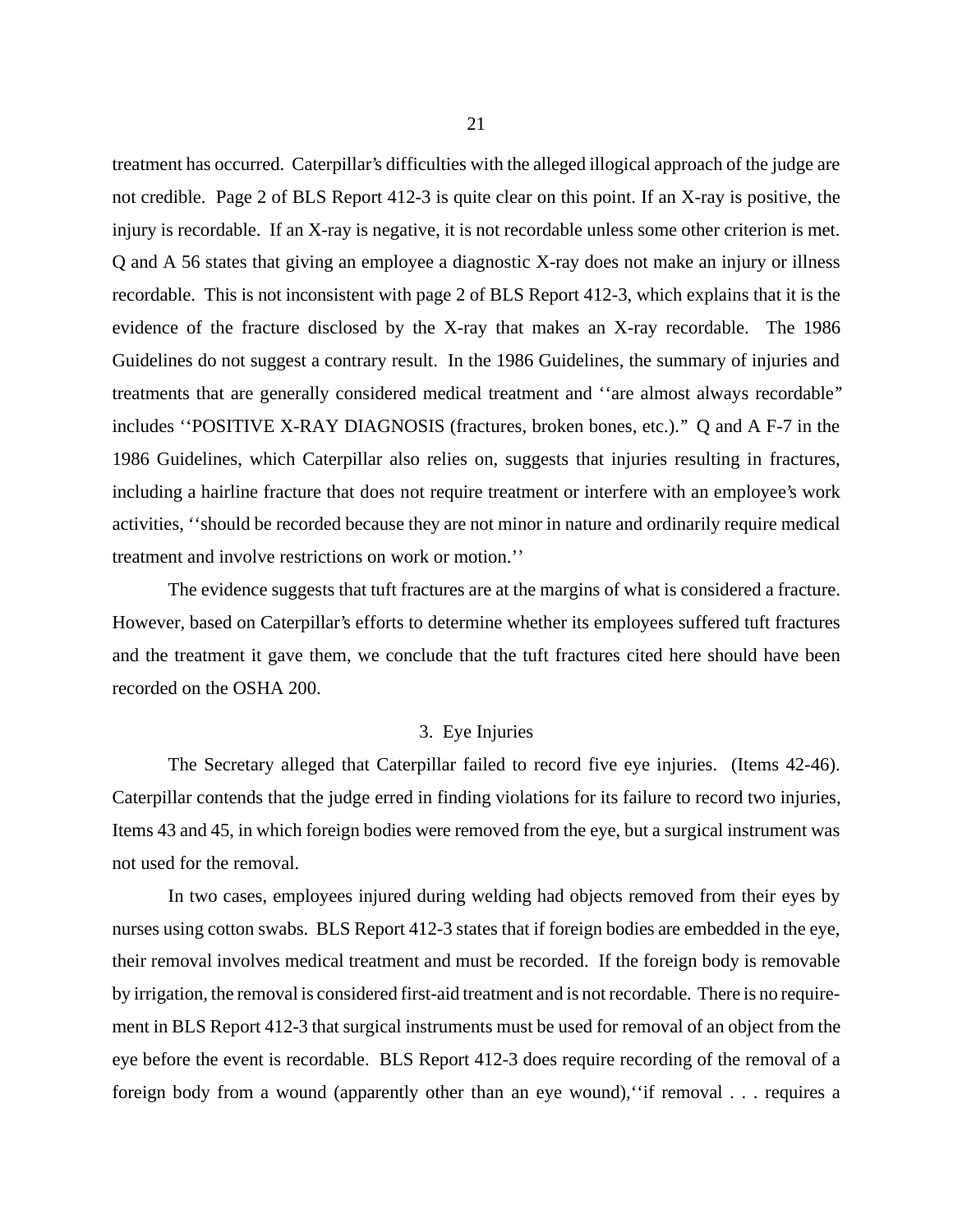physician because of depth of embedment, size or shape of objects, or location of wound.'' However, under page 2 of BLS Report 412-3, it is the embedding of the object in the eye that makes the removal recordable, not who performs the removal. The record clearly establishes that these five injuries are recordable under BLS Report 412-3. They involve removal of a foreign body, use of a prescription drug, treatment with hot or cold compresses, and work restriction. Even if BLS Report 412-3 played no part in our consideration of whether these eye injuries are medical treatment, the injuries would still be recordable. They involve the eye and required treatment that went beyond first aid.

## 4. Burns

The Secretary alleged that Caterpillar failed to record 4 burns suffered by its employees. (Items 47-50). The burns were relatively small second degree burns. Page 2 of BLS Report 412-3 directs that burns of second or third degree involve medical treatment and are recordable. The judge also found the injuries to be recordable for these reasons. Caterpillar claims that the judge erred in affirming violations for its failure to record what it describes as borderline first and second degree burns. Caterpillar claims that its policy of not recording such burns is not contrary to BLS Report 412-3, unless a burn is regarded as treatment, which is contrary to common sense.

Caterpillar's failure to record first and second degree burns in two instances is consistent with Dr. Neu's application of his own medical treatment test and Caterpillar's claim that those factors listed in BLS Report 412-3 as involving medical treatment are not all descriptions of medical treatment. However, BLS Report 412-3 states quite clearly that ''Burns of second or third degree'' are considered to involve medical treatment. In his June 13, 1983 memorandum, Dr. Neu modified that simple statement by also requiring that a burn receive a *series* of treatments, including soaks, use of whirlpools and surgical debridement before it would be recordable. This has the effect of requiring the presence of four of the fourteen factors listed on page 2 of BLS Report 412-3 before Caterpillar would consider a burn to have received recordable medical treatment. Based on the descriptions of the burns cited here and the treatment they were given, we conclude that they should have been recorded on the OSHA 200.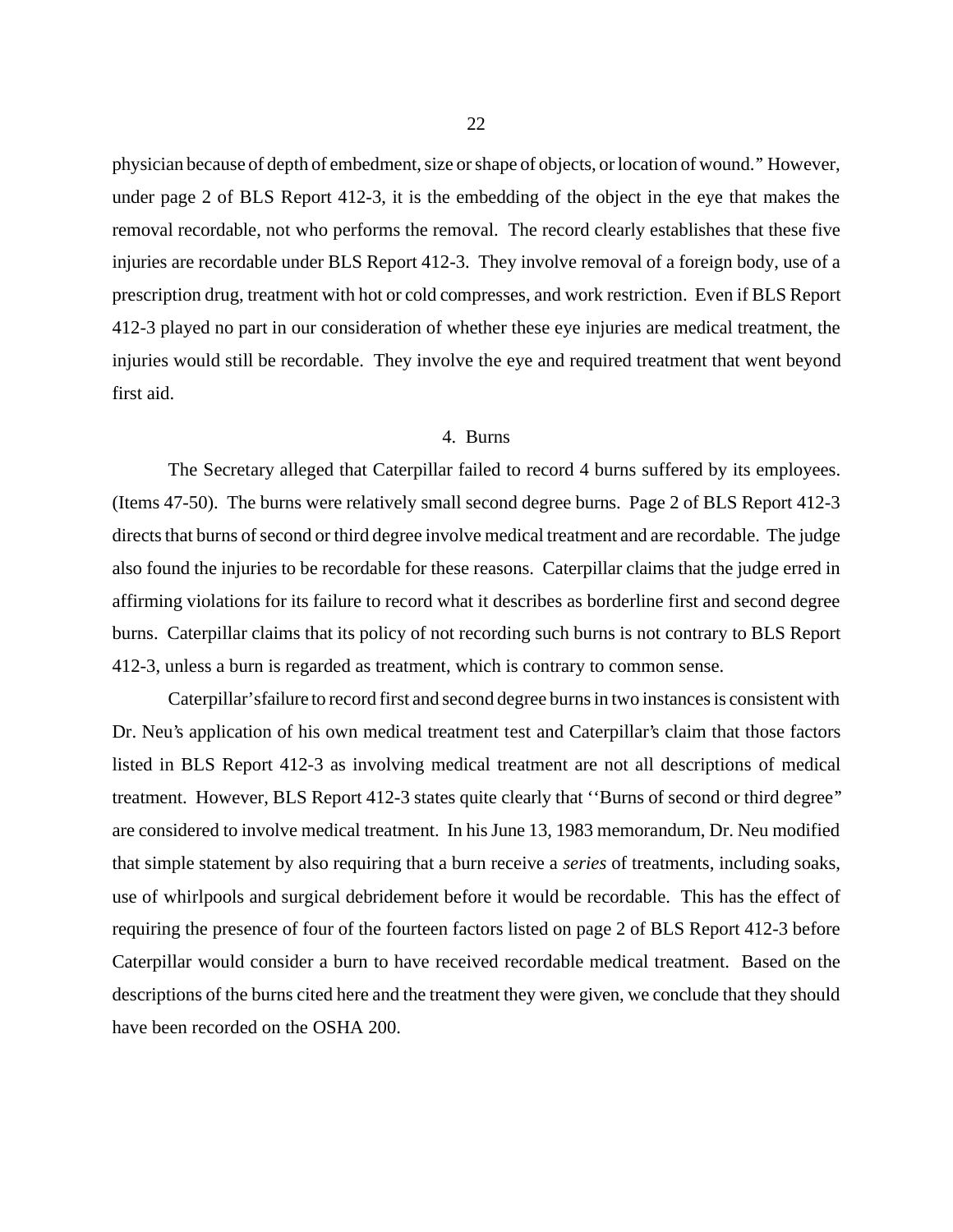#### 5. Contusions

The Secretary alleged that Caterpillar failed to record thirty-four contusions, three lacerations, one abrasion, and one avulsion suffered by its employees. (Items 5, 13, 16, 18-20, 51- 82, 121). Dr. Neu described a contusion as a blow to any part of the body that generally results in a swelling or bruise. Caterpillar admitted in its answer that twelve of these injuries ''met the criteria for recordability, but alleges that its failure to record . . . resulted from 'non-willful administrative oversight.''' Judge Child found that Caterpillar should have recorded thirty-eight out of the thirtynine injuries. He found the injuries recordable because ''[c]ompresses, hot or cold [were administered] on [a] second or subsequent visit to a doctor or nurse.'' BLS Report 412-3, p. 2. The judge also found that these injuries should have been recorded because Dr. Neu's toleration, encouragement, and acceptance of the type of care the nurses gave amounted to a standing order that such care continue, and therefore that the care given by the nurses was recordable medical treatment within the meaning of section  $1904.12(d)$ .<sup>14</sup>

Caterpillar contends that an injury is not recordable just because it is treated with two or more treatments with hot or cold compresses. It argues that the statement on page 2 of BLS Report 412-3 that injuries are recordable if they require multiple compresses and soaking, as well as diathermy and whirlpool treatments, is ambiguous. It claims that the term "medical" implies that such therapy must be directed by a physician. Caterpillar also relies on Q & A 56 in BLS Report 412-3 at 11-12, which states:

56. Q. By themselves, are the following considered ''medical treatment'' or ''first aid?''

- 1. Microthermy treatments if offered only minimum times.
- 2. Two heat treatments or more.
- 3. Prescriptions, when no other form of treatment is offered.
- 4. Whirlpool treatments.
- 5. Second visit for observation of small puncture.
- 6. Nonprescription medication for pain.

 $14$  Section 1904.12(d) states that:

 <sup>(</sup>d) ''Medical Treatment'' includes treatment administered by a physician or by registered professional personnel under the standing orders of a physician. Medical treatment does not include first-aid treatment even though provided by a physician or registered professional personnel.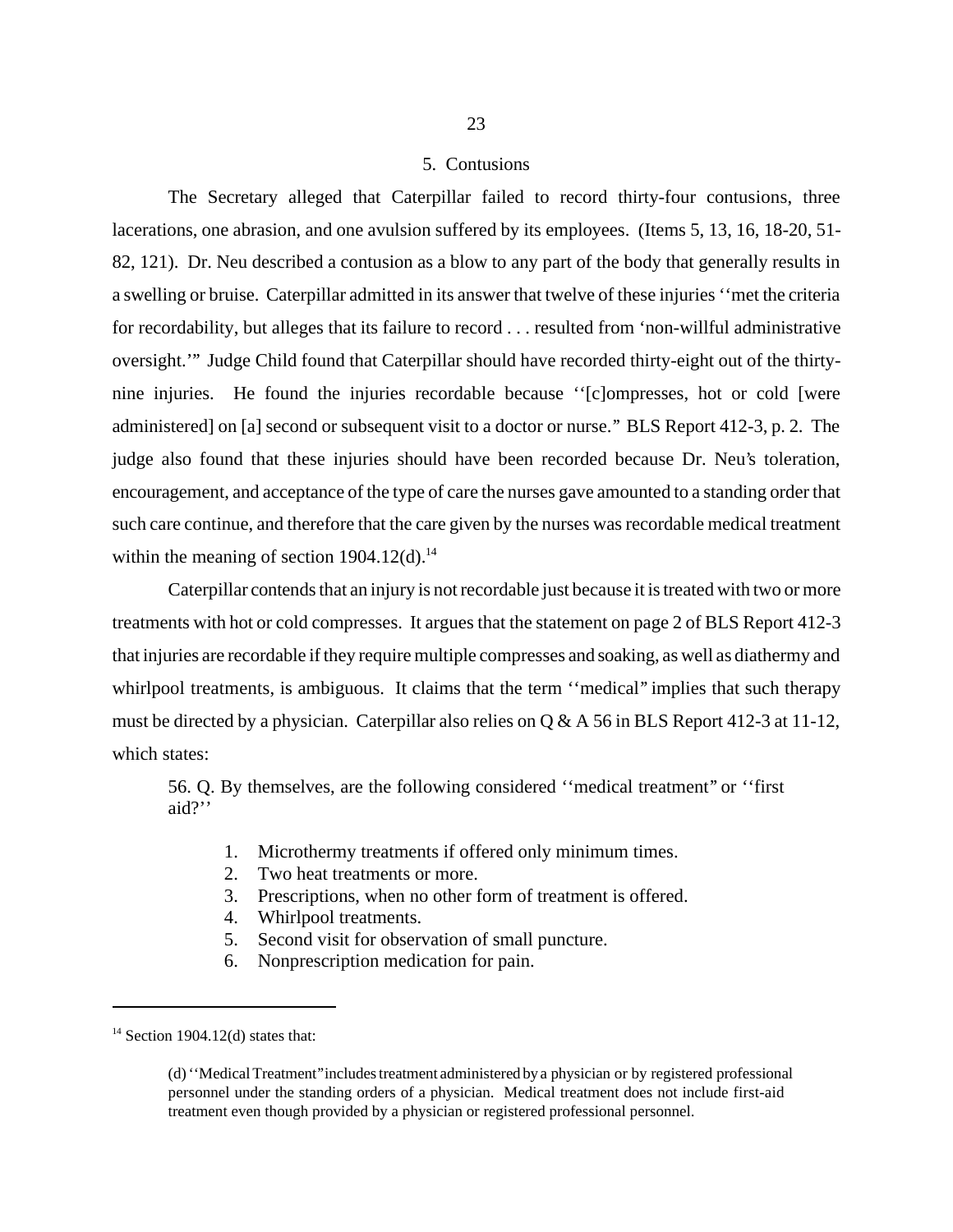7. Simple removal of foreign body from eye with no complications.

A. Because BLS is committed to simple definitions interpreted by the employer, generalizations cannot be made which could be used in a variety of circumstances. As with tetanus shots and diagnostic Xrays, these procedures may not be the only criteria for recordability and are covered under Guidelines for Determining Recordability [page 2] earlier in this report. Medical treatment is only one criterion for determining recordability. An injury which required only first-aid treatment but involved loss of consciousness, restriction of work or motion, or transfer to another job is recordable.

The language of Q and A 56 is not clear, but we conclude that it does not dilute the force of page 2 of BLS Report 412-3, as Caterpillar suggests. Q 56 can be read to suggest that some of the criteria of recordability on page 2 of BLS Report 412-3 are not absolute. A 56 responds to this by: 1) cautioning against generalizations; 2) noting that the medical/first-aid treatments mentioned in Q 56 may not be the only factors to consider in deciding whether to record an injury; and 3) giving the example of an injury that required only unrecordable first-aid treatment, but involved loss of consciousness which is recordable. The thrust of Q and A 56 is difficult to judge, but it ultimately refers the employer to page 2 of BLS Report 412-3.

Caterpillar claims that it sought to maintain compliance and consistency by recording only when two or more treatments were ordered by a doctor. It claims that what is medical treatment is for a doctor to determine. At oral argument, Caterpillar expressed strong disagreement with the judge's finding that Dr. Neu's acceptance and encouragement of the type of care given by the nurses amounted to ''standing orders'' within the meaning of section 1904.12(d). Caterpillar claimed that if a nurse sees a patient and adopts certain therapies or conducts medical treatment within the meaning of the regulation, the nurse is not necessarily working pursuant to ''standing orders.''

Caterpillar's objections to Judge Child's discussion of ''standing orders'' lack merit. We first note that the judge did not suggest that a nurse is dispensing medical treatment within the meaning of section 1904.12(d) when the nurse is acting on her own. The judge interpreted standing orders ''to cover orders of a physician to nurses working in a first-aid station under his supervision and direction.'' He found that Dr. Neu's acceptance and toleration of certain types of treatment as appropriate for certain types of injury or illness became, in effect, a standing order that such care continue. He noted that under BLS Report 412-3, medical treatment given by Dr. Neu remained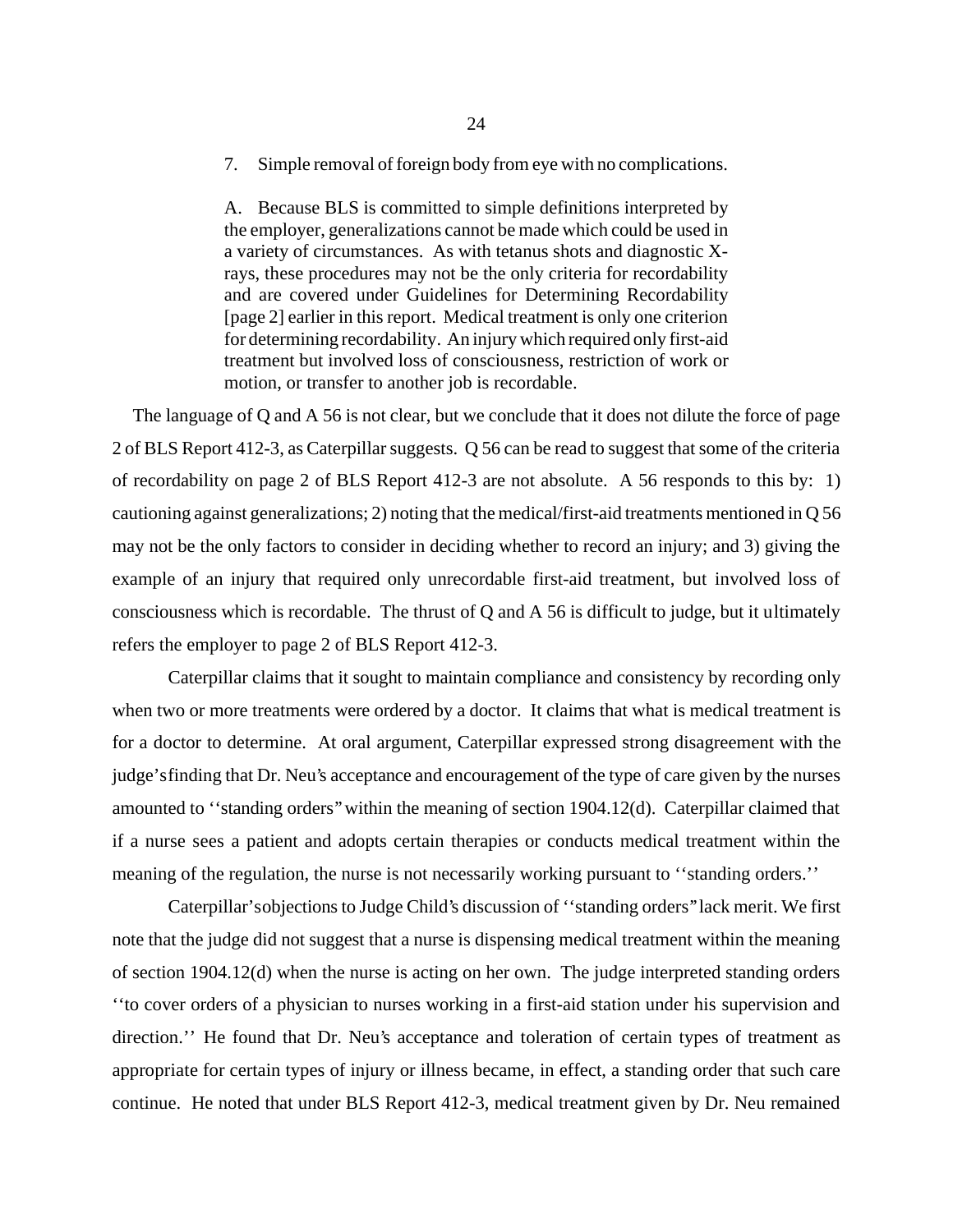medical treatment for purposes of compliance with section 1904.2(a), if it was routinely given by one of the nurses with the knowledge or acquiescence of Dr. Neu.

Caterpillar's restrictive reading of section 1904.2(a) conflicts with the realities of its own workplace. The record establishes that the nurses at Caterpillar routinely treated, with hot or cold compresses, contusions exactly like those Caterpillar was cited for failing to record. Caterpillar has provided no basis for us to conclude that Dr. Neu's toleration of this treatment does not amount to a standing order. Caterpillar's contention that medical treatment can only be administered by a doctor finds no support in the regulations or BLS Report 412-3. Page 2 of BLS Report 412-3 describes conditions and treatments that ''are considered to involve medical treatment and must be recorded for a work-related injury.'' For some of those treatments, administration by a doctor or nurse makes the treatment recordable under BLS Report 412-3. For example, when an injury is treated with hot or cold compresses or soakings on a second or subsequent visit to a doctor or nurse, it is the involvement of the doctor or nurse in the treatment that indicates the injury is recordable. Caterpillar's policy of recording an injury only if a *doctor* ordered two or more treatments finds no support in BLS Report 412-3. The "doctor or nurse" language cannot be read as "doctor." Nor can the "physician" or "registered professional personnel" language in section 1904.12(d) be read only as ''physician.''

#### 6. Sprains and Strains

The Secretary alleges that Caterpillar should have recorded eighty-eight sprains and strains received by its employees. (Items 82-119, 120-170) Dr. Neu described a strain as a muscular injury and a sprain as an injury to a ligament that stabilizes a joint. Caterpillar conceded that it should have recorded twenty-eight of the eighty-eight sprains and strains. The judge found fifty-nine of the remaining sixty injuries recordable, either because the injury involved a lost workday or work restriction or because the treatment received was listed as involving medical treatment on page 2 of BLS Report 412-3.

Caterpillar claims that it did not record the majority of sprains and strains because the injuries were symptoms of earlier injuries and there was no evidence to suggest that the questioned injuries were caused by any slip, trip, fall, or overexertion. Caterpillar relies on Q and A 2 of BLS Report 412-3 which states that: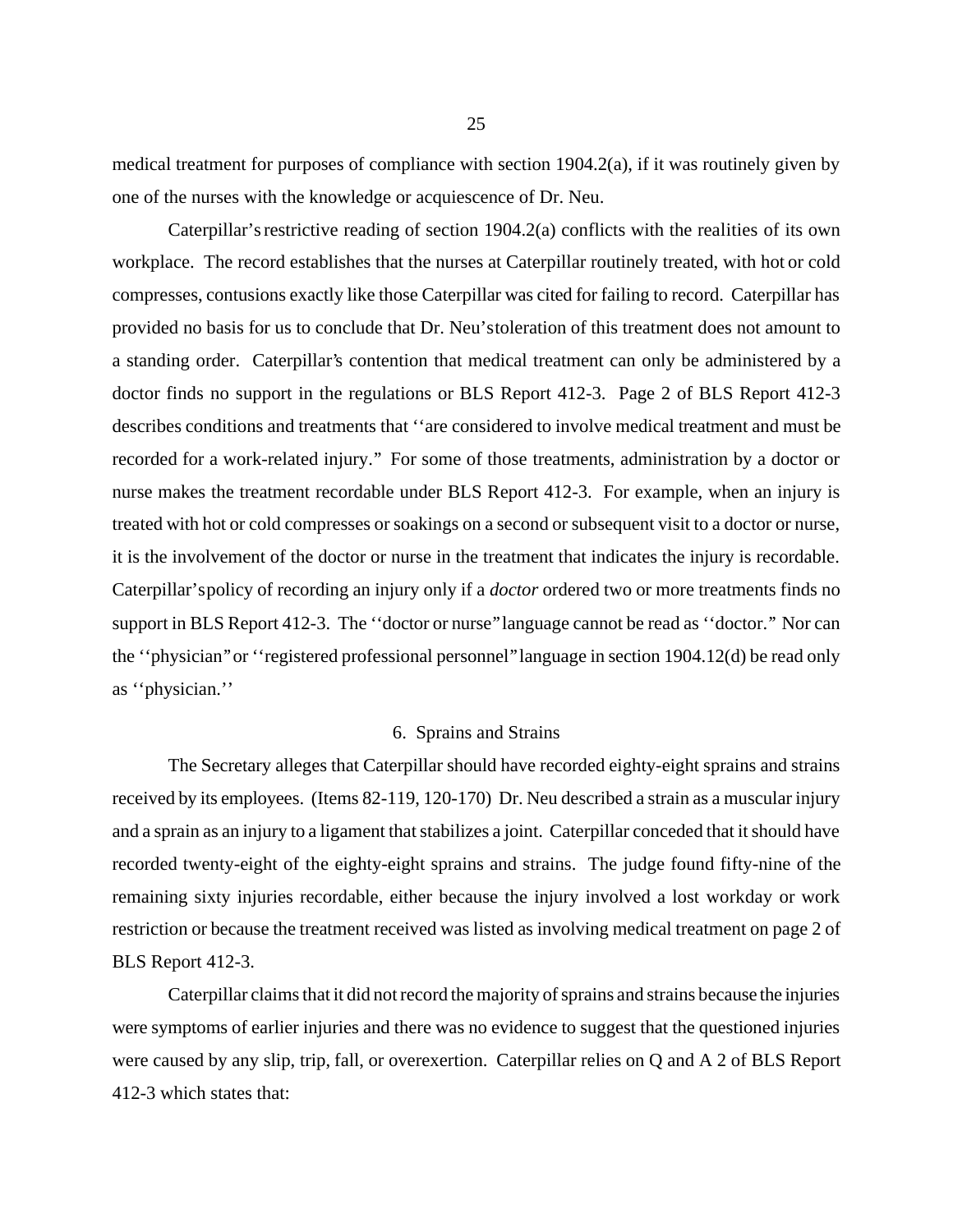If the latest period of disability resulted from an incident, such as a slip, trip, fall, or blow to the back, the case should be recorded as a new injury on [the next] year's log. If there was no such incident, there was no new injury and no new entry should be made. The number of lost workdays should be added to any lost workdays shown on last year's log when the injury was originally recorded.

### BLS Report 412-3 at 6.

Caterpillar points out that there are no special requirements for back and hernia cases, relying on Q & A 12 & 63 of *BLS Report 412-3*. It suggests that the testimony given by OSHA's officials that there must be an incident before a duty to report is triggered is consistent with criteria it adopted in order to determine whether such an event occurred. Caterpillar also points to the 1986 Guidelines, which, it claims, repeatedly refer to the need for a slip trip, fall or blow to the back to justify recording injuries where the employee had a preexisting problem.

The judge did not address Caterpillar's overall argument that it was not required to record injuries that were merely symptoms of earlier injuries, nor did he consider the claim as it applied to individual injuries.

The record evidence suggests that Caterpillar's practice of not recording injuries to previously injured body parts was not consistent with BLS Report 412-3. Relying on Q and A 2 of BLS Report 412-3, Caterpillar claims that it is not required to record when the evidence does not show that the injury to a previously injured body part is the result of a slip trip, etc. The evidence, particularly Dr. Neu's testimony, suggests that Caterpillar practiced a far more restrictive approach. Dr. Neu presumed that a new symptom involving a body part that had been injured in the past was not recordable unless the strain or sprain was received when overexerting, and he decided that overexerting involved lifting more than 60 pounds. However, Dr. Neu generally made little or no inquiry into how long ago the previous injury occurred, and he *always* assumed the present complaint to be a symptom of the earlier condition. Q and A 1 of BLS Report 412-3, which Caterpillar does not discuss, suggests a different approach to pre-existing injuries:

1. Q. What are the reporting requirements of pre-existing physical deficiencies so far as the OSH Act is concerned?

A. None. However, each case which involves aggravation of pre-existing physical deficiency must be examined to determine whether or not the employee's work was a contributing factor. If a work accident or exposure in the work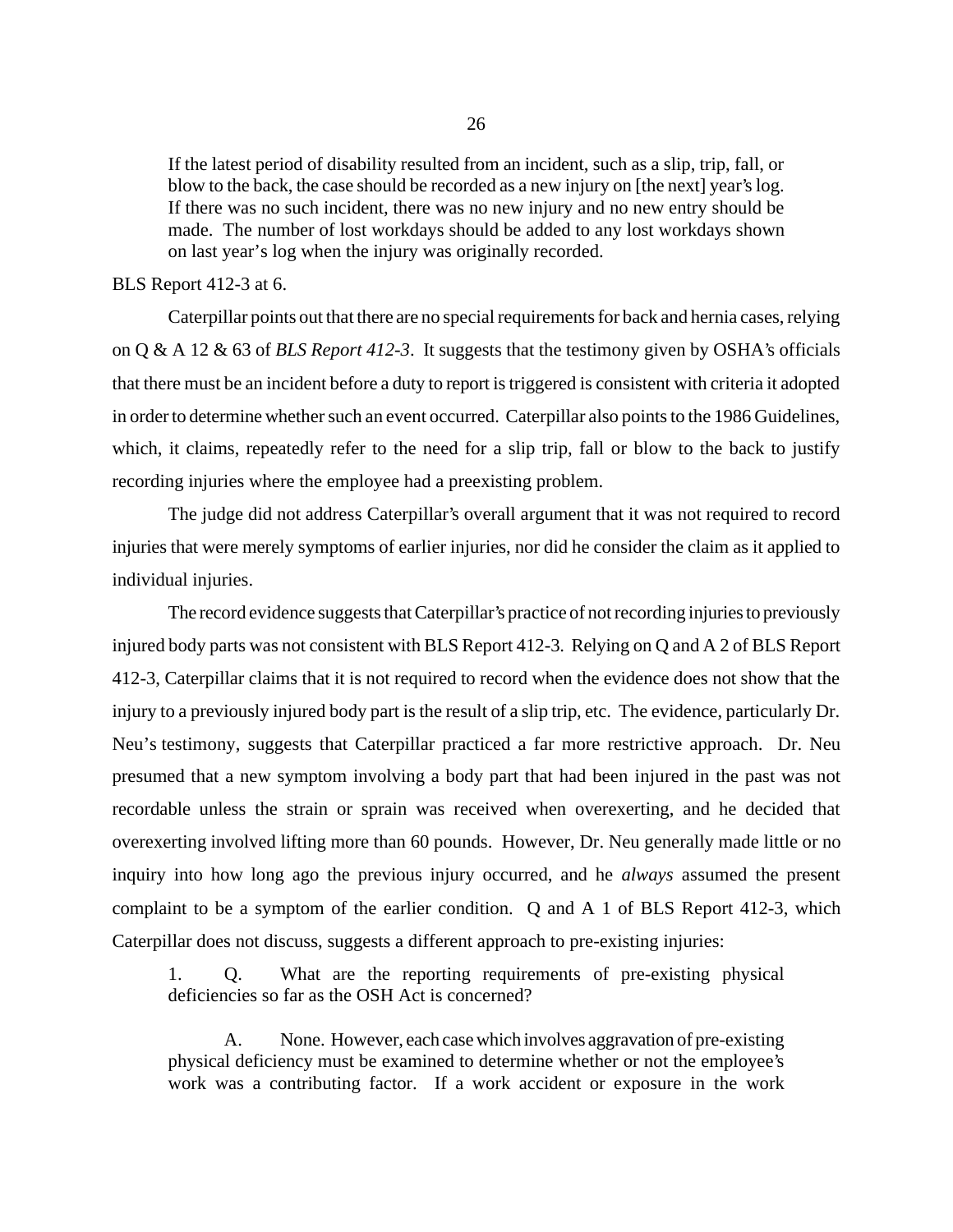environment contributed to the aggravation, the case is work related. It must be recorded if it meets the other requirements of recordability.

Q and A 1 looks to whether the employee's work was a contributing factor, not whether there was overexertion with 60 pounds or more. It provides a perspective from which Caterpillar's recording practice appears to be flawed.

Contrary to Caterpillar's claims, Dr. Neu's restrictive practice receives no particular support from the Secretary's witnesses or from the 1986 Guidelines. Henderson, an industrial hygienist for OSHA, testified that a previous injury to the same body part and evidence of an event are legitimate factors to consider when making a recordability decision. Deputy Assistant Secretary Frank White testified that if no causal connection were shown between the work environment and the injury or aggravation of that injury, then there would be no violation for not recording. The 1986 Guidelines, which, as has been noted earlier, Caterpillar was not cited for violating, states that "[e]mployers should record each case resulting from a new event . . . and each exposure that results in a recordable work injury or illness regardless of the employee's preexisting condition.'' 1986 Guidelines at 31. The 1986 Guidelines also note that:

[u]sually, there will be an identifiable event or exposure to which the employer or employee can attribute the injury or illness. However, this is not necessary for recordkeeping purposes. If it seems likely that an event or exposure in the work environment either caused or contributed to the case, the case is recordable, even though the exact time or location of the particular event cannot be identified.

(*Id.* at 32).

The evidence regarding these injuries demonstrates that by failing to record them on the OSHA 200, Caterpillar failed to comply with section 1904.2(a). Caterpillar turned a reasonable concern about injuries that might be recurrences of previous injuries into a presumption against recording any injury that had a predecessor, however remote or dissimilar. Dr. Neu's ''60-pound test,'' which was at the heart of Caterpillar's failure to record strain and sprain injuries, was merely a variant on this approach. Caterpillar also failed to record strains and sprains suffered by its employees because the treatment, generally hot or cold compresses, was not ordered by a doctor. As noted earlier, Caterpillar's decision not to record certain injuries because they were not treated by a doctor finds no support in either BLS Report 412-3 or in section 1904.12.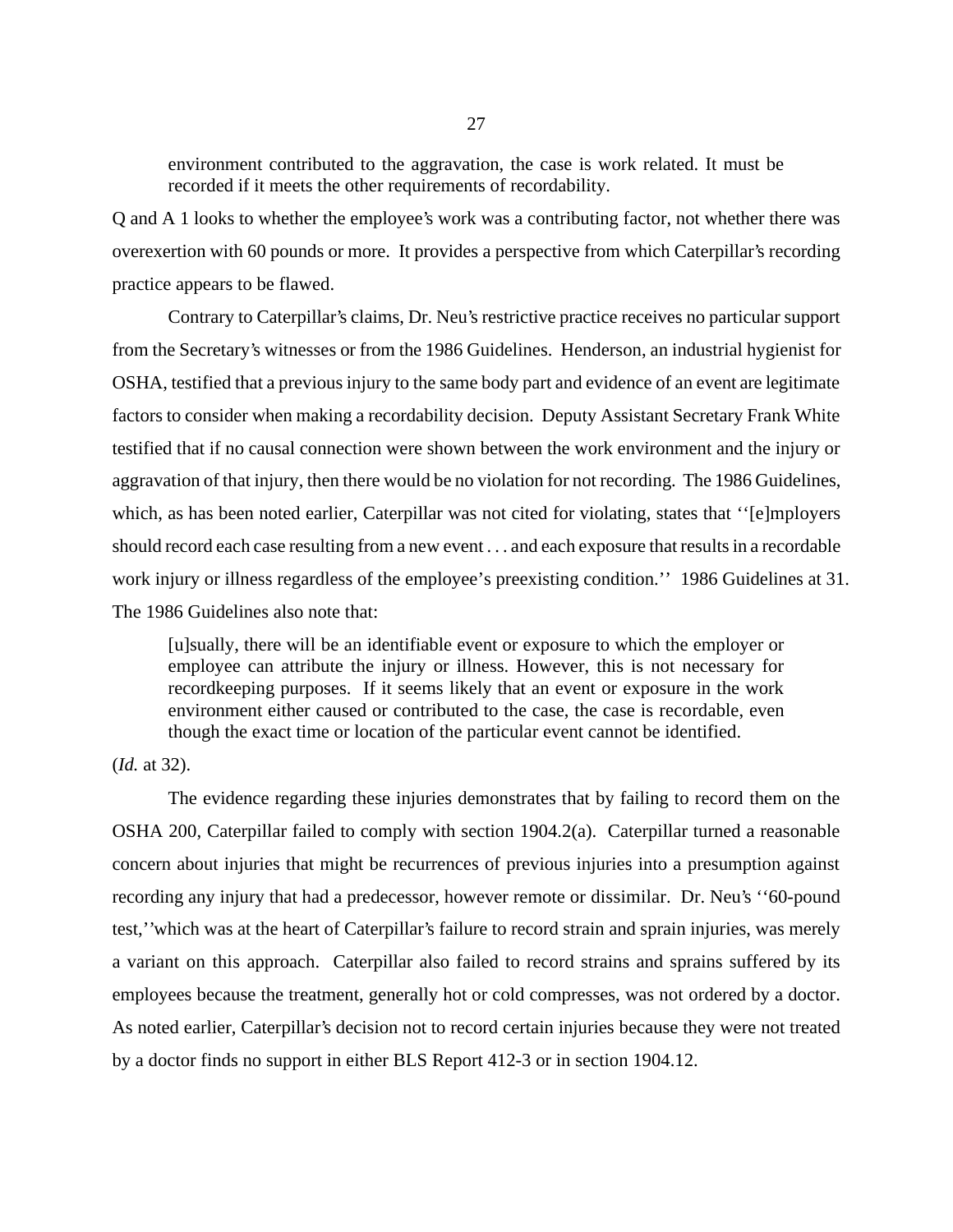The Secretary alleged that Caterpillar did not record ten otherwise recordable injuries because it did not find the employee's explanation of how the injury occurred to be credible. (Items 96, 107, 116, 124, 147, 149, 151, 153, 161, 162) BLS Report 412-3 suggests that doubtful cases should be presumed recordable. It advises employers to be prepared to defend decisions not to record and ''to record a doubtful case on the OSHA No. 200, and if it is later determined not to be work related, line it out.'' Q and A 6, *BLS Report 412-3* at p. 6. It is difficult to evaluate Dr. Neu's determinations that certain employees were not credible. However, although we would not challenge the proposition that some employee injuries do not have an occupational origin, the cited injuries have all the earmarks of occupational origin. Moreover, at the very least, these injuries and illnesses appear to fall into the "doubtful cases category." According to BLS Report 412-3, such cases should be recorded and lined out later if they are determined not to be work related. Here, Caterpillar relied entirely on the judgment of Dr. Neu as to the credibility of the employees. It did not record doubtful cases with a view to determine whether the injury was work- related, but decided on the spot that the injury or illness was not recordable. A summary of these injuries and the treatments given is as follows:

- 96. ELAM -- Employee Elam was eventually diagnosed as suffering from carpal tunnel syndrome. He lost a workday and had to wear a hand brace. He was also given thirty tylenol 3, motrin 600 for ten days, and naprosyn 375 for two weeks.
- 107. MARES -- Employee Mares suffered a sprain. He lost a workday and was given motrin 400, and numerous ice treatments over several weeks.
- 116. REINER -- Employee Reiner strained his back while operating a radial drill. He lost a workday and had his work activity restricted for two weeks.
- 124. STEMEN -- After suffering a back strain, employee Stemen made ten visits for treatments with ice, heat, and whirlpool. She was also given naprosyn 250 for four days and had her work activity restricted.
- 147. WARD -- After experiencing numbness in his hands, employee Ward lost one workday, had his work activity restricted, wore a wrist brace, was given seventy-six motrin 600, and eventually required surgery for carpal tunnel disorder.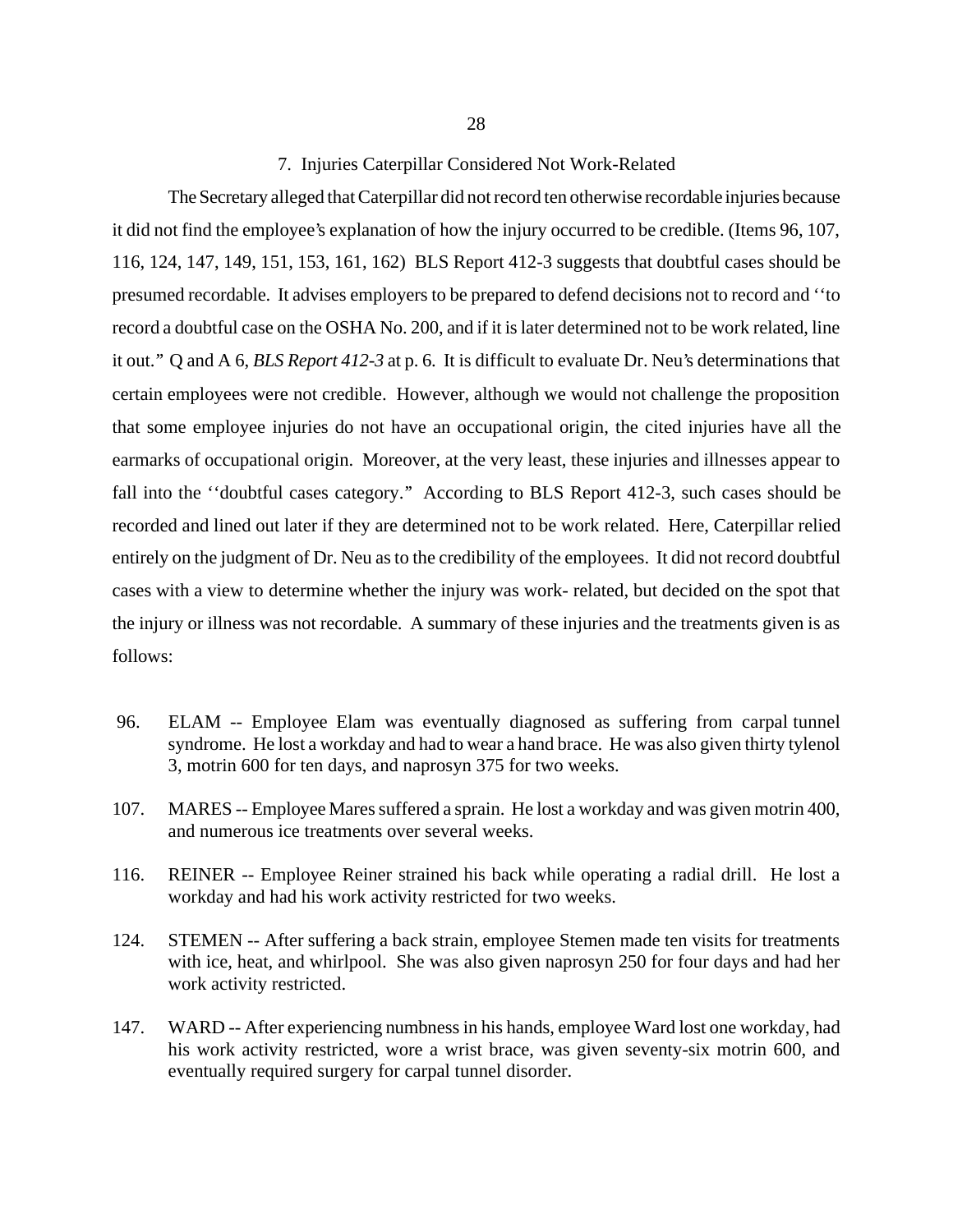- 149. FIGUEROA -- Employee Figueroa experienced sharp pains in his shoulder three days after beginning a new job. He lost one workday, had his work activity restricted, received two weeks of physical therapy, and was given tylenol 3 with codeine and naprosyn 375 and 500.
- 151. MANTZKE -- After experiencing an ache/numbness in his back and legs, employee Mantzke had his work activity restricted, lost a workday, and was given fourteen naprosyn 500 and ten tylenol 3 as well as heat and ice treatments.
- 153. BREESE -- Breese was given motrin for pain in his shoulder that he attributed to throwing a wooden block the day before he reported it to the nurses.
- 161. FISCHER -- After complaining of weakness and pain in his arm from the continuous lifting of 20-pound parts, employee Fischer was given naprosyn 500 and had his work activity restricted.
- 162. BRANDON -- After he experienced a stabbing pain in his left elbow while pulling a bar, employee Brandon lost workdays, had his work activity restricted, and was given flexible support for his elbow.

Based on the evidence in the record, we find that Caterpillar should have recorded these 10 injuries on the OSHA 200.

#### 8. Prescription Medication

The judge found that eighty-one of the injuries suffered by Caterpillar's employees should have been recorded because prescription medicine was prescribed as part of the treatment. (Items 19, 20, 27-30, 33, 39, 43-44, 46-47, 49-51, 64, 66-73, 78, 82-85, 87, 90, 93, 96, 100-01, 103, 105-07, 109, 112, 114, 117-18, 121-22, 124-25, 128-29, 131-33, 135-41, 144, 147-53, 155, 157-59, 161, 163- 70). He further found many of these injuries to be recordable for one or more other reasons. The judge relied on the language on page 2 of BLS Report 412-3 which states that the use of prescription medicine involves medical treatment and must be recorded for a workplace injury. The judge found that thirty-five of these eighty-one injuries were also recordable because they resulted in either lost workdays or restrictions in work. BLS Report 412-3 states that the application of antiseptics on a first visit to a doctor or nurse is considered first aid and is not recordable, but on a second or subsequent visit, the application of antiseptics is considered recordable.

Caterpillar contends that the judge erred in relying on the use of prescription medication when that medication was used for preventive purposes rather than for treatment of an injury.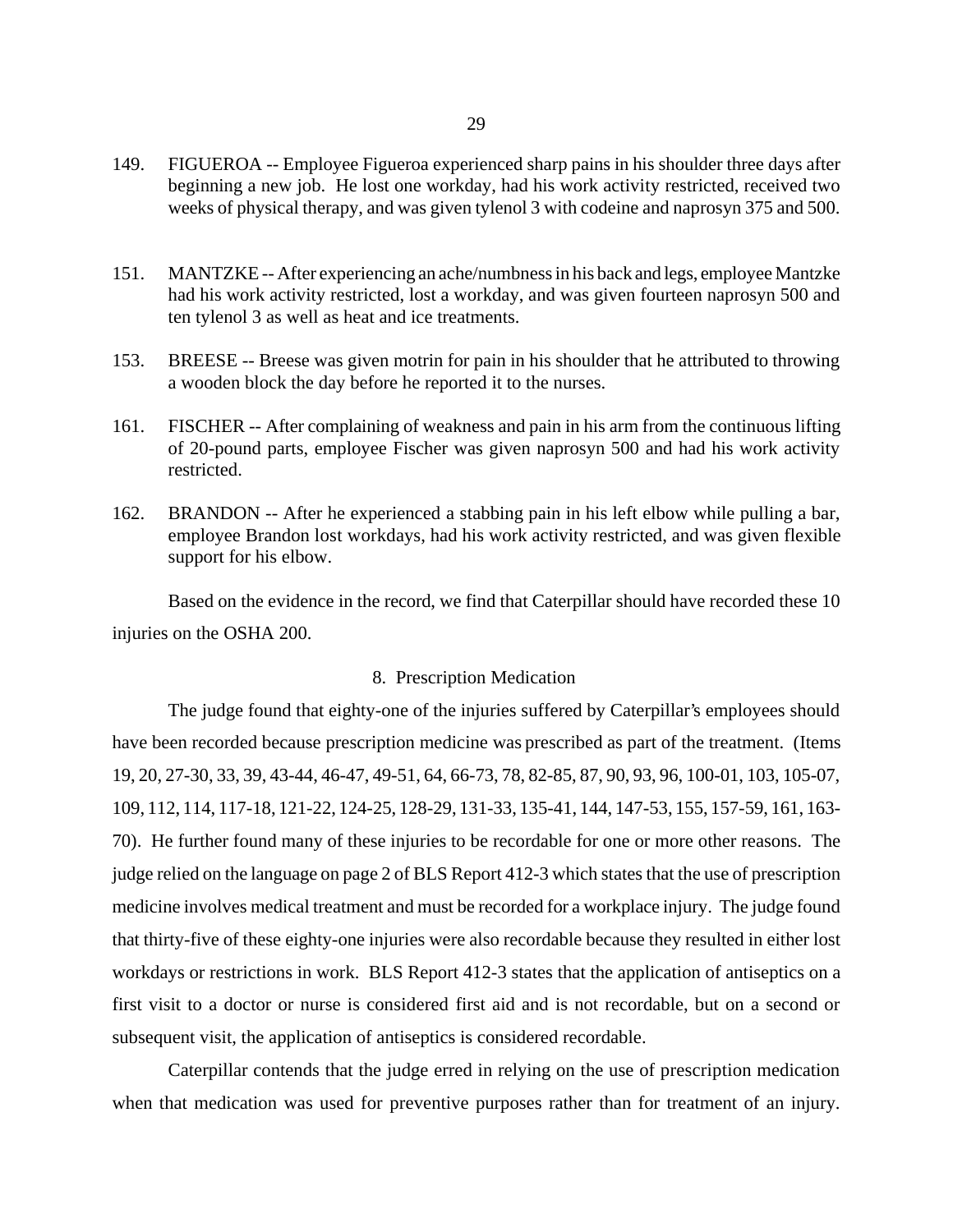Caterpillar contends that BLS Report 412-3 states that medicine must be used for treatment of an injury, that antiseptics are not considered medical treatment, and, quoting Q and A 56, BLS Report 412-3 at pp. 11-12, that ''generalizations cannot be made'' about ''[p]rescriptions, when no other form of treatment is offered.'' Caterpillar also relies on an OSHA instruction published in the Bureau of Labor Statistics *Program Bulletin* No. 42, October 1979. According to this document, measures such as negative X-rays and precautionary tetanus shots are not recordable for OSHA occupational injury and illness recordkeeping purposes because they are prophylactic treatment. The bulletin distinguished these two measures from medical treatment following a positive tuberculosis test and injections of antirabies serum, both of which were considered recordable because they were absolutely necessary and far more extensive than first aid procedures.

Caterpillar attempts to depict BLS Report 412-3 as requiring recording only when prescription medicine is used for other than preventive purposes. It also suggests that BLS Report 412-3 does not absolutely require recording when prescription medicines are used. However, Caterpillar has not established that the preventive nature of a medicine is a threshold to be crossed before recording is required. Under BLS Report 412-3, the first application of an antiseptic, which is certainly a prophylactic measure, is considered non-recordable. However, it appears that this is not because it is being used to prevent infection, but because of the preliminary nature of the treatment. Page 2 of BLS Report 412-3 states that the application of antiseptics on a first visit to a doctor or nurse is not considered to be medical treatment, but a second application of antiseptics is considered to be medical treatment when applied on a second visit.

The instruction relied on by Caterpillar indicates that prophylactic measures, like negative X-rays and precautionary tetanus shots are not recordable because of their precautionary nature. However, page 2 of BLS Report 412-3 groups these two factors along with hospitalization for observation into a separate category of procedures which are considered to be neither first aid nor medical treatment. There is little basis for extending the rule of these three exceptions to a factor like the use of prescription medicine that is defined as recordable medical treatment on the very same page.

As we noted earlier, the meaning of Q and A 56 is not clear, but it cannot be interpreted as diluting the requirements of page 2 of BLS Report 412-3, as urged by Caterpillar.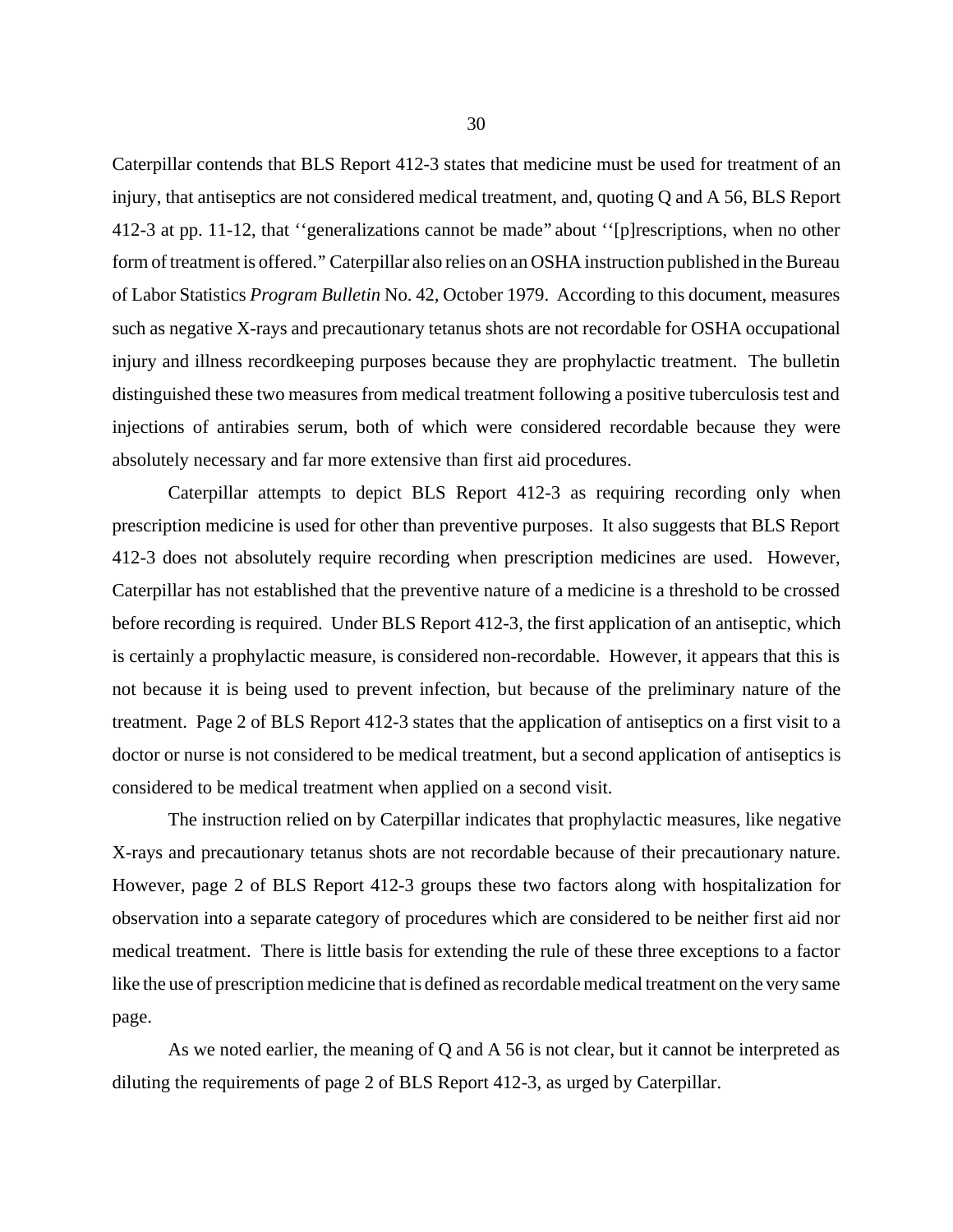Of the eighty-one injuries or illnesses that the judge found recordable because they were treated with prescription medicine, thirty-eight injuries also were recordable because they involved either lost workdays or work restrictions, and seventeen injuries also were recordable because they required compresses on a second or subsequent visit. The judge found the remainder of the injuries and illnesses recordable solely because they involved the use of prescription medicine. Although these conditions varied in their severity, the need for prescription medicine indicates that they required more than first aid and should therefore have been recorded.

### Summary

In sum, we find that the Secretary has established by a preponderance of the evidence that the injuries and illnesses received by Caterpillar's employees at the Aurora plant during 1986 (that are still contested by Caterpillar) should have been recorded on the OSHA 200, and that by failing to record these injuries, Caterpillar violated section 1904.2(a). We next consider whether each injury and illness that Caterpillar failed to record may be cited as a separate violation of the Act with a separate penalty.

# III.

# WHETHER THE JUDGE ERRED IN ASSESSING SEPARATE PENALTIES FOR EACH VIOLATION

## A. Background

At the time that the citation in this case was issued, section 17(a) of the Act stated that:

(a) Any employer who willfully or repeatedly violates the requirements of section 5 of this Act, any standard, rule, or order promulgated pursuant to section 6 of this Act, or regulations prescribed pursuant to this Act, may be assessed a civil penalty of not more than \$10,000 for each violation.<sup>15</sup>

The Secretary's long standing practice under section 17(a) of the Act had been to issue a single citation and a single proposed penalty regardless of how many separate violations of the same

 $15$  At the time this case arose, penalties for willful violations were limited to \$10,000 and for serious or nonserious violations, \$1000. Those amounts have subsequently been raised to \$70,000 and \$7000, respectively. Section 17 of the Act, 29 U.S.C. § 666, *amended by* Omnibus Budget Reconciliation Act of 1990, Pub. L. No. 101-508, § 3101 (1990).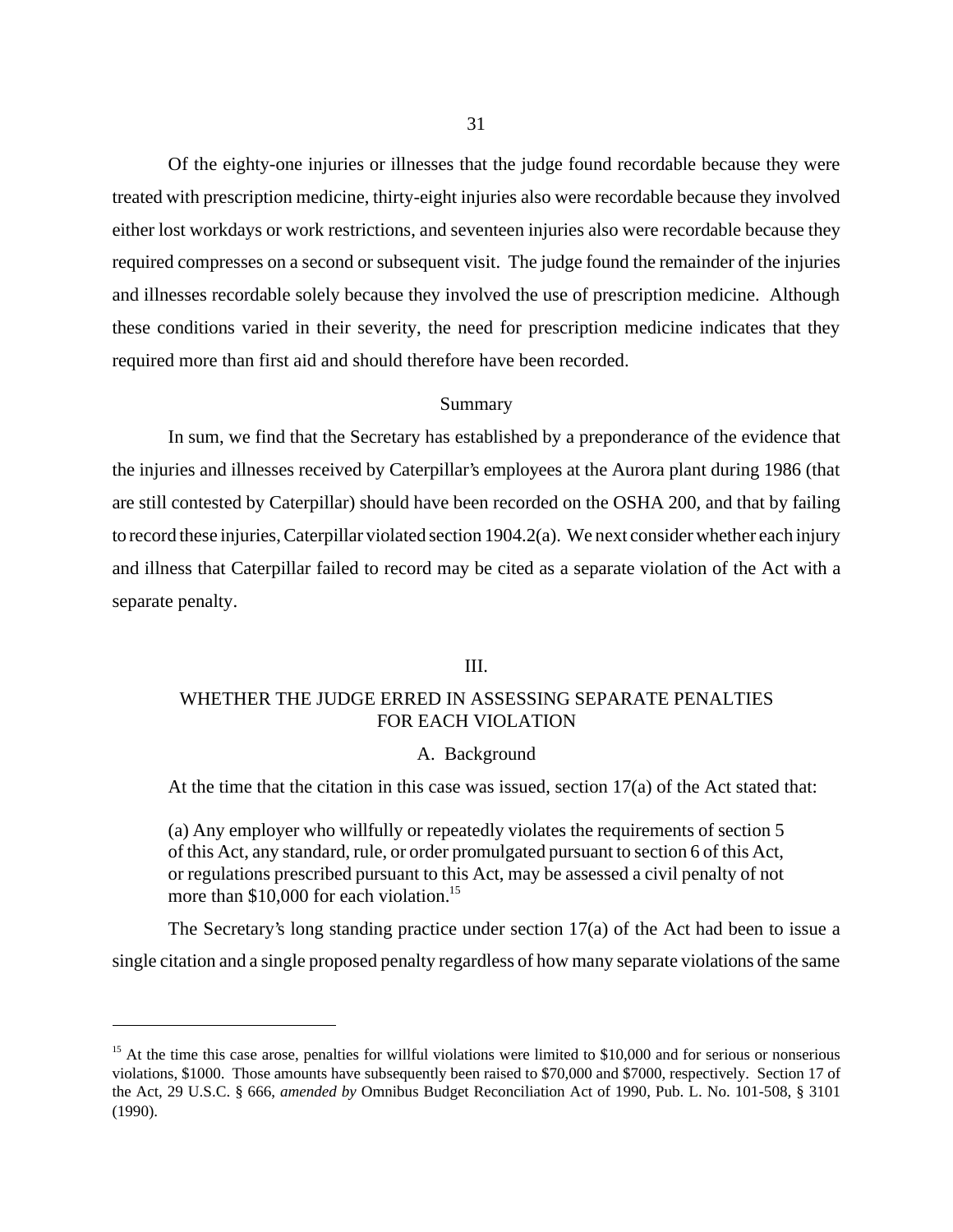standard or regulation were involved.<sup>16</sup> He had rarely departed from this practice. The Secretary took a similar approach in citing recordkeeping violations. Generally, no matter how many failures to record or mistakes in recording were discovered, the Secretary issued a single citation. The penalty proposed tended to be fairly nominal, and consistent with OSHA's FOM, rarely exceeded \$100. In 1983, however, the Secretary began to conduct more detailed record keeping inspections in order to determine whether comprehensive workplace inspections were warranted. Subsequently, in 1986, the Secretary initiated a practice of proposing separate penalties for each failure to record. The first citations under this policy were issued on April 1, 1986. Four days earlier, on March 27, 1986, the Secretary codified this policy by publishing in the FOM a procedure for assessing separate, per-instance penalties. (The citation in this case was issued in May of 1987.) The procedure states:

In egregious cases; i.e., willful, repeated and high gravity serious citations and failures to abate, an additional factor of up to the number of violation instances . . . may be applied to the gravity-based penalty calculated in accordance with A.2.i.(2)(c) or the regulatory penalty assigned in accordance with A.8.b. and c. and adjusted in accordance with A.2.j, A5, A6, A7 and A8, as described in each of the subsections. Penalties calculated with this additional factor shall not be proposed without the concurrence of the Assistant Secretary.<sup>17</sup>

OSHA Instruction CPL 2.45A, FOM, Chapter VI, section A.2.i.(4), p. VI-8 (September 21, 1987) *amended by* OSHA Instruction CPL 2.45B CH-1, December 31, 1990.

B. Arguments of Caterpillar

 $16$  The Secretary has stated that the "practice of citing each violative instance as a separate violation has been utilized by the agency only since 1986 . . . .'' *OSHA Instruction CPL 2.80*, *Handling of Cases to be Proposed for Violation-by-Violation Penalties*, 1 BNA OSHR Ref. File 21:9649, 9650, 1990 CCH ESHG New Developments, ¶ 10,662, pp. 13,589-90 (Transfer Binder) (October 1, 1990).

<sup>&</sup>lt;sup>17</sup> In *OSHA Instruction CPL 2.80*, the Secretary also took steps to establish more detailed procedures for identifying and handling ``egregious" cases for which the additional penalty factor is to be proposed. He outlined proposed procedures for identifying egregious violations and separate violations of the same standard. The instruction included a method of developing a gravity-based penalty for recordkeeping violations. The equation involves a number of variables, including: the percentage of unrecorded injuries, whether the injury was not entered at all or was entered improperly, the injuries' relationship to health and safety conditions at the plant, the effect of not recording the injuries on the LWDI, and the company's overall safety program. 1 BNA OSHR Ref. File at 21:9651, 1990 CCH ESHG New Developments at pp. 13,590-91.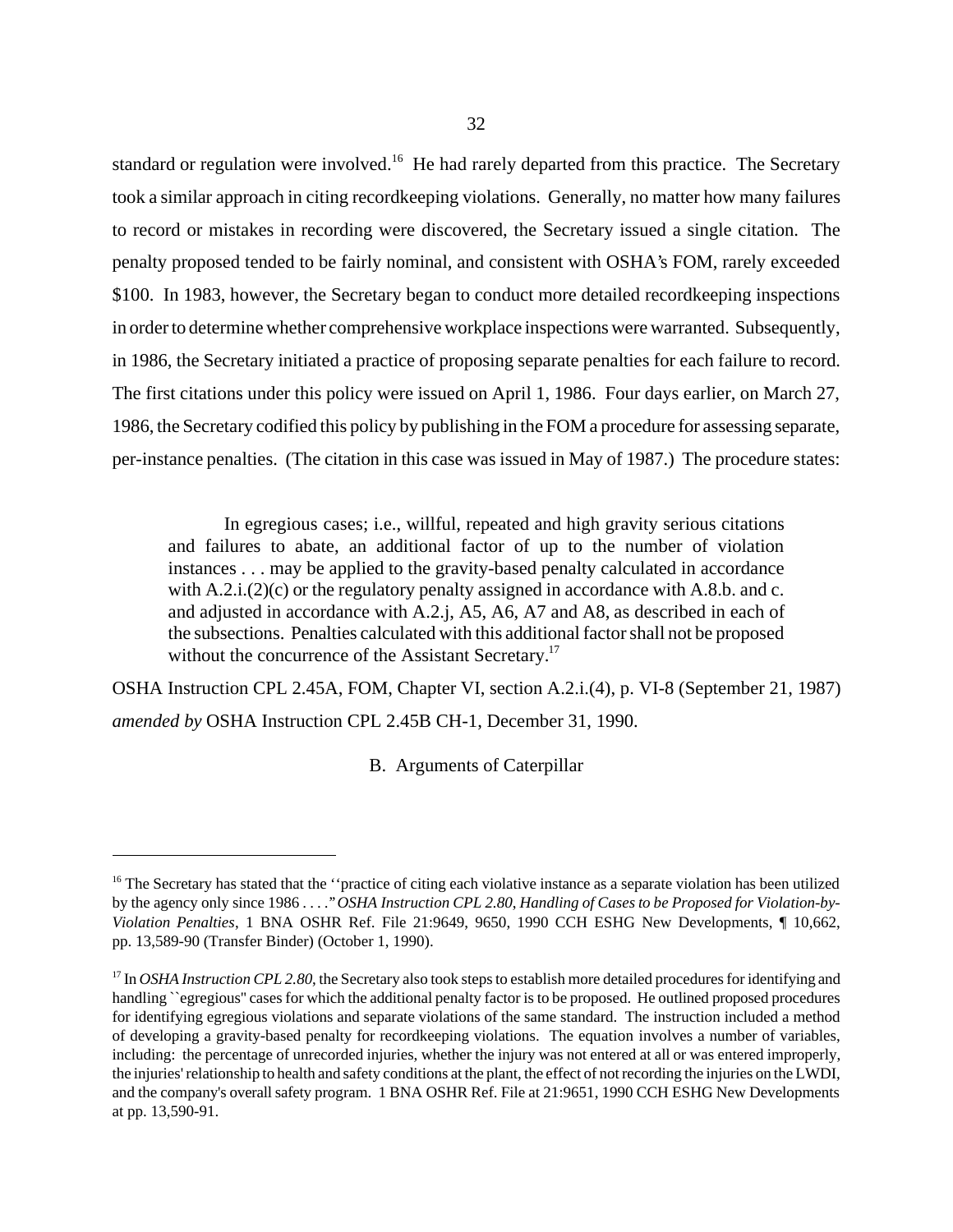In its reply brief, Caterpillar points out that it ''has not argued in this case that the Commission lacks the naked authority to assess separate penalties for separate, even concurrent, violations of a single standard.'' However, Caterpillar attacks the policy and its application here in three areas. Relying on *RSR Corp.*, 11 BNA OSHC 1163, 1180-82, 1983-84 CCH OSHD ¶ 26,429, pp. 33,558-60 (No. 79-3813, 1983) (consolidated) and *United States Steel Corp.*, 10 BNA OSHC 2123, 1982 CCH OSHD ¶ 26,297 (No. 77-3378, 1982), it contends that assessing separate penalties for each violation of the same standard is inconsistent with Commission precedent. Caterpillar also claims that the Secretary's proposed penalty is contrary to various provisions in the FOM.<sup>18</sup> It argues that the FOM and section 17(e) of the Act indicate that the number of times a single standard was violated goes to the gravity of the violation, one of the factors considered in assessing a penalty under section  $17(i)$  of the Act.<sup>19</sup> Caterpillar claims that the Secretary's witnesses admitted that the citations were issued as non-gravity based and notes that in previous cases in which the Commission affirmed citations for recordkeeping violations, the penalties assessed had been modest.

Caterpillar contends that there is no basis for treating the judge's penalty assessment as a ``surcharge'' consistent with the Secretary's ``egregious'' violation theory. Should the judge's

If the employer does not maintain the Log and Summary of Occupational Injuries and Illnesses, OSHA 200 Form . . . an other-than-serious citation shall be issued. There shall be an unadjusted penalty of \$100 for each OSHA form not maintained. FOM Chapter VI A.8.(d), *reprinted in* Text of Manual Reissued by OSHA, *supra* note 1, at VI-15.

Violations of the posting and recordkeeping requirements which involve the same document (e.g., summary portion of the OSHA-200 Form was neither posted nor maintained) shall be grouped as an other-than-serious violation for penalty purposes. The unadjusted penalty for the grouped violations would then take on the highest dollar value of the individual items. FOM Chapter

VI, 8.c.(2), *reprinted in* Text of Manual Reissued by OSHA *supra* note 1, at VI-17.

<sup>19</sup> That section states:

(j) The Commission shall have authority to assess all civil penalties provided in this section, giving due consideration to the appropriateness of the penalty with respect to the size of the business of the employer being charged, the gravity of the violation, the good faith of the employer, and the history of previous violations.

<sup>&</sup>lt;sup>18</sup> These provisions state as follows:

Violations of the posting and recordkeeping requirements which involve the same document; e.g., OSHA-200 Form was not posted or maintained, shall be grouped for penalty purposes, FOM Chapter V C.3.a.(4), *reprinted in* Text of Manual Reissued by OSHA *supra* note 1, IV-19.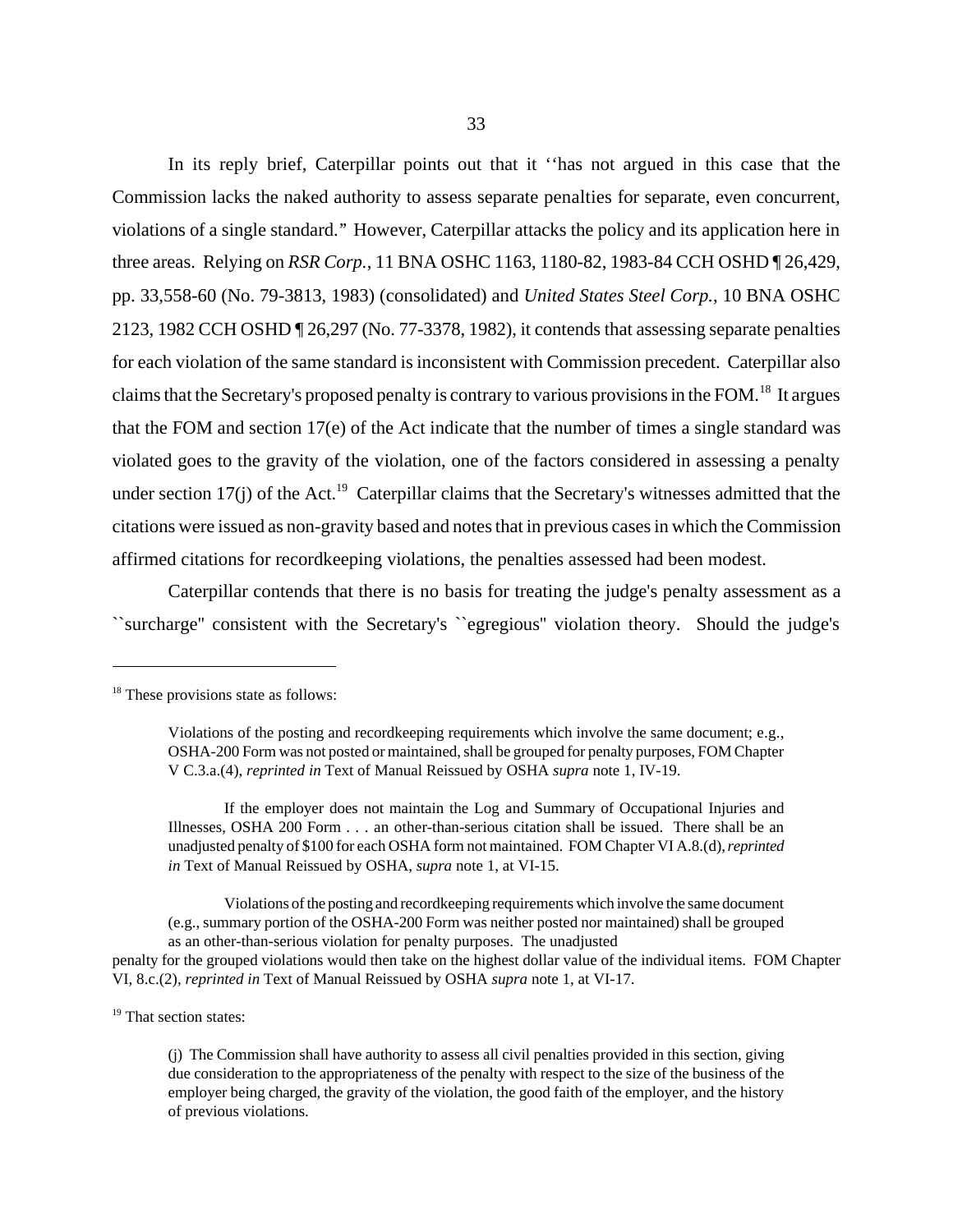proposed assessment be treated as a surcharge consistent with the Secretary's egregious violation theory, Caterpillar contends that there is no provision in the Act that allows for the multiplication of penalties except for the failure to abate provisions of section 17(d) of the Act. Caterpillar contends that the per instance penalty assessment is inconsistent both with the alleged violation (failure to keep a log)--and the theory of liability (failure to follow BLS publications).

#### C. Arguments of the Secretary

The Secretary contends that he is permitted to issue separate citations and propose penalties for each violation of the same standard where each violation of the standard depends upon entirely different and separate facts: different injuries, illnesses, dates, methods of treatment, and separate decisions not to record. He relies on *Pratt and Whitney, Inc.*, 9 BNA OSHC 1653, 1981 CCH OSHD ¶ 25,359 (No. 13401, 1981) and *Hoffman Constr.*, 6 BNA OSHC 1274, 1977-78 CCH OSHD ¶ 22,489 (No. 4182, 1978). He further relies on *RSR Corp.* and *United States Steel*, both of which are also relied on by Caterpillar. The Secretary claims that this interpretation is consistent with the plain language of the Act and regulations and clearly effectuates the purpose of the regulations.

The Secretary argues that the FOM excerpts cited by Caterpillar are inapplicable and claims that the FOM has specifically provided for separate penalties since 1986. The Secretary notes that this 1986 provision in the FOM, *see supra* p. 32, requires the Assistant Secretary to approve the imposition of separate per-instance penalties, and that such approval was given in this case. The Secretary claims that the Commission has permitted such citations since at least 1978. Assuming *arguendo* that the FOM was not followed, the Secretary argues that he cannot be faulted for failing to follow the FOM because the FOM is merely a statement of internal agency procedure and does not confer rights or impose obligations. He contends that the express language of the Act unquestionably controls over the provisions of the FOM, citing *H.B. Zachary Co. v. OSHRC*, 638 F.2d 812 (5th Cir. 1981). Thus, according to the Secretary, the language of section 17(a) expressly permits the issuance of a citation ``for each violation'' regardless of the FOM.

At oral argument, the *amicus curiae*, the American Federation of Labor and Congress of Industrial Organization, noted that although there may be other cases that present more difficult issues, the language of the regulation and common sense all point to treatment of these violations as separate violations.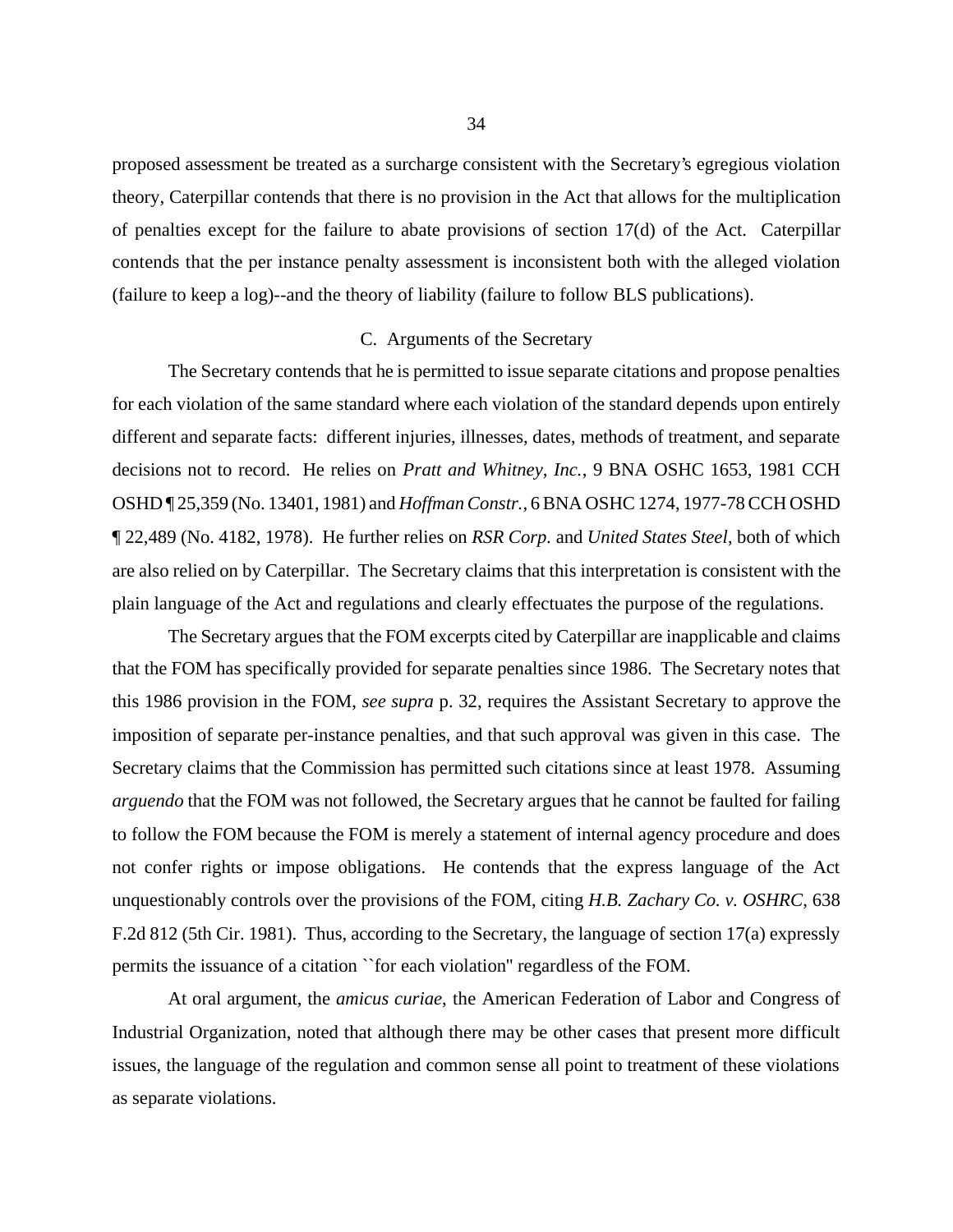### D. The Judge's Decision

The judge found that although the Secretary's departure from his previous practice of grouping recordkeeping violations together for penalty purposes was done without rulemaking, it was not improper. He also found that the Secretary was not barred from applying the penalties retroactively. He rejected Caterpillar's claim that it should have the opportunity to prevent its exposure to the new theory of liability. The judge concluded that Caterpillar should have recognized that its burden of reporting had remained constant and that the cost of compliance remains the same regardless of the penalty that might be assessed for noncompliance. He further found that the separate penalty policy did not impose a new liability theory. Relying on *Hoffman Constr.*, the judge held that the Secretary is within his discretion as the prosecutor under the Act in issuing separate citations where the circumstances disclose distinct and separate violations of the same standard.

#### E. Analysis

We conclude that the Commission has the authority to assess separate penalties for separate violations of a single standard or regulation. The test of whether the Act and the cited regulation permits multiple or single units of prosecution is whether they prohibit individual acts, or a single course of action. *Blockburger v. United States*, 234 U.S. 299 (1934).20 In *Blockburger*, the Court found that separate, illegal drug transactions were separate violations of a statute that forbade purchasing or selling the drug, despite the purchases being closely spaced in time. *See also Ladner*

 $20$  In determining whether multiple units of prosecution are permissible, the courts also look to the legislative history for evidence of Congress' intent. The OSH Act's legislative history indicates that an early House version of the Act, H.R. 16785, once contained the following provision:

Sec. 15. (a) Any employer who (1) receives a citation . . . shall be assessed by the Secretary . . . a civil penalty of not more than \$1,000 for each violation. Each violation shall be a separate offense. When the violation is of a continuing nature, each day during which it continues after a reasonable time specified in an initial decision . . . shall constitute a separate offense . . . .

H.R. Rep. No. 1291, 91st Cong. 2d Sess. 22 (1970), *reprinted in* Senate Comm. on Labor and Public Welfare, 92d Cong., 1st Sess., *Legislative History of the Occupational Safety and Health Act of 1970*, at 744-45. This separate offense language was deleted without explanation from the next House version of the Act. Although it suggests that some consideration was given to putting in specific language allowing each violation to be treated as a separate violation, it does not indicate whether Congress considered and rejected per-violation penalty assessment. However, since most administrative statutes leave the precise unit of violation undefined, Driver, *The Assessment and Mitigation of Civil Money Penalties by Federal Administrative Agencies*, 79 Colum. L. Rev. 1435, 1441 (1979), we cannot find sufficient reason to accord controlling significance to the presence of the language or its absence.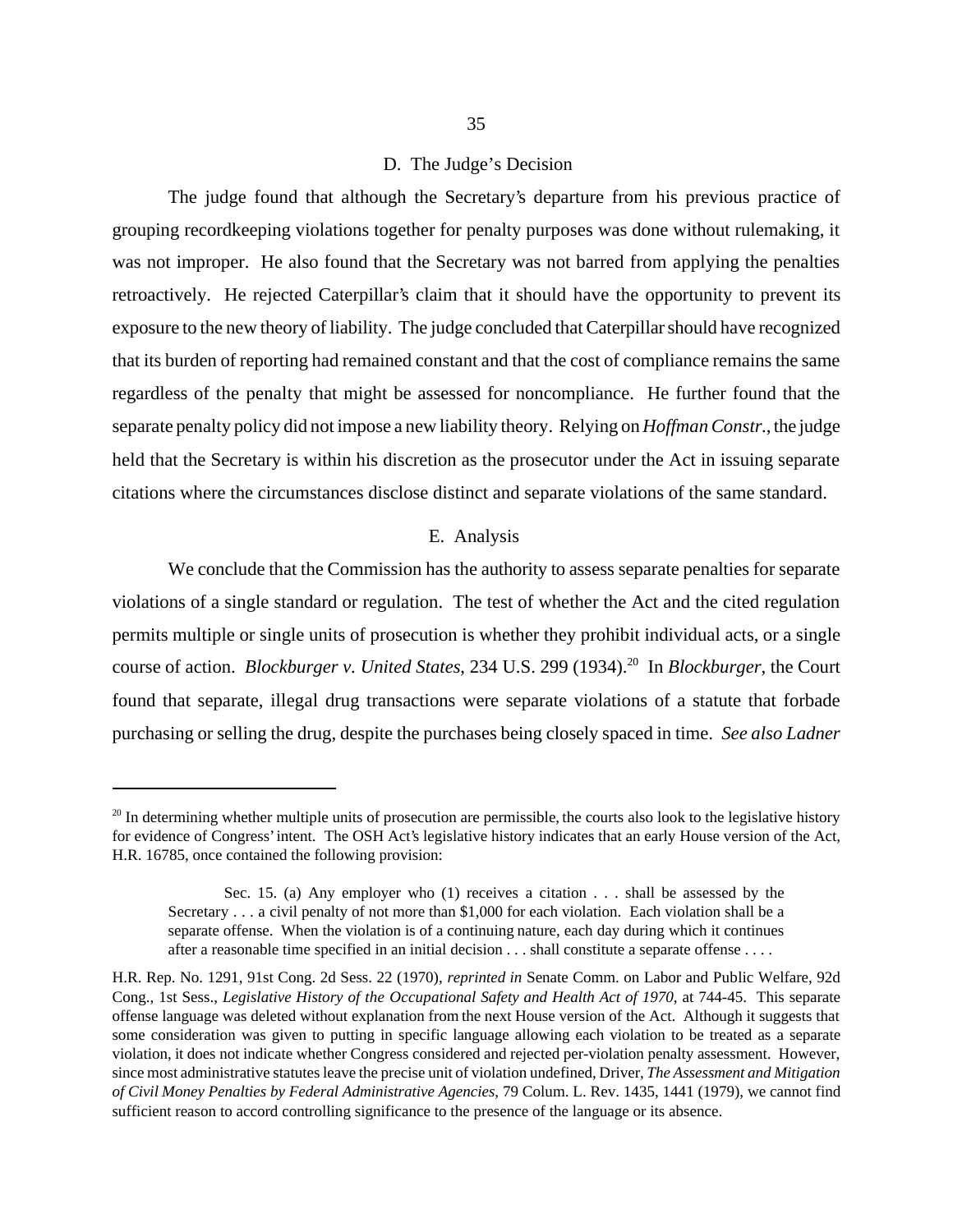*v. United States*, 358 U.S. 209 (1958) (wounding of two federal employees with single shotgun blast is a single offense); *Bell v. United States*, 349 U.S. 81 (1955)(simultaneous transportation of two women only one offense under the Mann Act); *United States v. Universal C.I.T. Credit Corp.*, 344 U.S. 218 (1952)(failure to pay minimum wage to several employees constituted one offense because all overpayments resulted from single managerial decision). Here, the language of section 17(a) does not mandate separate penalties with respect to each instance of a recordkeeping violation, nor does it prohibit separate penalties.<sup>21</sup>

The Secretary claims that the express language of section 17(a) allows the issuance of a citation for each violation of section 1904.2(a),<sup>22</sup> which requires employers to "enter each recordable" injury or illness on the log.'' Section 1904.2(a) requires employers to do three things: (1) maintain a log and summary of injuries, (2) enter each recordable injury or illness on that log, and (3) complete the log in the detail provided on the OSHA 200. The citation follows the language of requirement (3) but also implicates requirement (2):

The log and summary of occupational injuries and illnesses (OSHA Form No. 200 or its equivalent) was not completed in the detail provided in the form and the instructions contained therein:

(a) Cases involving medical treatment or restricted work activity or days away from work due to laceration injuries [and six other types of injury] were not recorded or were improperly recorded.

Prior to March 1986, the Secretary had enforced the three requirements of section 1904.2(a) as a broad prohibition against failing to maintain the OSHA 200. According to the FOM, he would allege a single violation and a maximum \$100 penalty for each OSHA 200 that was not maintained properly. Nevertheless, section 1904.2(a)'s requirement to "enter each recordable injury" can

 $21$  Separate offense language is not rare in statutory penalty provisions. As Caterpillar noted at oral argument, a statute as close in purpose to the Act as the Federal Coal Mine Health and Safety Act of 1969 states that ''[e]ach occurrence of a violation of a mandatory health or safety standard may constitute a separate offense.'' 30 U.S.C. § 820(a). Similarly, the Consumer Product Safety Act specifies that violation of any one of a number of that Act's sections ``shall constitute a separate offense with respect to each consumer product involved, except that the maximum penalty shall not exceed \$500,000 for any related series of violations.'' 15 U.S.C. § 2069. The Federal Trade Commission Act, 15 U.S.C. § 45(l) (1976), provides a civil penalty of up to \$10,000 for each violation of the order of the Commission after it has become final. It provides that  $\Gamma$  [e]ach separate violation of such an order shall be a separate offense ...."

<sup>22</sup> *See supra* note 3.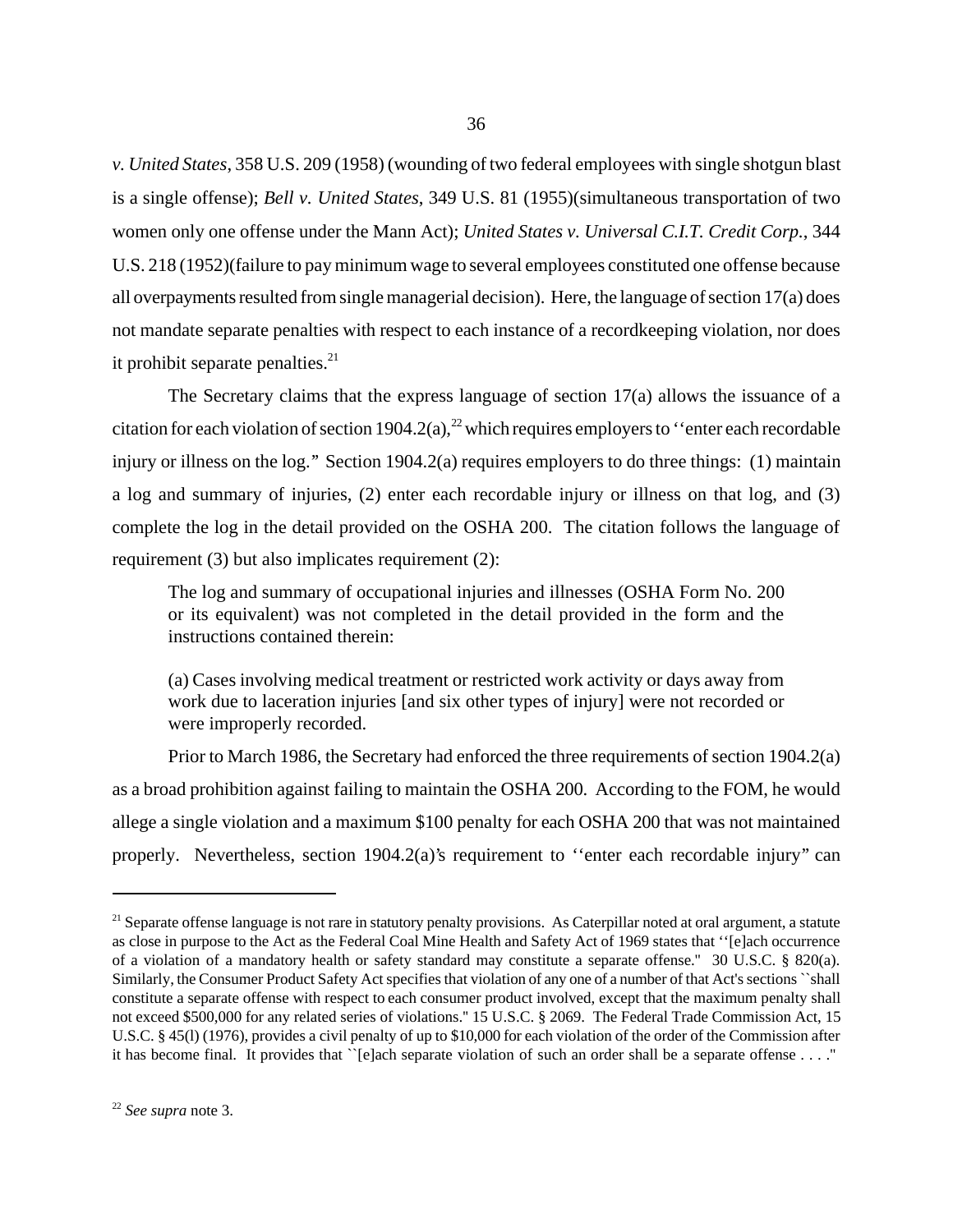reasonably be read to involve as many violations as there were failures to record, particularly when the injuries took place over a period of time and involved different employees and different types of injury and treatment. Not all violations of the Act, standards, or regulations lend themselves to multiple citations, however.

In a case such as *Ladner v. United States*, what might have appeared to be a multiple violation (wounding two government employees) actually involved only a single act (discharging a shotgun) and thus a single unit of prosecution, even though the act had multiple effects. The changes made by Dr. Neu that resulted in Caterpillar not using the correct criteria for recording bear a superficial similarity to this type of act or violation. However, the numerous modifications that Dr. Neu made to the Caterpillar version of page 2 of BLS Report 412-3 had no consequences by themselves. It was the separate case-by-case application of those erroneous criteria to employee injuries and illnesses and subsequent decisions not to record them that violated the Act.

Commission decisions addressing the issue of whether separate citations may be imposed for multiple violations of a single standard are rare, largely because the Secretary has rarely proposed such citations. With few exceptions, $^{23}$  the Commission has not affirmed multiple violations for violations of the same standard, or affirmed separate violations or penalties on a per employee exposed basis.

However, in *Hoffman Constr.*, the Commission affirmed two distinct violations and held that the Secretary was within his discretion as prosecutor under the Act in issuing a separate citation for each violation of the scaffolding standard for each scaffold, despite provisions of the FOM that the Commission determined did not have the force and effect of law.<sup>24</sup> Although the two items in

<sup>23</sup> In *Morrison-Knudsen & Assocs.*, 8 BNA OSHC 2231, 2236, 1980 CCH OSHD ¶ 24,953, p. 30,783 (No. 76-1992, 1980), the Commission affirmed separate violations of the same standard and separate penalties, after the Secretary amended an item alleging that two electrical wires constituted a single violation to one alleging that each wire was a separate violation with a separate penalty. The Commission did not specifically address the propriety of assessing separate penalties.

<sup>&</sup>lt;sup>24</sup>Caterpillar places a good deal of reliance on certain provisions of the FOM. Although the Secretary is somewhat cavalier in rejecting any suggestion that he is bound to follow the manual, especially in light of the fact that he has in a number of cases cited the FOM as support for his actions, the Commission has consistently held that the FOM is an internal manual that provides guidance to OSHA professionals, but does not have the force and effect of law, nor does it confer important procedural or substantive rights or duties on individuals. *H.B. Zachary Co.,* 7 BNA OSHC 2202, 1980 CCH OSHD ¶ 24,196 (No. 76-1393, 1980), *aff'd*, 638 F.2d 812 (5th Cir. 1981). We therefore conclude that there (continued...)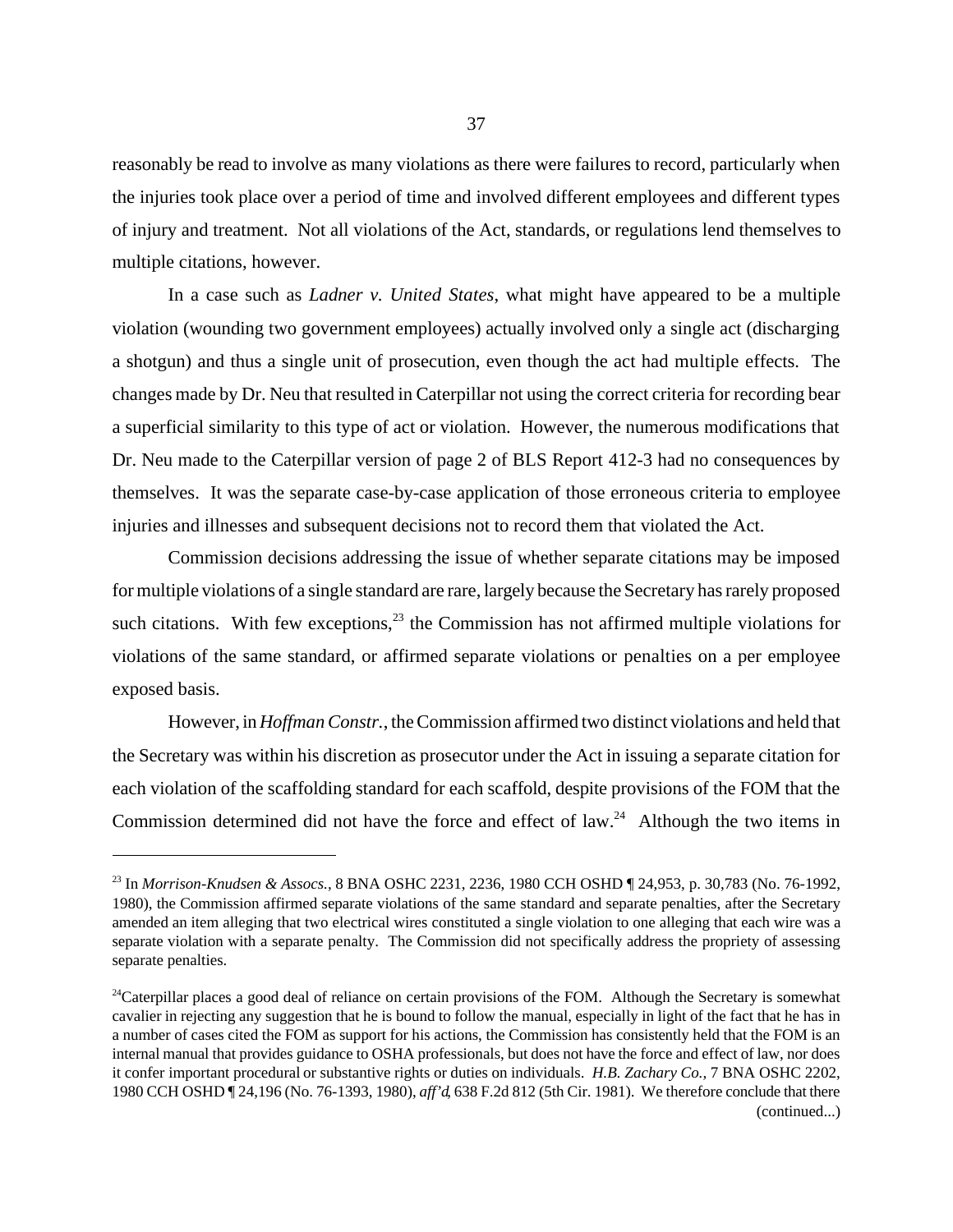*Hoffman Constr.* and the 167 items in this case make the connection between the cases seem tenuous, we believe that the principle enunciated in *Hoffman Constr.* that it was within the Secretary's discretion to issue separate citations for each scaffold applies to the facts of this case. We, therefore, conclude that it was within the discretion of the Secretary to cite each failure to record as a separate violation.

Although Caterpillar points out that section 17(j) of the Act already provides for the inclusion of employee numbers in penalty assessment by considering the number of employees exposed to the violation *i.e.* the gravity of the violation, and that the FOM provides that a determination of gravity be based at least in part on the number of employees exposed, we do not believe this fact precludes the issuance of separate penalties in this case. These factors can be applied to citations that involve numerous failures to comply with a standard or to just one failure to comply.

The key question for penalty purposes is not how many errors or omissions there were, but what penalty is appropriate. Thus, although the Secretary may cite separate omissions to record injuries as separate violations, he may not exact a total penalty that is inappropriate in light of the four factors listed in section 17(j) of the Act: the gravity of the violations, the employer's good faith, its size, and its history of violations.

### IV.

#### WILLFULNESS

# A. DID CATERPILLAR CONSCIOUSLY DISREGARD THE RECORDKEEPING REQUIREMENTS OF THE ACT?

### 1. Introduction

A willful violation is differentiated by a heightened awareness of the illegality of the conduct or conditions, and by a state of mind--conscious disregard or plain indifference. There must be evidence that an employer knew of an applicable standard or provision prohibiting the conduct or condition, and consciously disregarded the standard. Without such evidence of familiarity with the standard's or the provision's terms, there must be evidence of such reckless disregard for employee

 $24$ (...continued)

is no reason to examine the Secretary's actions in this case to determine whether they conformed to the procedures outlined in the FOM.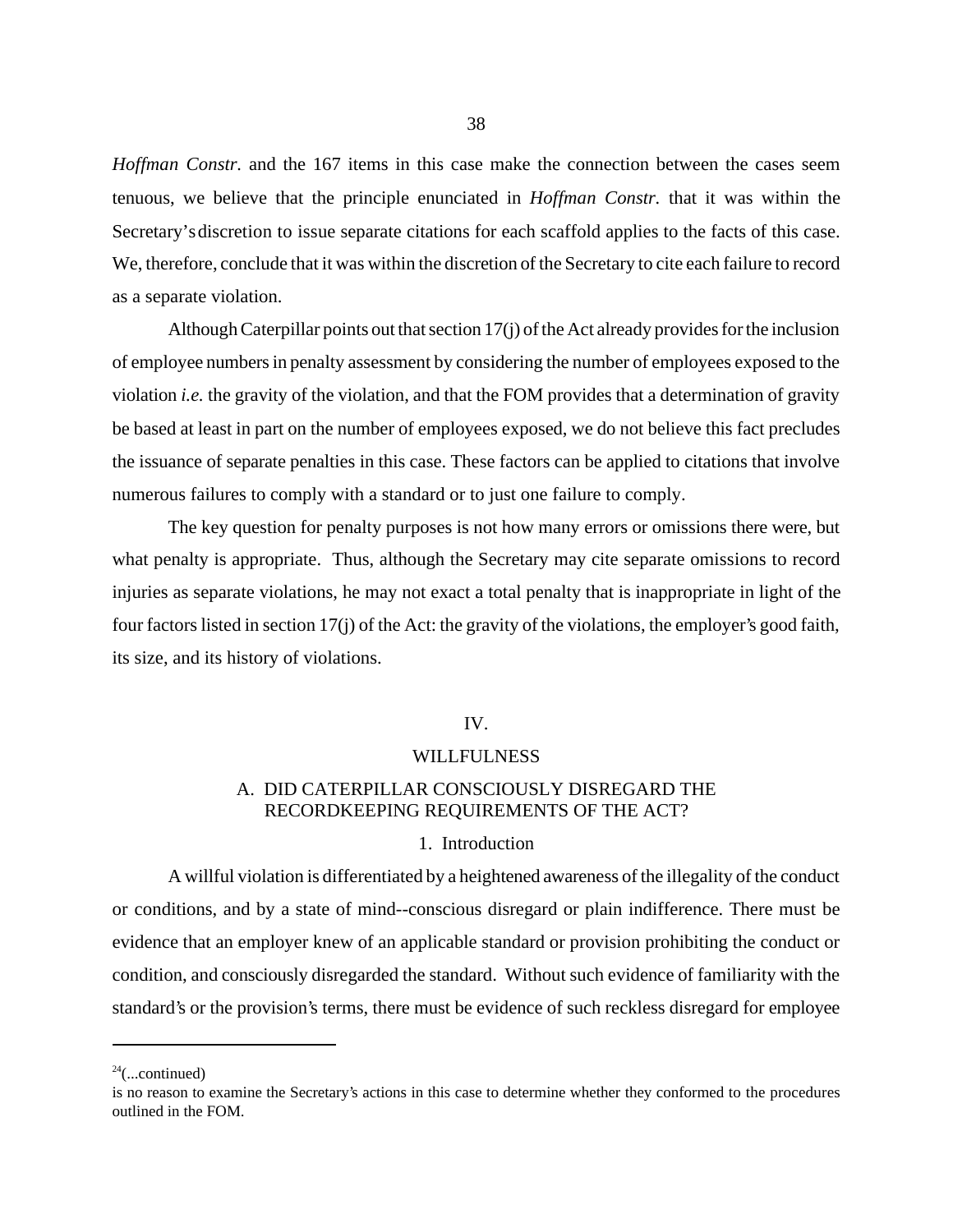safety or the requirements of the law generally, that one can infer that if the employer had known of the standard or provision, the employer would not have cared that the conduct or conditions violated it. It is therefore not enough for the Secretary simply to show carelessness or lack of diligence in discovering or eliminating a violation on the part of the employer, nor is a willful charge justified if an employer has made a good faith effort to comply with a standard or eliminate a hazard, even though the employer's efforts are not entirely effective or complete. *Williams Enterp.*, 13 BNA OSHC 1249, 1256-57, 1986-87 CCH OSHD ¶ 27,893, p. 36,589 (No. 85-355, 1987). A good faith reasonable belief by an employer that its conduct conformed to the requirements of the law also negates a finding of willfulness. *Keco Indus.*, 13 BNA OSHC 1161, 1169, 1986-87 CCH OSHD ¶ 27,860, p. 36,478 (No. 81-263, 1987).

## 2. Argument of the Secretary

The Secretary contends that Caterpillar willfully violated section 1904.2(a) because Busche and Dr. Neu consciously disregarded the requirements of the Act, the regulations, and the instructions on the log; and consciously disregarded or were plainly indifferent to BLS Report 412-3. The Secretary contends that this "pattern of disregard" "extends to all of the items at issue." He relies on Busche's acknowledgement that Caterpillar's supervisors were required to follow BLS Report 412-3 even though he failed to implement them, and on the decision of Dr. Neu and Busche to consciously disregard unambiguous regulatory requirements. The Secretary also alleges that Caterpillar simply did not care whether supervisors complied with the appropriate guidelines. He points out that Busche knew that BLS Report 412-3 was to be used in filling out the log, but never bothered to communicate this information to Dr. Neu or to monitor Dr. Neu's compliance with recordkeeping practices, and that Dr. Neu had never been trained to apply BLS Report 412-3 nor given any written instructions in filling the log out.

The Secretary particularly relies on Caterpillar having placed its restrictive recording policy over the unequivocal command to report injuries involving lost workdays or restrictions in motion, and on what he describes as Dr. Neu's deliberate disregard of the definition of first aid as a single treatment with a follow-up for observation.

3. Argument of Caterpillar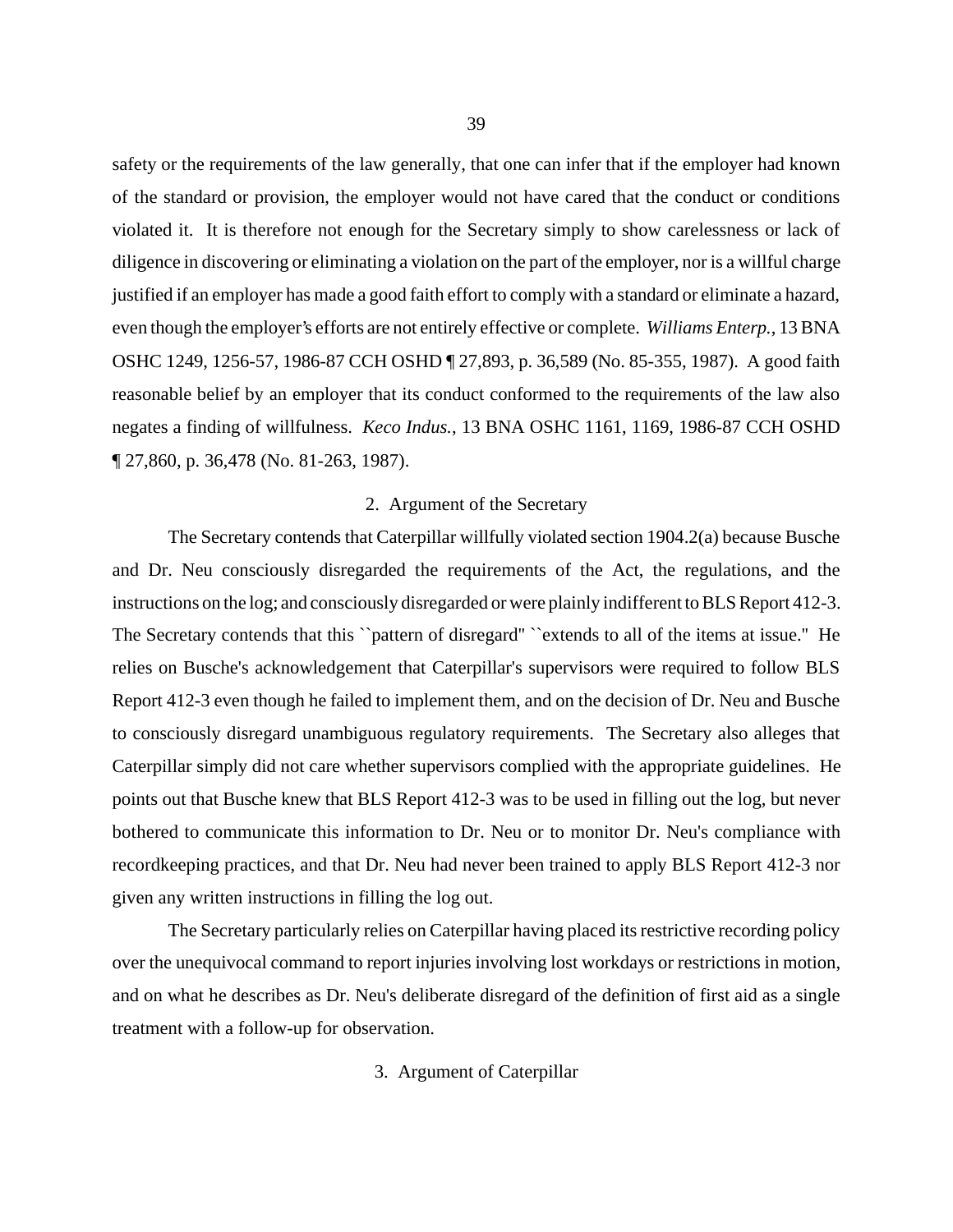Caterpillar contends that there is no evidence that it exhibited plain indifference to employees or consciously disregarded the standard. It points instead to Dr. Neu's correct maintenance of the log in hundreds of cases and thousands of first aid visits, his adoption of policies and procedures for recordkeeping in the good faith belief that they were consistent with the regulation, his full cooperation with the OSHA inspection, and his candor in admitting oversights that were brought to his attention. Caterpillar claims that its corporate officials issued guidelines that ''OSHA repeatedly insisted [were] consistent with BLS,'' promptly distributed the 1986 Guidelines when they became available, and voluntarily maintained a computerized database of all injuries.

# 4. Judge's Decision

The judge characterized each of the 167 items he affirmed as willful. He held that Caterpillar's upper-level management personnel, who had knowledge of the Act's requirements, had failed to insure that lower level personnel with the authority to effect compliance with the Act were equally informed. He relied on *Duane Meyer*, 7 BNA OSHC 1560, 1979 CCH OSHD ¶ 23,742 (No. 16029, 1979), and on *Georgia Electric Co. v. Marshall*, 595 F.2d 309, 320 (5th Cir. 1979).

The judge found that Busche had knowledge of the Act's requirements and of the significance of the interpretations set forth in BLS Report 412-3, but lacked the authority to require compliance and did not issue any directives outlining OSHA's recordkeeping requirements. The judge further found that Dr. Neu, the person at the lower level with the authority to effect compliance with the Act, had not been trained to perform his OSHA recordkeeping duties, nor had he been advised that they were part of his overall duties as medical director. The judge found that Busche made no effort to ensure that Dr. Neu correctly filled out the OSHA 200 log and that two other upper-level Caterpillar officials had taken overt steps to discourage Dr. Neu from making entries on the OSHA 200 form in order to avoid additional entries on Caterpillar's ISI records.

 The judge found that Dr. Neu's memos to the nurses caused deviations from the BLS Report 412-3 in ten areas and resulted in fewer cases being recorded. He concluded that Dr. Neu's push to reduce the number of recordings made on the OSHA 200 forms was a reflection of the careless disregard and indifference of Caterpillar's officials, and the ``calculated negative interference'' of the corporate and plant safety managers. He held that Caterpillar's admission that forty-three of the items were not recorded through administrative oversight, together with ``the conscious interference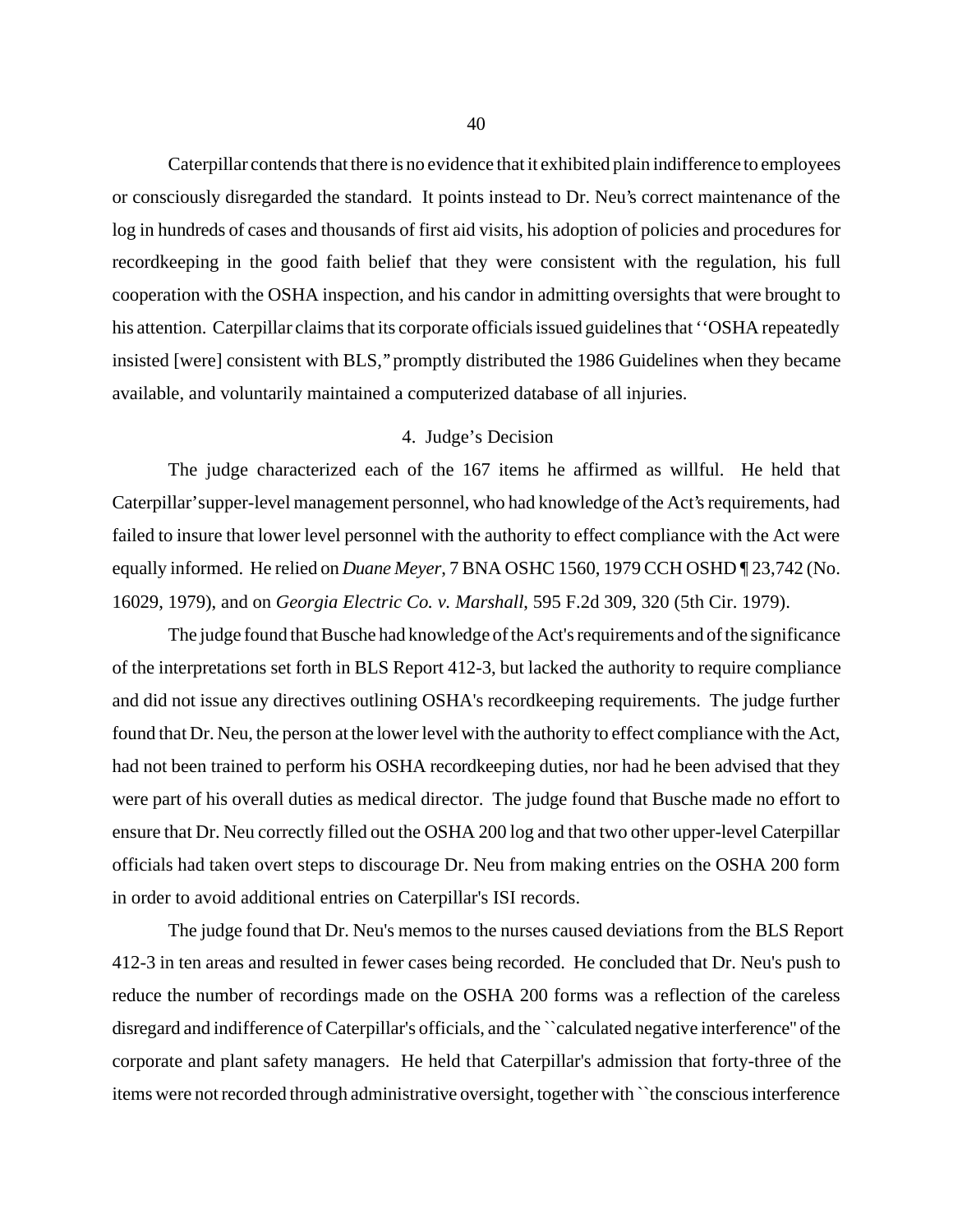. . . with the judgment of an inadequately trained . . . medical director [established] that Caterpillar's failure to record each recordable incident set forth in the items . . . [was] willful.''

## 5. Discussion/Analysis

The judge relied heavily on the theory articulated in *Duane Meyer* that puts a substantial burden on supervisory employees to provide appropriate guidelines and instructions. Although it has not been explicitly overruled, the test of willfulness in *Duane Meyers* is no longer followed.25 In more recent cases, the Commission has required more evidence of the supervisor's conscious disregard of, or reckless indifference to, the requirements of the standard. In *Mosites Constr. Co.*, 9 BNA OSHC 1808, 1813, 1981 CCH OSHD ¶ 25,357, pp. 31,494-95 (No. 78-50, 1981), the superintendent knew of the requirements of the standard from previous citations for violating it, but the Commission found that a failure to install guardrails was not willful because it was not shown that the superintendent knew of the noncomplying conditions or that his efforts to discover the conditions were so inadequate as to constitute careless disregard of employee safety. In *A.C. Dellovade, Inc.*, 13 BNA OSHC 1017, 1986-87 CCH OSHD ¶ 27,786 (No. 83-1189, 1987), a superintendent ignored detailed instructions from a compliance officer on how to provide fall protection for his employees and instead let the employees improvise a means of protection. The employees and lower-level supervisors improvised half-measures that protected poorly and fell short of the measures required by OSHA standards. The Commission found that such an abdication by an employer of its final responsibility under the Act for compliance with safety standards was a willful violation of the Act. *Id.*, 13 BNA OSHC at 1020, 1986-87 CCH OSHD at p. 36,342. In *Williams Enterp.*, the Commission affirmed a number of willful violations because the company president was aware of the requirements of the cited standards as the result of a number of previous citations, but chose to devise his own methods of fall protection that clearly did not meet the standard's requirements. 13 BNA OSHC at 1257, 1986-87 CCH OSHD at p. 36,589.

<sup>25</sup> In addition, the present case appears factually distinguishable from *Duane Meyer*. In *Duane Meyer*, the proprietor learned of the requirements of the standard from an earlier citation for a violation of the same standard; the earlier citation involved a closing conference at which the same compliance officer gave the proprietor a copy of the standards and discussed the standards with him. In this case, Busche had read BLS Report 412-3 and thought it should be followed where applicable but had never spoken to anyone at OSHA about it, nor considered it to be mandatory.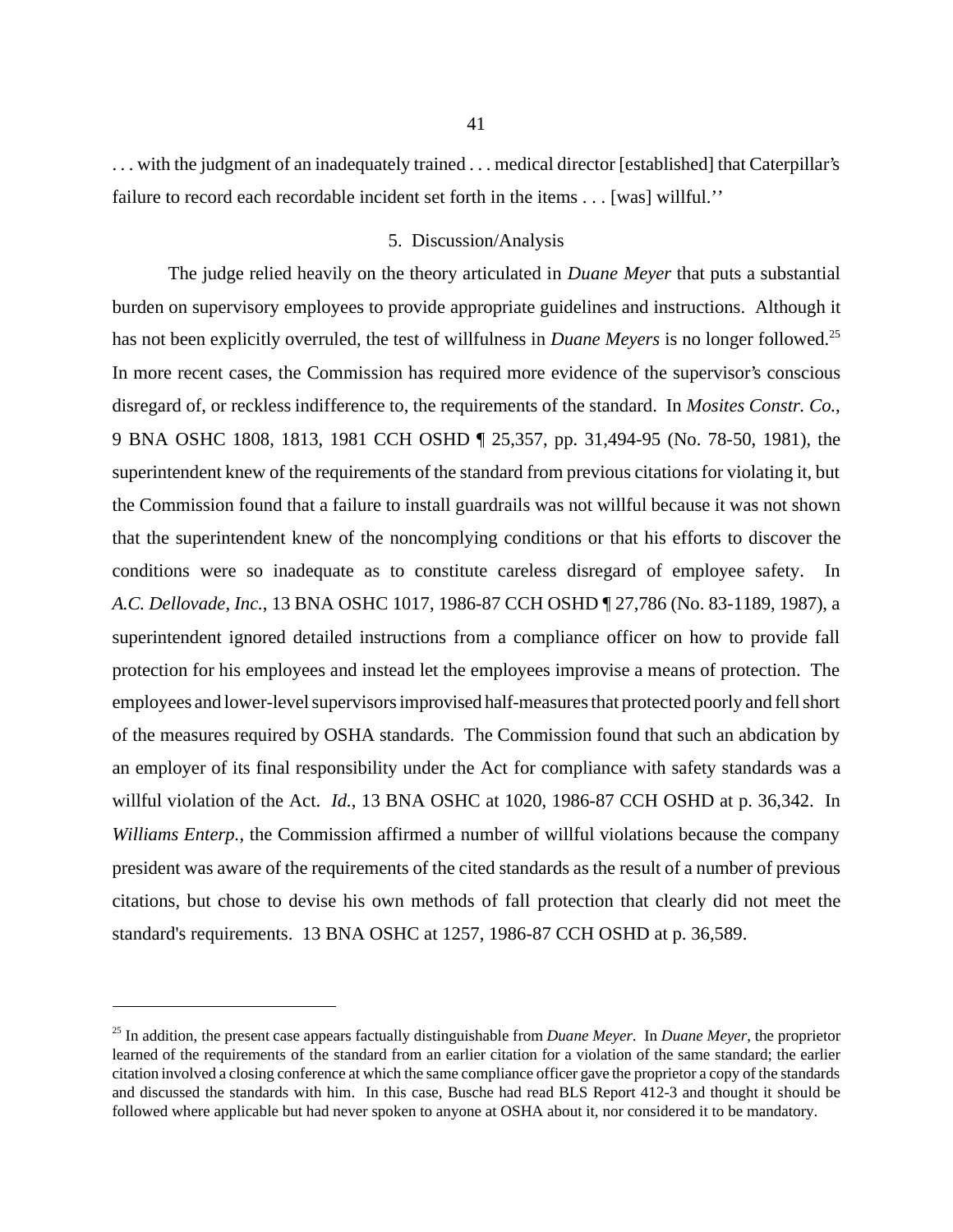Here, the Secretary claims that Caterpillar had the same type of actual notice of his interpretation of a regulatory obligation as did the employers in *Dellovade*, *Duane Meyer*, and *Caldwell Lace Leather Co.*, 1 BNA OSHC 1302, 1973-74 CCH OSHD ¶ 16,410 (No. 520, 1973), but ``chose to depart from that interpretation.'' We disagree. In *Dellovade* and *Duane Meyer*, the supervisor discussed the requirements of the standard with a compliance officer. In *Caldwell* the Commission summarily affirmed a judge's assessment of a penalty in a failure-to-abate case because the employer president failed to read a copy of the standard the compliance officer left with him after a prior citation. Here, in contrast, no Caterpillar employee ever received that type of notice of the requirements of section 1904.2(a) or of the role of BLS Report 412-3. There is no evidence that Busche ``chose to depart" from BLS Report 412-3. Busche, the only Caterpillar official who was familiar with BLS Report 412-3, never filled out the OSHA 200, or instructed Caterpillar employees to fill it out contrary to BLS Report 412-3. Dr. Neu consciously departed from a facsimile of page 2 of BLS Report 412-3, but the evidence does not establish that he believed that the facsimile, which had a Caterpillar heading, was the Secretary's detailed explanation of the recordkeeping obligation.

# B. WAS CATERPILLAR INDIFFERENT TO THE RECORDKEEPING REQUIREMENTS?

The Secretary argues that Caterpillar's indifference to employee safety is established by the failure of its supervisors to direct Dr. Neu to follow BLS Report 412-3 or to take any steps to monitor compliance with the recordkeeping requirements of the Act. However, in these circumstances, such failure to monitor is not as significant as the Secretary claims. Although Busche might, with the exercise of reasonable diligence, have discovered that Dr. Neu was recording injuries incorrectly on the OSHA 200, a lack of diligence that might support a finding of constructive knowledge sufficient to establish a serious, or other-than- serious, violation does not necessarily establish indifference rising to the level of willfulness. *See Marmon Group, Inc.*, 11 BNA OSHC 2090, 2092, 1984-85 CCH OSHD ¶ 26,975 (No. 79-5363, 1984); *Mobil Oil Corp.*, 11 BNA OSHC 1700, 1983-84 CCH OSHD ¶ 26,699 (No. 79-4802, 1983).

There are a few other factors to consider in assessing how diligent Caterpillar was in recording injuries. According to Busche, all Caterpillar plants were supplied with copies of the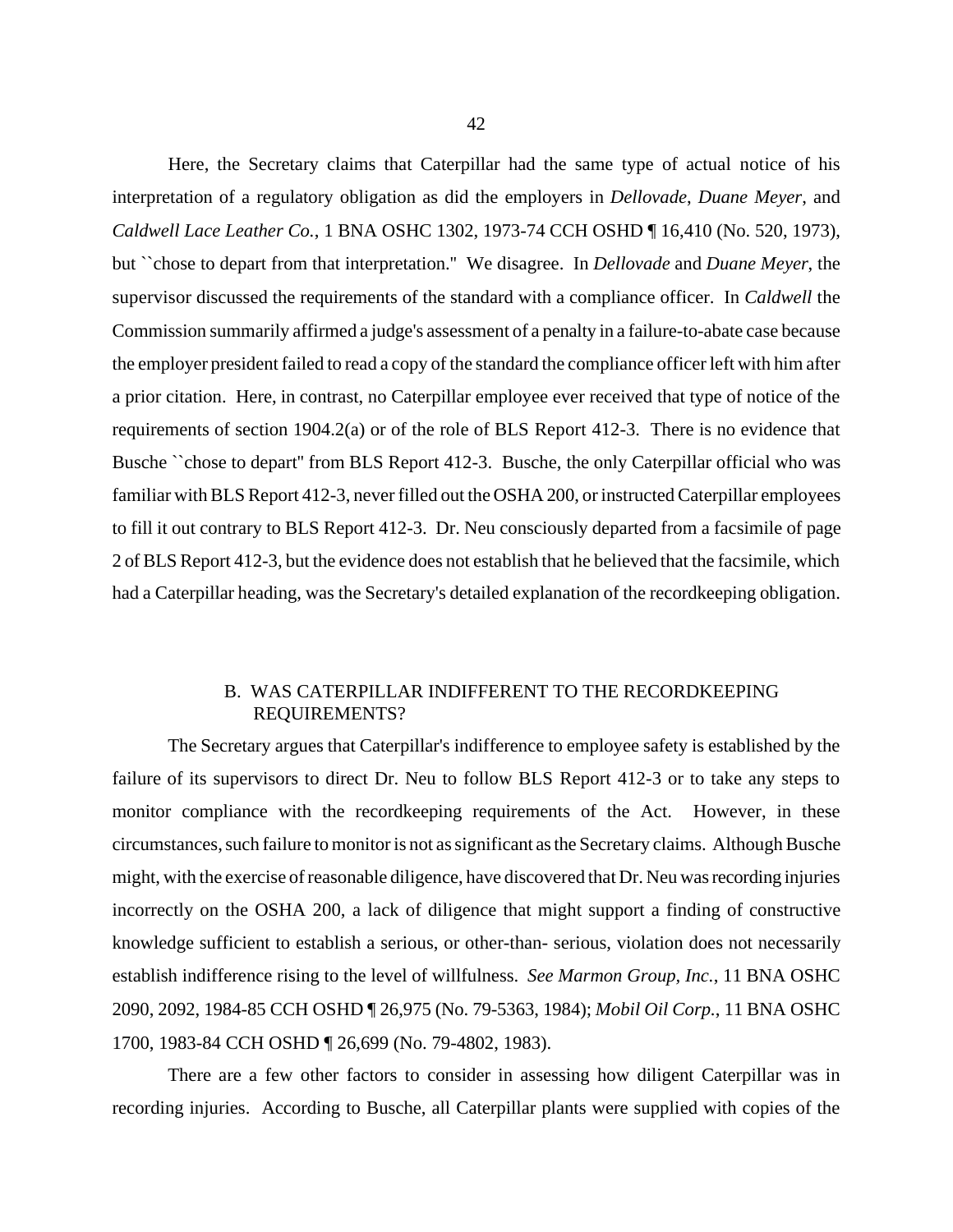applicable regulations and the OSHA 200's, which plant employees filled out. He distributed a copy of the 1986 Guidelines in 1987, which is when he obtained them, and would have relied on the BLS publications where they were applicable. Busche thought that since Caterpillar supplied the different plants with the same materials for filling out the OSHA 200, the possibility that different plants would record differently was fairly remote. Neither Busche nor anyone else at Caterpillar thought that the guidance in BLS Report 412-3 was the final authority, so the Caterpillar employees at individual plants such as Aurora had a good deal of freedom in recording injuries on the OSHA 200 form. As Caterpillar's counsel acknowledged in its reply brief, Caterpillar's own ISI Guidelines were not intended to be used as bases for OSHA recording but ''[o]ver time, apparently, plant recordkeepers tended to follow these Caterpillar guidelines in resolving questions of application.''

When Dr. Neu began his job at Aurora, he was confronted with two sets of criteria for recording workplace injuries and illnesses. What appears to be a facsimile of page 2 of BLS Report 412-3 is clearly concerned with filling out the OSHA 200, but Caterpillar never directed Dr. Neu to follow it when filling out the OSHA 200. Dr. Neu did not keep the records required under the ISI Guidelines, but those Guidelines were much more comprehensive than the single page concerning the OSHA 200 and even had a place for the recording of items that had been recorded on the OSHA 200. It is not surprising then, particularly when he received no firm direction from Caterpillar, that Dr. Neu would modify that single page until it was relatively consistent with the ISI Guidelines. Although Dr. Neu's errors in complying with section 1904.2(a) are clearly the result of the neglect of Busche and other Caterpillar officials, we cannot say that their omissions or their misdirections, or the actions of Dr. Neu himself, demonstrate intentional disregard or plain indifference.

In concluding that the Secretary did not establish willfulness, we are troubled by two circumstances. First, we are struck by how closely OSHA's announcement in April 1983, that the lost workday injury rate derived from an employer's OSHA 200 would determine whether OSHA conducted a comprehensive inspection, coincided with the beginning of Dr. Neu's alterations to Caterpillar's recording criteria two months later. There is no evidence, however, that this is more than a coincidence. Dr. Neu stated to the nurses in one of his memoranda that certain of his modifications to the recording criteria would result in fewer injuries being recorded, but claimed that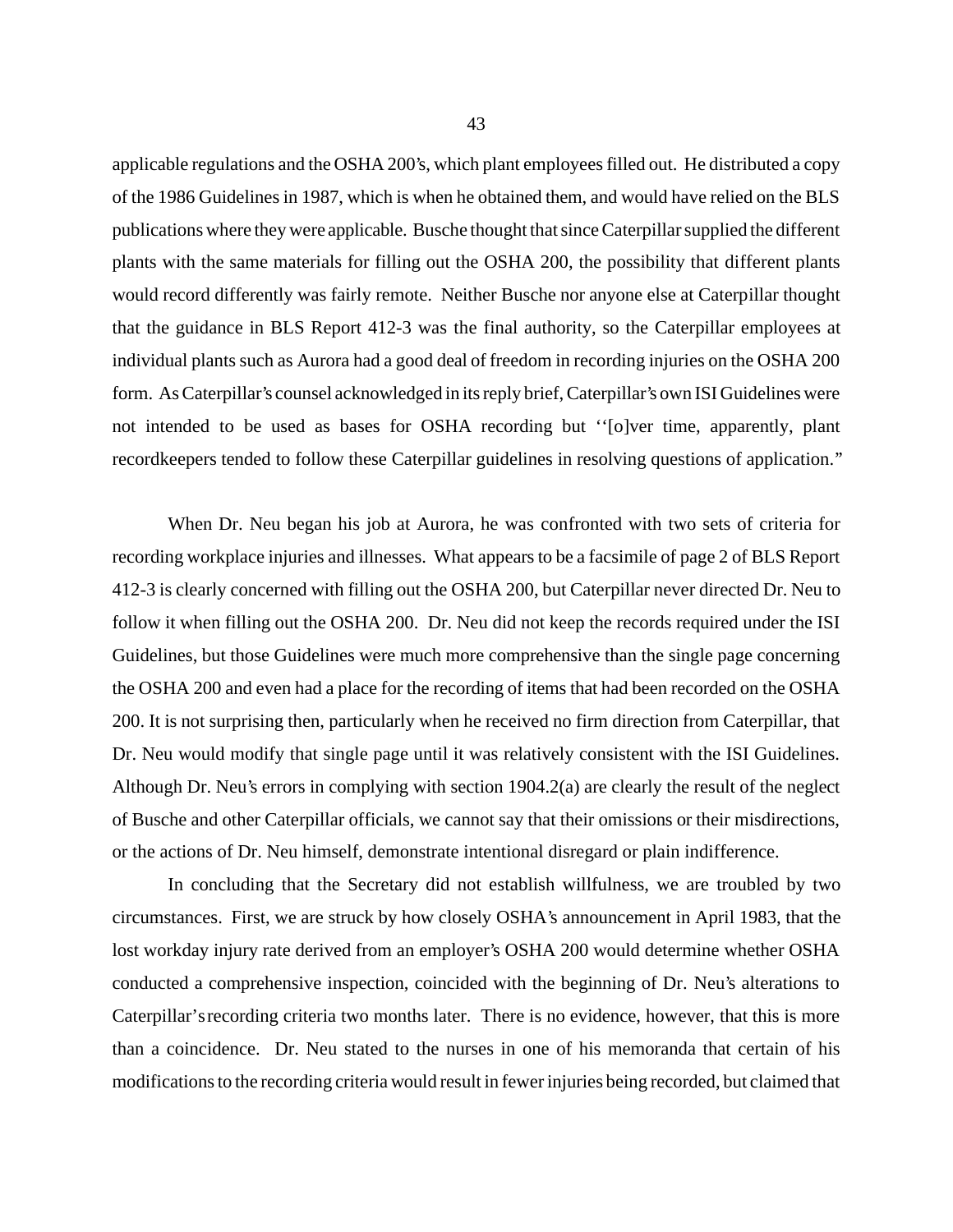this was not a goal or objective only a simple statement of what he thought would occur. At oral argument, the Secretary conceded that ''there was no confession on the record . . . that [Caterpillar] was trying to avoid an inspection."

Second, the extent to which Dr. Neu acted on suggestions from Caterpillar's management in making additional changes in recording injuries on the OSHA 200 and the motives of those managers raises some doubts in our minds. Dr. Neu claimed that he was told by Allsop, then Caterpillar's corporate safety engineer, that some of these changes were approved by OSHA. However, neither Allsop nor the unidentified OSHA official(s) who allegedly approved some of the modifications to Caterpillar's recording criteria were called to testify. Although Caterpillar's failure to have Allsop testify casts doubt on the basis for some recording changes and suggests that Caterpillar could have used Dr. Neu as the innocent vehicle to reduce injuries recorded on the OSHA 200, there is no solid, reliable evidence to support this theory.

When the Secretary alleges that violations are willful in nature, but, as here, fails to establish willfulness, the Commission may find an other-than-serious violation. A serious violation may not be found unless the parties have expressly or impliedly consented to try the issue, *Crawford Constr. Co.*, 10 BNA OSHC 1522, 1526, 1982 CCH OSHD ¶ 25,984, p. 32,607 (No. 79-928, 1982), *aff'd*, 718 F.2d 1098 (6th Cir. 1983), or the seriousness of the violation was evident, *Simplex Time Recorder Co.*, 12 BNA OSHC 1591, 1597, 1984-85 CCH OSHD ¶ 27,456, p. 35,572 (No. 82-12, 1985). Here, the Secretary has not alleged that each violation was serious nor is there any evidence of seriousness. Accordingly, we affirm the violations as other-than-serious.

#### V. PENALTIES

#### A. Arguments of the Parties

In the citation, the Secretary proposed a penalty of \$4,000 for each failure to record. The judge lowered the penalties to \$1,000 for each item because he found the \$4,000 amount to be arbitrary. He also concluded that the underrecording that occurred in this case resulted in part from the Secretary's practice of deciding whether to conduct a full-scope inspection based on the lost-work day injury (``LWDI'') rate. He concluded that this practice created an incentive for employers to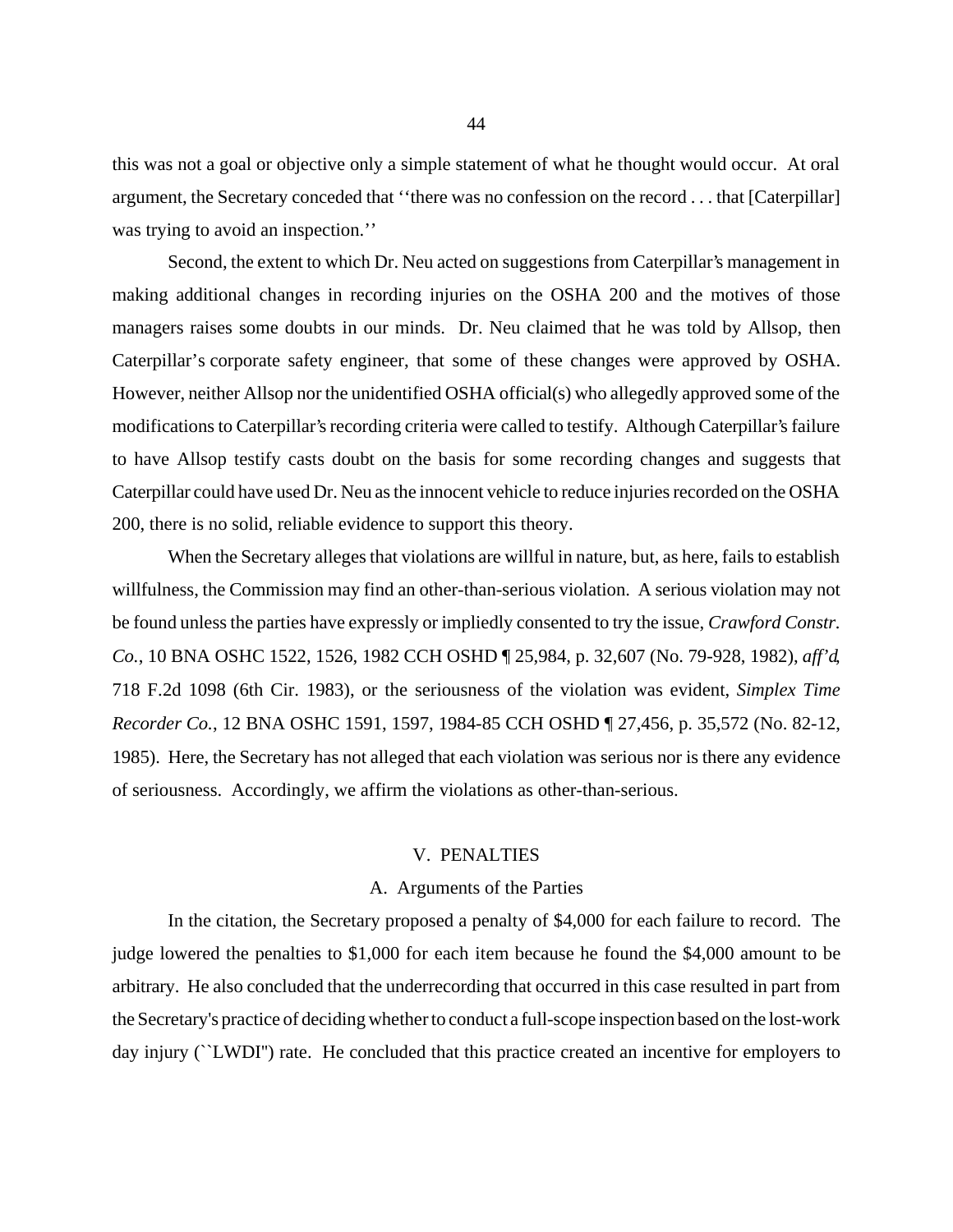underrecord and that the high penalty proposed against Caterpillar resulted from OSHA's ''overreaction'' to extensive underrecording by employers.

Caterpillar claims that even if there was a provision authorizing an increase in penalties for egregious violations, evaluation of the circumstances of this case pursuant to the four penalty factors of section 17(j) of the Act, size, gravity, good faith, and past history, do not warrant an increased penalty. Caterpillar suggests that not more than \$100 would be an appropriate penalty in view of its good faith and history of compliance with the Act and the Secretary's practice of assessing a penalty of \$100 for other-than-serious failures to maintain the OSHA. *See supra* n.17.

The Secretary contends that the amount of the penalty was not directed for review and is not properly before the Commission. However, he does address the issue, arguing that the \$1,000 penalty per item affirmed by the judge was justified and claiming that the original \$4,000 penalty per item was also justified, for the reasons stated by Deputy Secretary Frank White at the hearing and discussed below *infra*.

The Secretary claims that the judge properly considered the grave effect the violations had on the purpose of the Act. He contends that such violations threaten the Act's core purpose of providing safer and healthier workplaces through the creation of an information system for research, enforcement and employee self-protection. The Secretary claims that the sheer magnitude of Caterpillar's disdain for its obligations, notably its wholesale delegation of unmonitored authority to inadequately trained supervisors, merits the penalty imposed by the judge.

In support of his proposed penalty amounts, the Secretary cites language in *General Motors Corp., Inland Div.*, 8 BNA OSHC 2036, 2038-40, 1980 CCH OSHD ¶ 24,743, pp. 30,469-70 (No. 76-5033, 1980), in which the Commission stated that the recordkeeping requirements in section 1904 play a ``crucial role'' in making workplaces safer and healthier. He points to a \$1,000 penalty assessed by the Commission in *RSR Corporation* for an employer's failure to continue paying employees removed from work under the lead standard, claiming that the payments to employees facilitate safety in the workplace as does the providing of information to them.

The authorized employee representative, the United Auto Workers and its Local No. 145, characterized the penalties proposed by the Secretary as remedial because they ``send Caterpillar a message and [they] send a message to other employers.''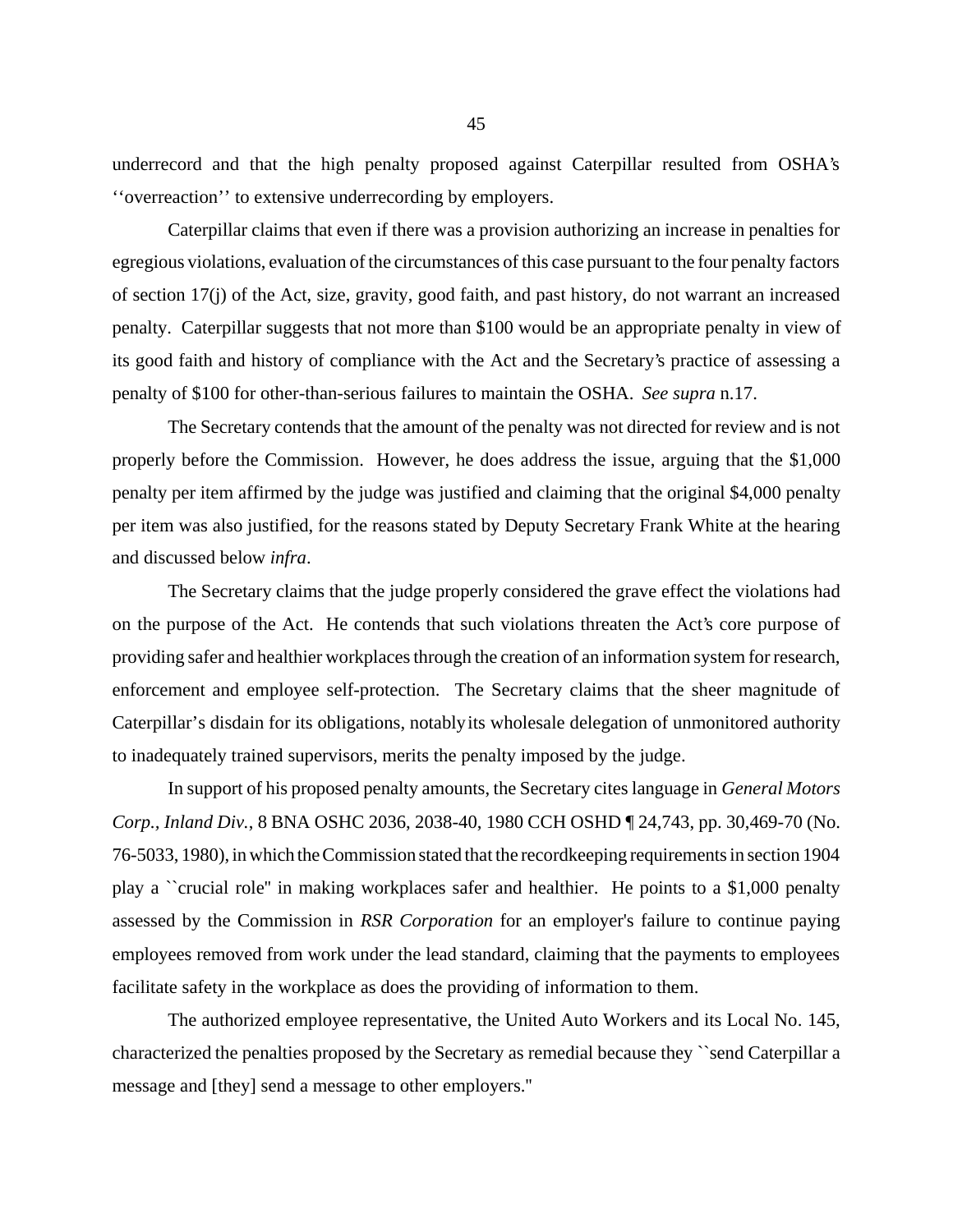#### B. Discussion

The Commission ordinarily will not decide an issue not directed for review. *See John T. Brady & Co.*, 10 BNA OSHC 1385, 1386, 1982 CCH OSHD ¶ 25,941, p. 32,502 (No. 76-2894, 1982). However, the Commission has the discretion to review the entire judge's decision once it is directed for review. Commission Rule 92(a), 29 C.F.R. § 2200.92(a); *Hamilton Die Cast, Inc.*, 12 BNA OSHC 1797, 1986-87 CCH OSHD ¶ 27,576 (No. 83-308, 1986). Here, where we have changed the characterization of the violations from willful to other-than-serious, it is necessary for us to consider the amounts of the penalties to be assessed for those violations.

Section  $17(i)$  of the Act states that the Commission is to give  $\degree$  due consideration to the appropriateness of the penalty with respect to the size of the business of the employer charged, the gravity of the violation, the good faith of the employer, and the history of previous violations.'' There is a wealth of evidence in the record that is relevant to the four penalty factors. Caterpillar's size and its history of previous violations are undisputed. It is a large employer with more than 3,900 employees at this plant alone. Favoring Caterpillar is the fact that this plant has a good history of compliance, having been inspected more than 20 times and assessed a total of just under \$6,000 in penalties, which would indicate a high level of attention to safety and health.

Caterpillar did fully cooperate with the Secretary during the extensive inspection. This included having a large number of compliance officers on its premises for a number of weeks and providing copies of hundreds of medical records to them. However, Caterpillar's neglect in handling its OSHA recordkeeping responsibilities at the same time it was so meticulous in adhering to its own recordkeeping system mitigates, somewhat, this good faith. Moreover, the failure to record injuries that were clearly recordable based on the language of the regulations alone, *i.e.*, recordable because they involved either lost workdays or restriction of work, *see* section 1904.12(c), or because the injuries so greatly exceeded the definition of nonrecordable first aid in section 1904.12(e), is also a mitigating factor.

The gravity of the offense, which is generally the principal factor to be considered, *see Nacirema Operating Co.*, 1 BNA OSHC 1001, 1971-73 CCH OSHD ¶ 15,032 (No. 4, 1972) presents more problems. The Secretary has had some difficulty determining whether there is any gravity to measure. Frank White, then Deputy Assistant Secretary for OSHA, referred to the penalties as non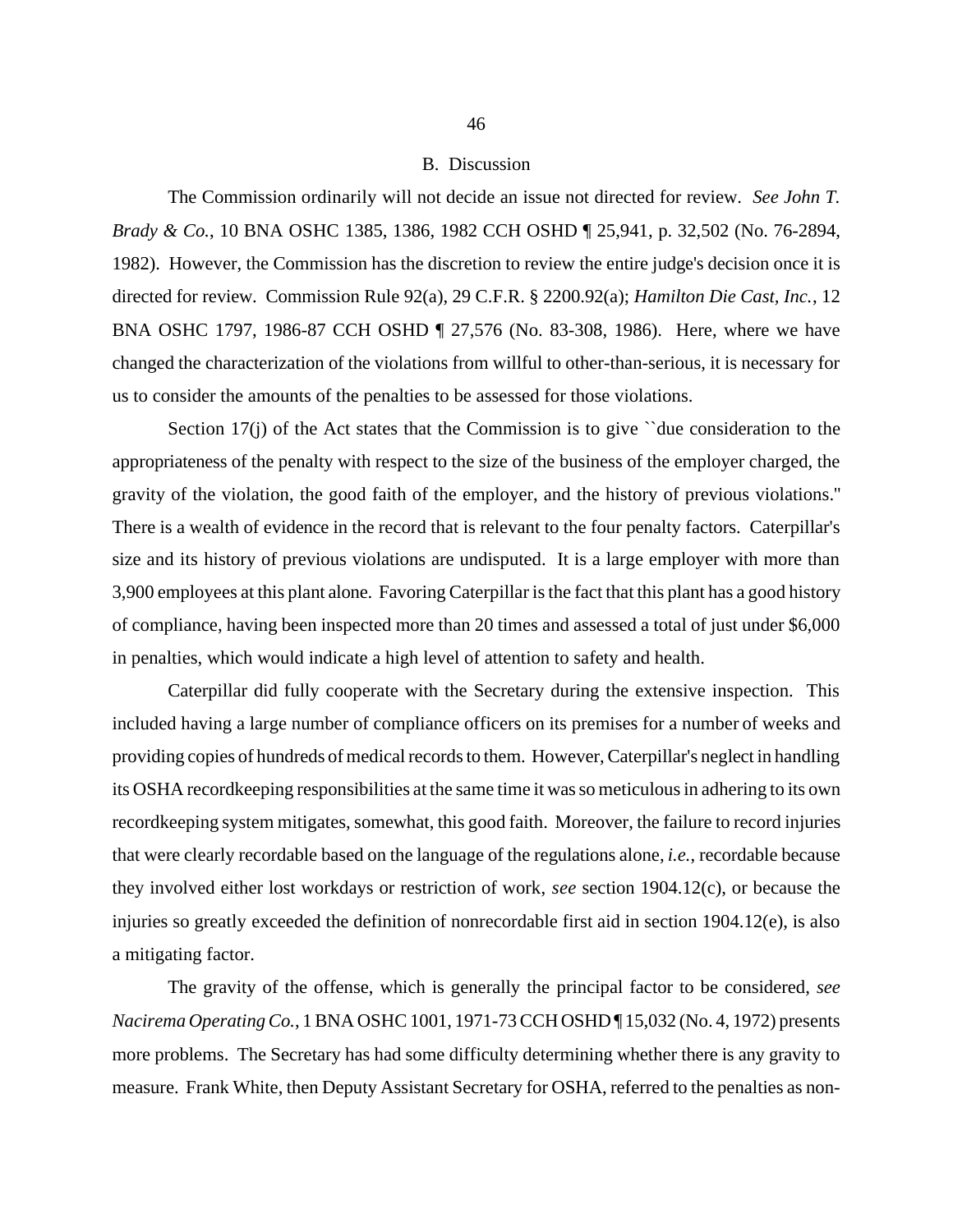gravity based. In OSHA Instruction CPL 2.80 *Handling of Cases to be Proposed for Violation-by-Violation Penalties*, *supra* n.15 which was published after briefs were received in this case, the Secretary proposed a method of calculating the gravity of a per instance recordkeeping violation. This method took into account a number of factors including the extent of the problem, the reason the entry was not made, and the seriousness of the unrecorded injury. In his brief, the Secretary refers to the ''grave'' effect of the violations, which he contends threaten the ''core purpose of the Act--to provide safer and healthier workplaces for the future.'' In support, the Secretary cites and has attached to his brief, a recent Government Accounting Office report, *Here's the Beef: Underreporting of Injuries, OSHA's Policy of Exempting Companies from Programmed Inspections Based on Injury Records and Unsafe Conditions in the Meatpacking Industry*, H. Rep. No. 542, 100th Cong., 2d Sess. (1988), which outlines some of the deception by employers that OSHA has experienced in enforcing the Act.

However, neither the language of CPL 2.80, which the Secretary has not cited to us, nor the alleged ''grave'' effect of the violations, takes the place of evidence that goes to what the Commission has generally considered under the heading of gravity, *i.e.*, (1) the number of employees exposed to the hazard, (2) the duration of the exposure, (3) whether any precautions have been taken against injury, and (4) the degree of probability that an accident would occur. *Turner Co.*, 4 BNA OSHC 1554, 1976-77 CCH OSHD ¶ 21,023 (No. 3635, 1976), *rev'd on other grounds*, 561 F.2d 82 (7th Cir. 1977). Since recordkeeping violations, in general, only bear on these factors in the most tangential way, we are constrained to characterize the gravity of these recordkeeping violations as low.

The Secretary also relies on the explanation for the high penalties that White gave at the hearing. White testified that OSHA relies heavily on the injury and illness data generated by employers in scheduling the programmed inspections required by the Supreme Court's decision in *Marshall v. Barlow's, Inc.*, 436 U.S. 307 (1978),<sup>26</sup> and in focusing its resources on the most hazardous industries. White stated that Caterpillar's noncompliance with section 1904.2(a)

<sup>&</sup>lt;sup>26</sup> In *Barlow's*, the Supreme Court held that nonconsensual OSHA inspections can only be made pursuant to a warrant. The Court suggested that warrant requirements could be satisfied if inspections were based on ''an administrative plan containing specific neutral criteria.'' 436 U.S. at 321-22. The Secretary uses injury and illness data from the OSHA 200 to develop ''neutral criteria.''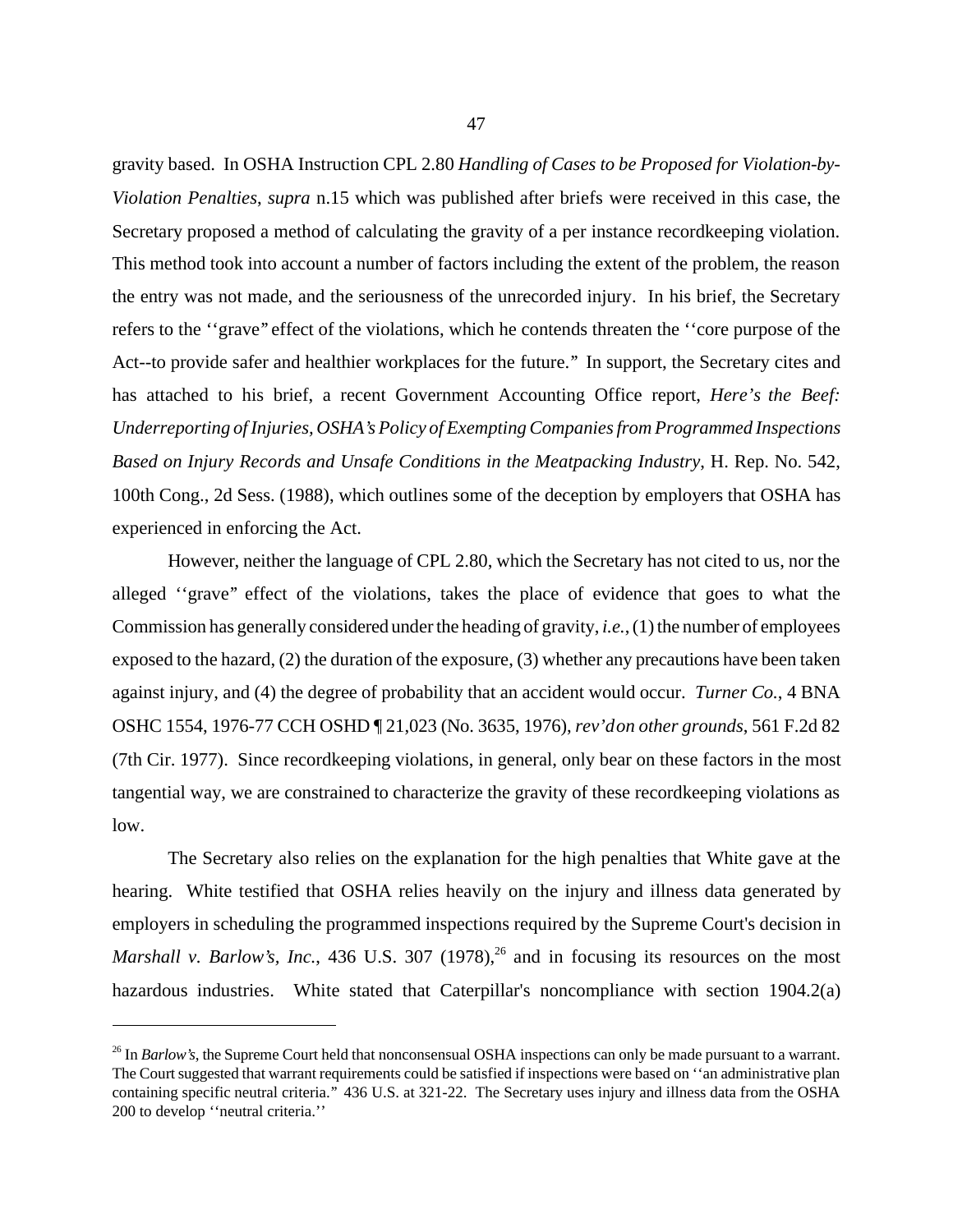warranted the size of the penalty OSHA proposed because it ''was definitely and clearly aware of its obligations and the specific requirements of the Act, the regulations and the appropriate guidelines with respect to keeping records'' but chose not to properly record and significantly reduce its LWDI rate. White stated that Caterpillar's failure to record was particularly egregious because the regulation and the OSHA 200 clearly indicated that the injuries were recordable without reference to the Guidelines.

White conceded that the FOM states that \$100 is an appropriate penalty for recordkeeping violations and that such violations would be grouped, but pointed out that those provisions of the FOM do not concern willful violations of the recordkeeping requirements. White explained that the penalties at issue here were not gravity-based, so OSHA was less constrained about how it arrived at a formula. He referred to the provision on page VI-8 of the FOM that was added in March 1986, *supra* pp. 32-33, which indicates, that in egregious cases involving willful, repeated, or high gravity serious citations, an additional factor of up to the number of violation instances may be applied to the gravity-based or regulatory penalties.

Although White's depiction of Caterpillar as making a deliberate choice to violate section 1904.2(a) would provide some support for the penalties proposed by the Secretary, we have, as noted *supra* in our discussion of willfulness, determined that Caterpillar's failure to record the injuries and illnesses cited by the Secretary was not the result of a deliberate choice by Caterpillar but was instead the result of Caterpillar's neglect. We would also note that the reasons White gives to support the imposition of the higher penalties, particularly the practice of focussing resources on the most hazardous industries, while laudable, are not factors the Commission usually considers in assessing penalties.

Accordingly, having considered Caterpillar's large size, its history of previous violations, which is minimal for a company of this size, the gravity of each violation, which is low, and Caterpillar's showing of some good faith, we assess the following penalties:

- 1. ADAMS -- Received a 2 cm laceration. The cut also required 5 wound care visits, a butterfly suture, neosporin and betadine. A penalty of \$100 is assessed.
- 2. BUNDY -- Received a 1.5 cm laceration. A steri-strip was applied to his cut and 4 wound care visits were also required. A penalty of \$100 is assessed.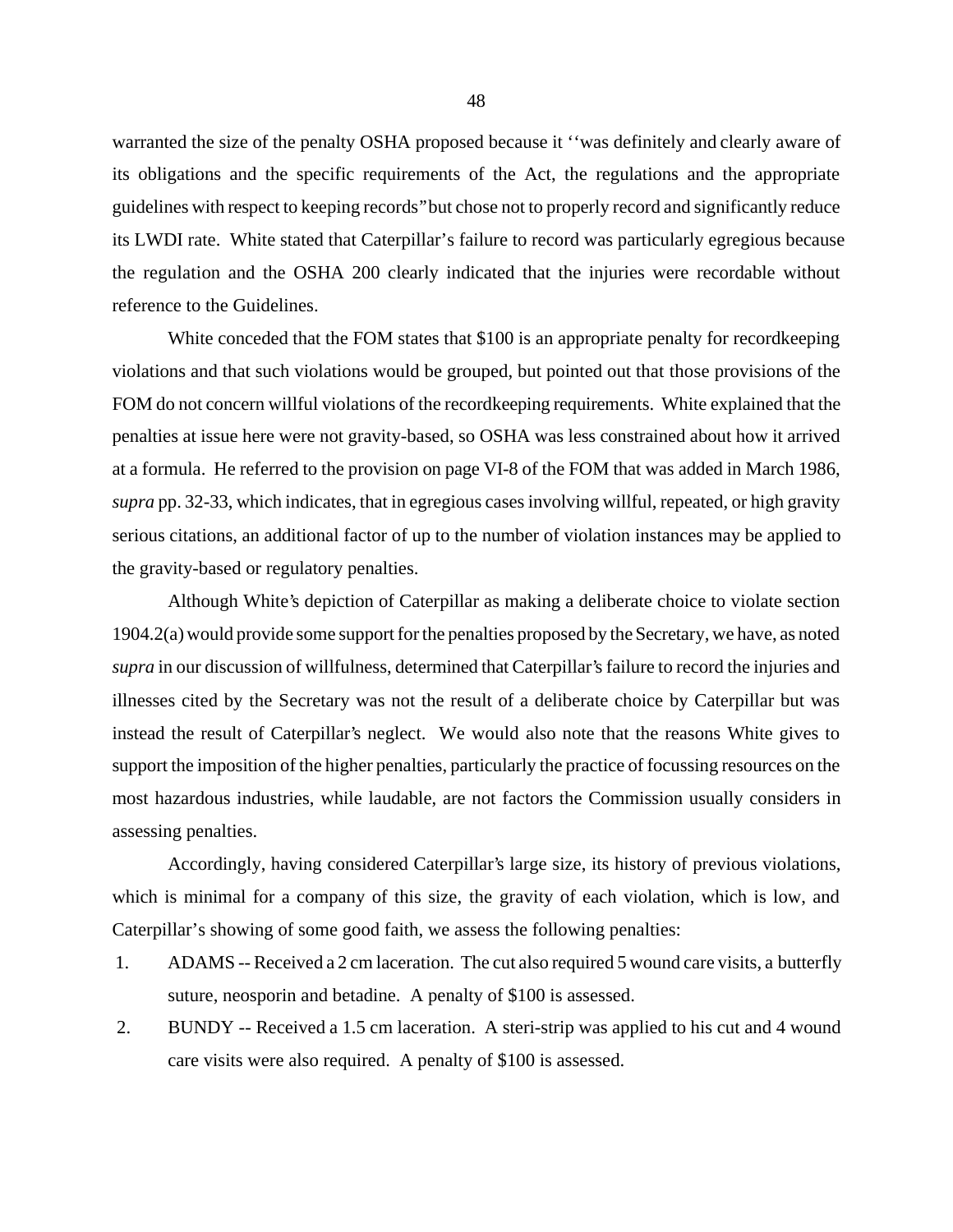- 3. BURT -- Received a 1.5 cm laceration and steri-strips were applied and the employee required 14 visits for a tape bridge, preventative medicine and wound care. A penalty of \$125 is assessed.
- 4. CARTER -- Received a laceration which required 6 visits for wound care, preventative medicine and a tape bridge. A penalty of \$100 is assessed.
- 5. CHRISTENSEN -- Received a laceration, a contusion and an abrasion, which required 13 wound care visits, including ice and heat treatments. A penalty of \$125 is assessed.
- 6. COOK -- Received a .75 cm laceration which required 3 visits for wound care and a tape bridge. A penalty of \$100 is assessed.
- 7. DISHMAN -- Received a laceration which required the application of steri-strips, 7 visits for wound care and preventative medical treatment. A penalty of \$125 is assessed.
- 8. EDMONDS -- Received a laceration which required preventative medical treatment, a tape bridge, and 5 visits for wound care. A penalty of \$100 is assessed.
- 9. HENN -- Received a laceration which required preventative medical treatment, the application and reapplication of steri-strips, an inflexible support and 7 visits for wound care. A penalty of \$125 is assessed.
- 10. HENZE -- Received a laceration, which required 9 visits for wound care and preventative medical treatment, including the application of steri-strips. A penalty of \$125 is assessed.
- 11. KNOTTS -- Received a laceration which required 16 visits for wound care and preventative medical treatment, including the application of steri-strips. A penalty of \$125 is assessed.
- 12. OLSEN -- Received a 1.5 cm laceration which required 9 visits for wound care and preventative medical treatment, including the application of steri-strips and inflexible support. A penalty of \$125 is assessed.
- 13. RABOINE -- Received an avulsion which required 22 visits for wound treatment, including preventative medical treatment, multiple applications of heat and the application of a splint. A penalty of \$125 is assessed.
- 14. SCHUMAKER -- Received a laceration, which required 8 visits for wound care and preventative medicine, including the application of steri-strips. A penalty of \$125 is assessed.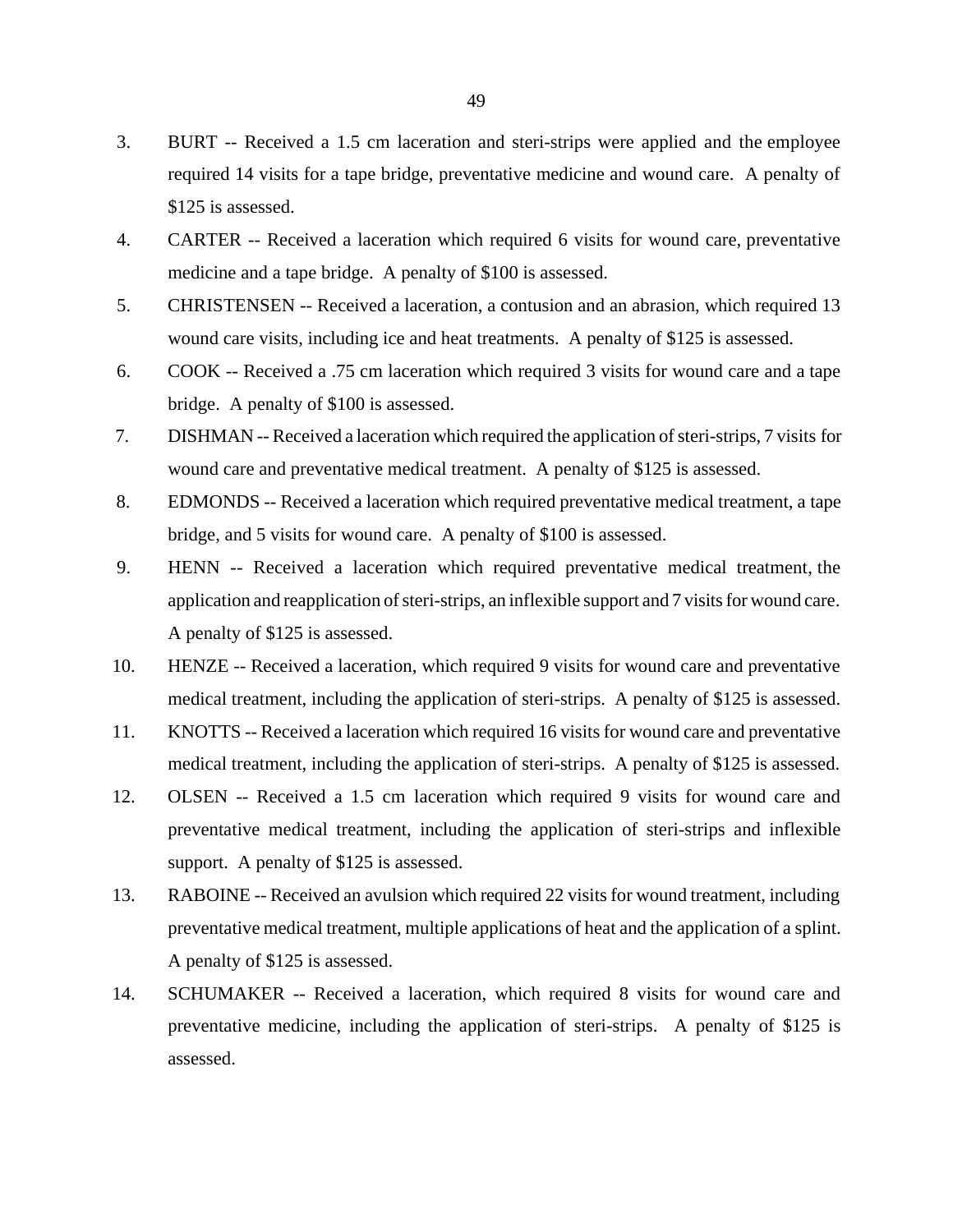- 15. SLAUGHTERBACK -- Received a laceration, which required 6 visits for wound care and preventative medicine, including the application of steri-strips. A penalty of \$100 is assessed.
- 16. VALLE -- Received a laceration, which required 7 visits for wound care, including preventative medical treatment and multiple heat applications. A penalty of \$125 is assessed.
- 17. WAKEFIELD -- Received a laceration which required 6 visits for wound care visits, including the application of steri-strips. A penalty of \$100 is assessed.
- 18. WETZEL -- Received a laceration which required 3 visits for wound care, including preventative medical treatment and heat applications. A penalty of \$75 is assessed.
- 19. WINDISCH -- Received a contusion which required wound care, including hot soaks, preventative medical treatment and prescription drugs. A penalty of \$150 is assessed.
- 20. ALSIP -- Developed cellulitis which required 6 visits for treatment, including debridement of the wound, a prescription drug for 10 days, and multiple hot soaks. A penalty of \$150 is assessed.
- 21. OLESON -- Received a 1.5 cm laceration which required 6 visits for wound care and preventative medical treatment including the application of steri-strips. A penalty of \$100 is assessed.
- 22. CLAUSEL -- Received a 3 cm laceration which required 11 visits for wound care and preventative medicine including the application of steri-strips. A penalty of \$125 is assessed.
- 23. EGAN -- Received a 1.5 cm laceration which required 12 visits for wound care and preventative medicine treatment, including the application of steri-strips. A penalty of \$125 is assessed.
- 24. ELLINGTON -- Received a 1.5 cm laceration, which required 8 visits for wound care and preventative medicine treatment including the application of a tape bridge. A penalty of \$125 is assessed.
- 25. FAUL -- Received a 1.5 cm laceration which required 9 visits for wound care including the application of steri-strips and a splint. A penalty of \$125 is assessed.
- 26. FOSTER -- Received a 2 cm laceration which required 3 wound care visits including the application of steri-strips. A penalty of \$100 is assessed.
- 27. BAIN -- Developed a rash on his hands. He was given lidex cream, a prescription drug, and his work was restricted as a result of the rash. A penalty of \$100 is assessed.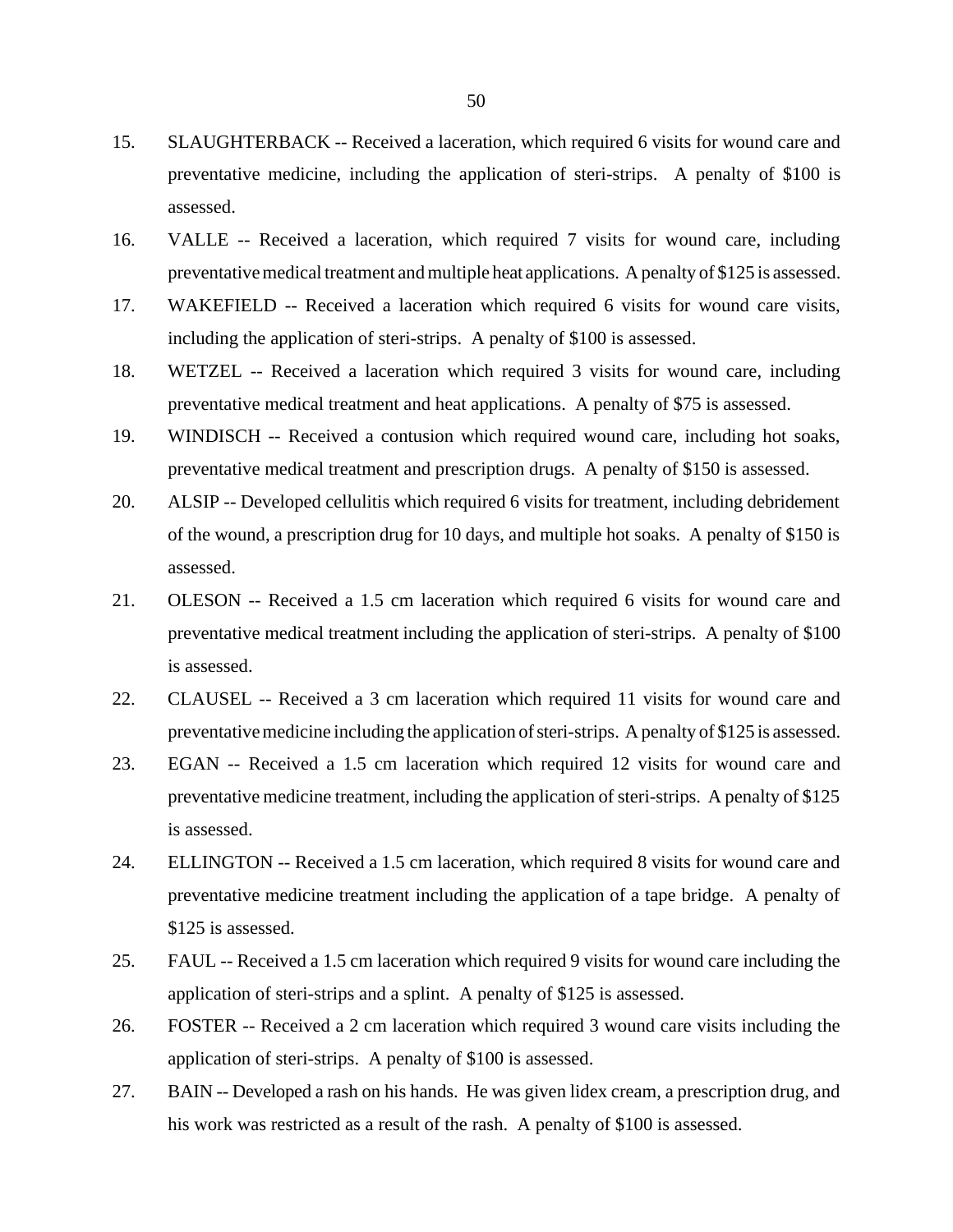- 28. KIRK -- Developed a rash on his face and arms, and was given a prescription drug. A penalty of \$100 is assessed.
- 29. SMITH -- Developed dermatitis on his hands, was given a prescription drug, and had his work restricted. A penalty of \$100 is assessed.
- 30. CLARK -- Developed dermatitis and was treated with a prescription drug. A penalty of \$100 is assessed.
- 32. CRIM -- Received a tuft fracture, which was confirmed by positive x-ray. A penalty of \$100 is assessed.
- 33. LONG -- Received a tuft fracture, which was confirmed by a positive x-ray. Long also received cold compresses and a prescription drug. Caterpillar conceded that the injury should have been recorded. A penalty of \$150 is assessed.
- 34. SMITH -- Received a tuft fracture, which was confirmed by a positive x-ray. Smith's injury required splinting and trephining. A penalty of \$100 is assessed.
- 35. THIELE -- Received a tuft fracture, which was confirmed by a positive x-ray, which required a visit to an emergency room to have it aligned. A penalty of \$100 is assessed.
- 36. UTSCH -- Received a tuft fracture, which was confirmed by a positive x-ray. A penalty of \$100 is assessed.
- 37. WHITE -- Received a tuft fracture, which was confirmed by a positive x-ray. A penalty of \$100 is assessed.
- 38. ROBBIN -- Received a tuft fracture, which required 4 visits to have his nail trephined by a nurse and the application of an inflexible support. A penalty of \$125 is assessed.
- 39. LUNN -- Received a tuft fracture, which was confirmed by a positive x-ray. Lunn also received a prescription drug and made 2 visits for treatment. A penalty of \$150 is assessed.
- 40. McCOY -- Received a tuft fracture, which was confirmed by a positive x-ray. A penalty of \$100 is assessed.
- 41. COPP -- Received a tuft fracture which was confirmed by positive x-ray and treated with ice and a splint was applied. A penalty of \$100 is assessed.
- 42. ALLRED -- Suffered a flash burn which required 6 visits for heat treatment and preventative medicine. A penalty of \$75 is assessed.
- 43. BARRY -- Received a flash burn which was treated with a prescription drug. Barry also lost one day of work. A penalty of \$175 is assessed.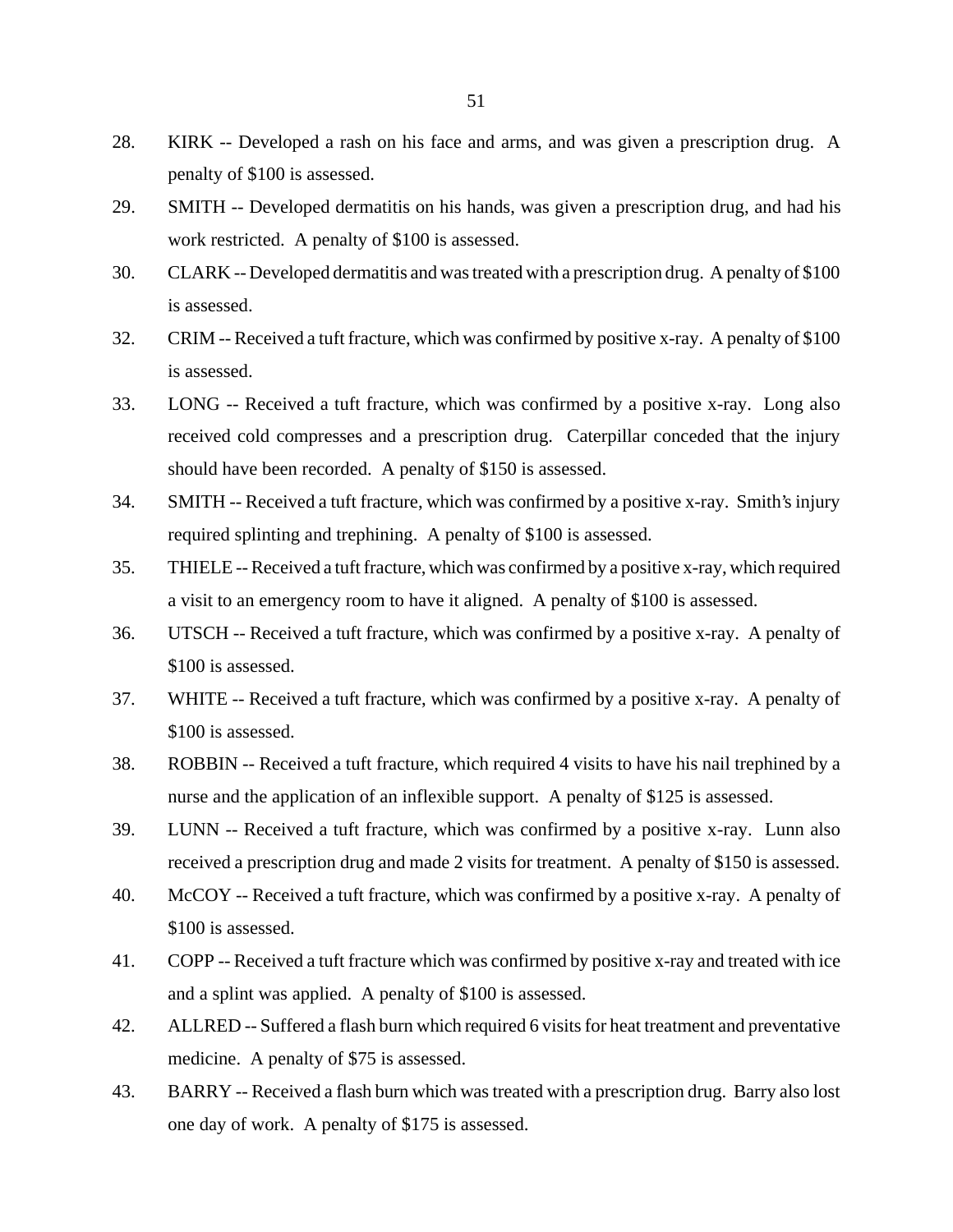- 44. WESBY -- Received an eye abrasion. The metal was removed from Wesby's eye and he was given a prescription drug. A penalty of \$125 is assessed.
- 45. BETSINGER -- Had a foreign body in his eye which was removed with a cotton swab. A heat pack and preventative medicine were also administered. A penalty of \$75 is assessed.
- 46. STEWART -- Suffered corneal abrasions. Stewart was given prescription medicine and his work was restricted. A penalty of \$125 is assessed.
- 47. FRANKLIN -- Received a burn which required 9 wound care visits and preventative medicine. A penalty of \$125 is assessed.
- 48. LEHNERT -- Received a 3 cm second degree burn which required 2 visits for preventative medical treatment. A penalty of \$150 is assessed.
- 49. READY -- Received a second degree chemical burn and was given a prescription drug. Four visits for treatment were also required. A penalty of \$200 is assessed.
- 50. BLACKWELL -- Received a second degree burn which required 5 visits for treatment. Blackwell was also given a prescription drug. A penalty of \$200 is assessed.
- 51. BROWNING -- Received a contusion which required 4 visits for wound care treatment. The treatments included heat packs and multiple doses of a prescription drug. A penalty of \$150 is assessed.
- 52. WAALEN -- Received a contusion which required 11 visits for heat packs. A penalty of \$100 is assessed.
- 53. BROWN -- Received a contusion which required 2 visits for hydrocollator, wound care and preventative medical treatments. A penalty of \$100 is assessed.
- 54. ALLEGRIA -- Received a contusion which required 7 visits for the application of heat packs. A penalty of \$100 is assessed.
- 55. GONZALEZ -- Received a contusion which required 4 visits for treatment. A penalty of \$100 is assessed.
- 56. VICKERY -- Received a contusion which required 6 visits for wound care including preventative medical treatment and the application of heat packs. A penalty of \$100 is assessed.
- 57. KIERCZNYSKI -- Received a contusion to his toe which required 4 visits for heat and ice treatments. A penalty of \$100 is assessed.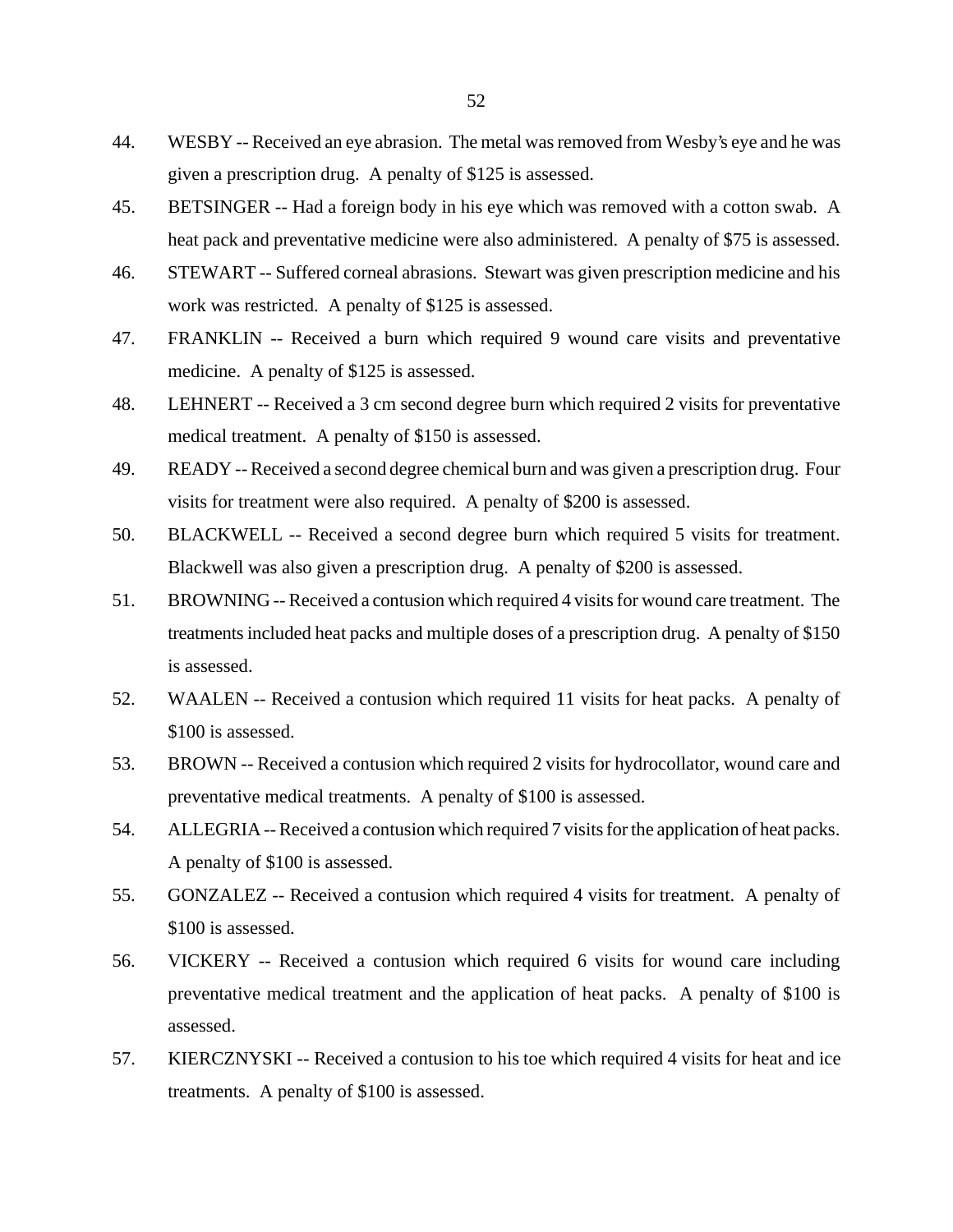- 58. HUGHES -- Received a contusion which required 10 hydrocollator treatments. A penalty of \$125 is assessed.
- 59. DANIELS -- Received a contusion which required 7 visits for heat treatments. The wound was also treated with non-prescription medication and ace bandages. A penalty of \$125 is assessed.
- 60. CRUM -- Received a contusion which required 4 visits for heat treatments. A penalty of \$100 is assessed.
- 61. GARCIA -- Received a contusion which required 15 visits for treatment that included ice, heat packs, and hot soaks. A penalty of \$125 is assessed.
- 62. HESTER -- Received a contusion which required 2 visits for treatment. It also required a restriction of work for 2 weeks. A penalty of \$150 is assessed.
- 64. DRAWHON -- Received a contusion which required 2 visits for treatment with heat packs, incision, drainage, and application of a splint. Multiple doses of a prescription drug were also provided. A penalty of \$175 is assessed.
- 65. ARENDT -- Received a contusion which required 5 visits for the application of ice. A penalty of \$100 is assessed.
- 66. HUNTON -- Received a contusion which required 10 visits for treatment. The treatment included application of a splint and a 2-week supply of a prescription drug. A penalty of \$175 is assessed.
- 67. HYLTON -- Received a contusion which required 1 visit for treatment. He also received a prescription drug and lost 1 workday. A penalty of \$200 is assessed.
- 68. MARKS -- Received a contusion and lost several workdays. The wound was treated with ice, heat and a prescription drug. A penalty of \$200 is assessed.
- 69. WESBY -- Received a contusion which required 2 visits for heat and ice treatment. He also received 2 prescription drugs. A penalty of \$150 is assessed.
- 70. THORSON -- Received a contusion which was treated with a prescription drug. A violation of \$150 is assessed.
- 71. GERMAN -- Received contusions which required 5 wound care visits including preventative medicine, ice and a prescription drug. A penalty of \$150 is assessed.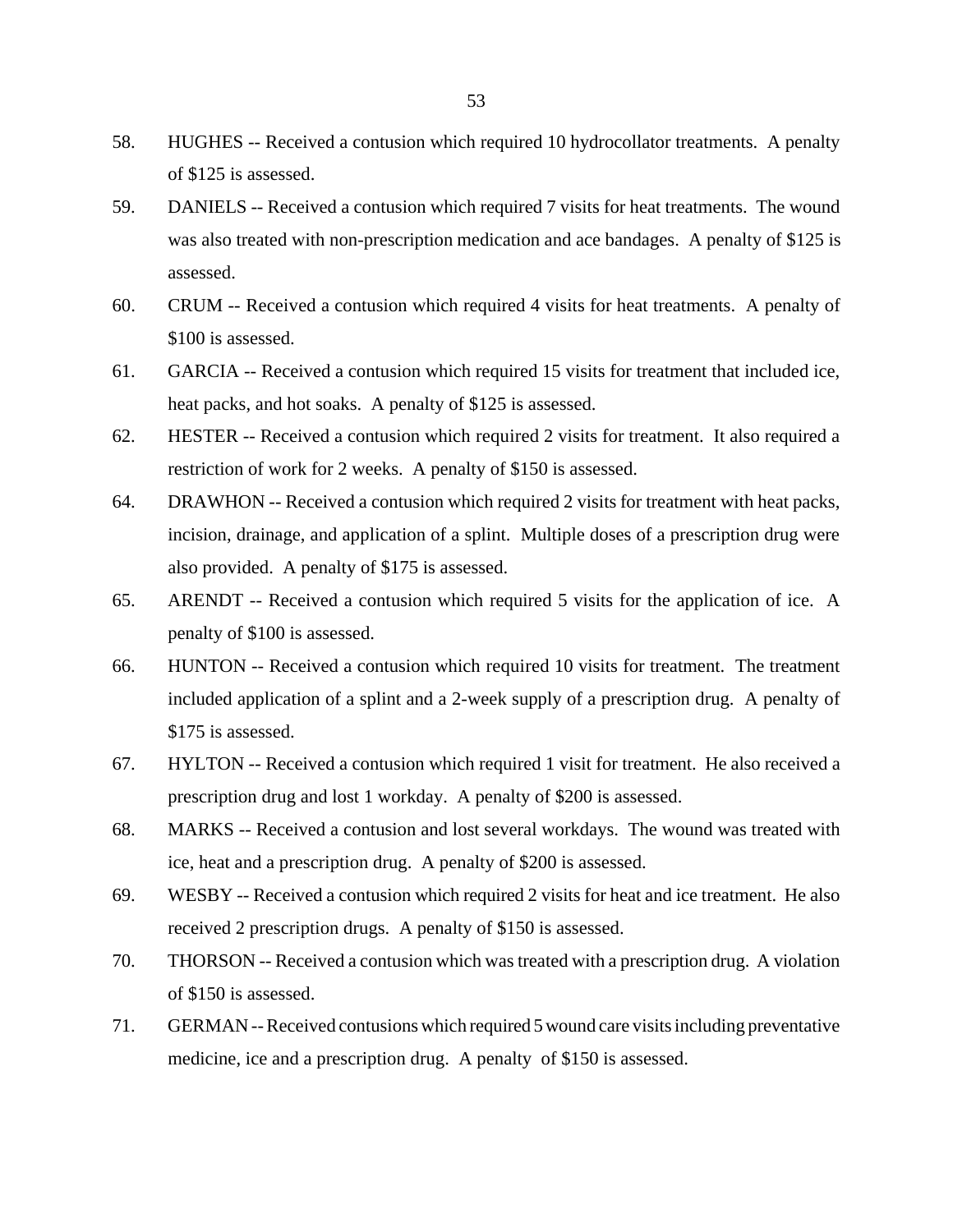- 72. WETHINGTON -- Received a contusion which required 2 visits for treatment which included the application of a splint and ice and he received prescription medicine. The employee's work was also restricted. A penalty of \$200 is assessed.
- 73. BURDITT -- Received a contusion which required treatment including the application of an inflexible support and he received two prescriptions. His work activity was also restricted for 5 days. A penalty of \$200 is assessed.
- 74. SCHULZ -- Received a contusion which required 10 wound care visits. Treatment included multiple heat applications, and wearing a splint for 6 weeks. A penalty of \$125 is assessed.
- 75. DWIRE -- Received a contusion which required 2 visits for heat treatments. A penalty of \$100 is assessed.
- 76. REGER -- Received a contusion which required 3 visits for ice and 2 heat treatments. A penalty of \$100 is assessed.
- 78. HILL -- Received a contusion and avulsive laceration which were treated with ice, steristrips, a splint, and prescription medicine. A penalty of \$100 is assessed.
- 79. DUNLOP -- Received a contusion which required 4 visits for treatments with heat packs and hot soaks. He also lost 2 work days. A penalty of \$150 is assessed.
- 80. VALLE -- Received a contusion to right arm, right leg and back, which required 6 visits for heat treatments. A penalty of \$100 is assessed.
- 81. MIDNIGHT -- Received a contusion which required 5 visits for heat and ice treatments. It also required the application of an inflexible support. A penalty of \$100 is assessed.
- 82. MARKS -- Received a contusion which required 3 visits for treatment. He also received a prescription drug. A penalty of \$150 is assessed.
- 83. ALVARADO -- Had work activity restricted, lost workdays, and was given a prescription drug to treat his back pains. A penalty of \$200 is assessed.
- 84. ALOISIO -- Was given a prescription drug for his neck pain. A penalty of \$150 is assessed.
- 85. ATKINSON -- Claimed to have ''felt such a sharp pain in my lower back I fell forward onto plate.'' Although he received 3 heat treatments and a prescription drug, Dr. Neu did not record the injury because Atkinson had a past back problem and there was no evidence he was overexerting, *i.e.*, lifting over 60 pounds (Dr. Neu assumed that the object weighed less than 60 pounds). A penalty of \$150 is assessed.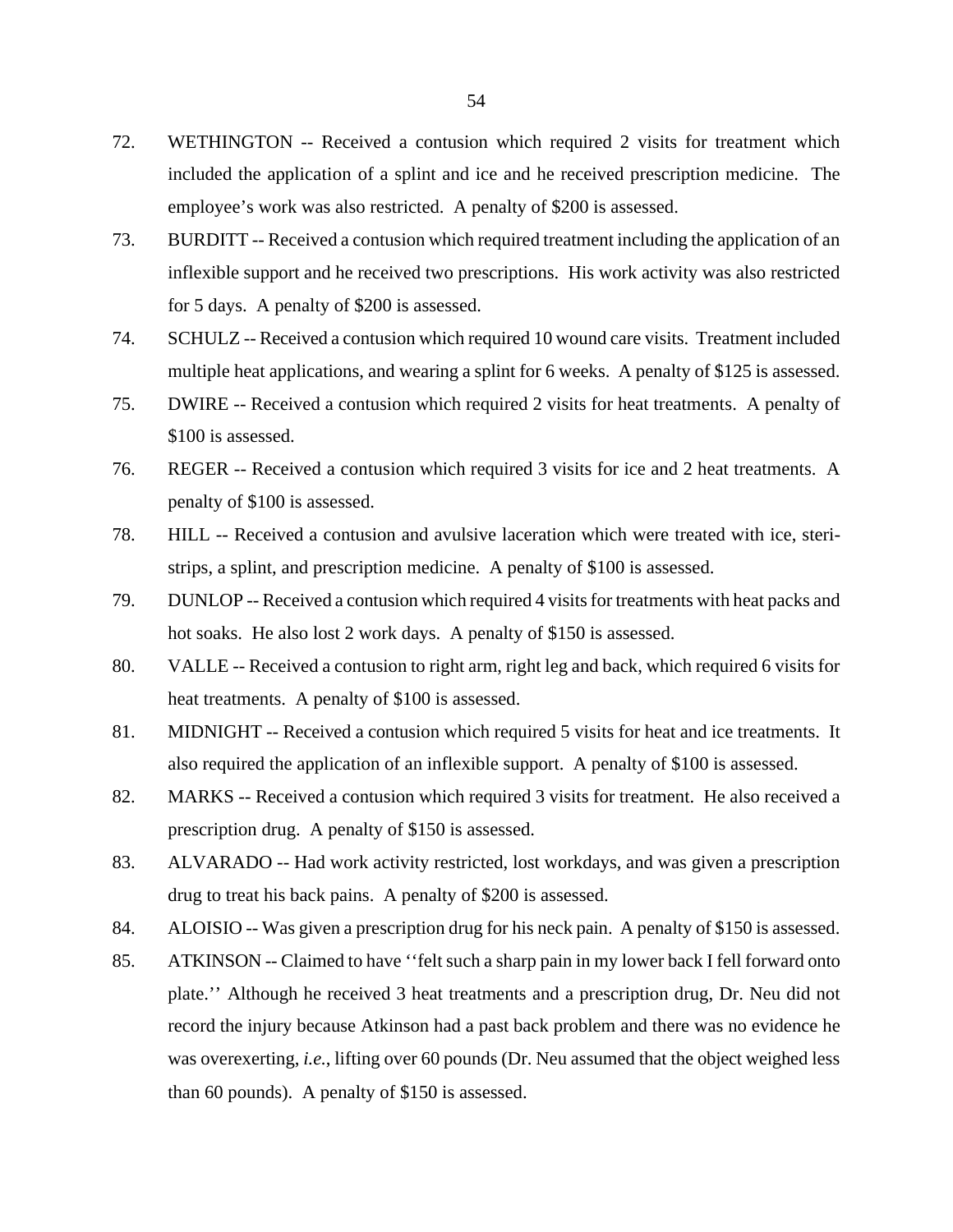- 86. BEMIS -- Experienced the symptoms of a hernia after pushing a 300-pound part into a fixture. The judge found that the injury was not recorded because Caterpillar had a policy of not recording a hernia unless it was: 1) the result of impact, sudden effort or severe strain; 2) there was an actual or immediate pain in the hernial region at the time of the accident that caused the employee to draw the attention of foreman or fellow employees to the accident; and 3) the employee reported the accident to a doctor rather than a nurse within 12 hours. A penalty of \$300 is assessed.
- 87. BENEDICT -- Experienced pain in his back while lifting pieces of tar which required 5 visits for heat treatment. He received motrin, a prescription drug, and had his work activity restricted. A penalty of \$200 is assessed.
- 88. BROWN -- Injured his knee which required 3 visits for treatment. A penalty of \$100 is assessed.
- 89. CANTU -- Strained his lower back which required aspirin or advil and 3 visits for heat treatments. A penalty of \$100 is assessed.
- 90. CHAPMAN -- Slipped and hurt his back which required 2 heat treatments, a prescription drug, and 3 visits for additional treatment. A penalty of \$150 is assessed.
- 91. COUNTS -- Strained his lower back which required 3 visits for heat treatments. A penalty of \$100 is assessed.
- 92. CRABBLE -- Suffered inguinal pain as a result of having to twist out of a small space. A penalty of \$100 is assessed.
- 93. CRAMER -- Experienced pain in his elbow while lifting steel out of a tub which required 2 visits for heat treatments and three different prescription drugs. A penalty of \$150 is assessed.
- 94. CRISSIP -- Experienced pain in his lower back while lifting a part which resulted in one lost workday and restricted work activity for 2 weeks. A penalty of \$200 is assessed.
- 95. CRUZ -- Experienced sharp back pain while performing various tasks. According to Dr. Neu, Cruz said he must have twisted wrong and felt a sharp pain in his lower back. His work was restricted. Because Cruz had a history of lower back problems and there was no evidence that he was overexerting, Dr. Neu did not record the injury. Dr. Neu testified that he did not know how far in the past the injury had occurred. A penalty of \$100 is assessed.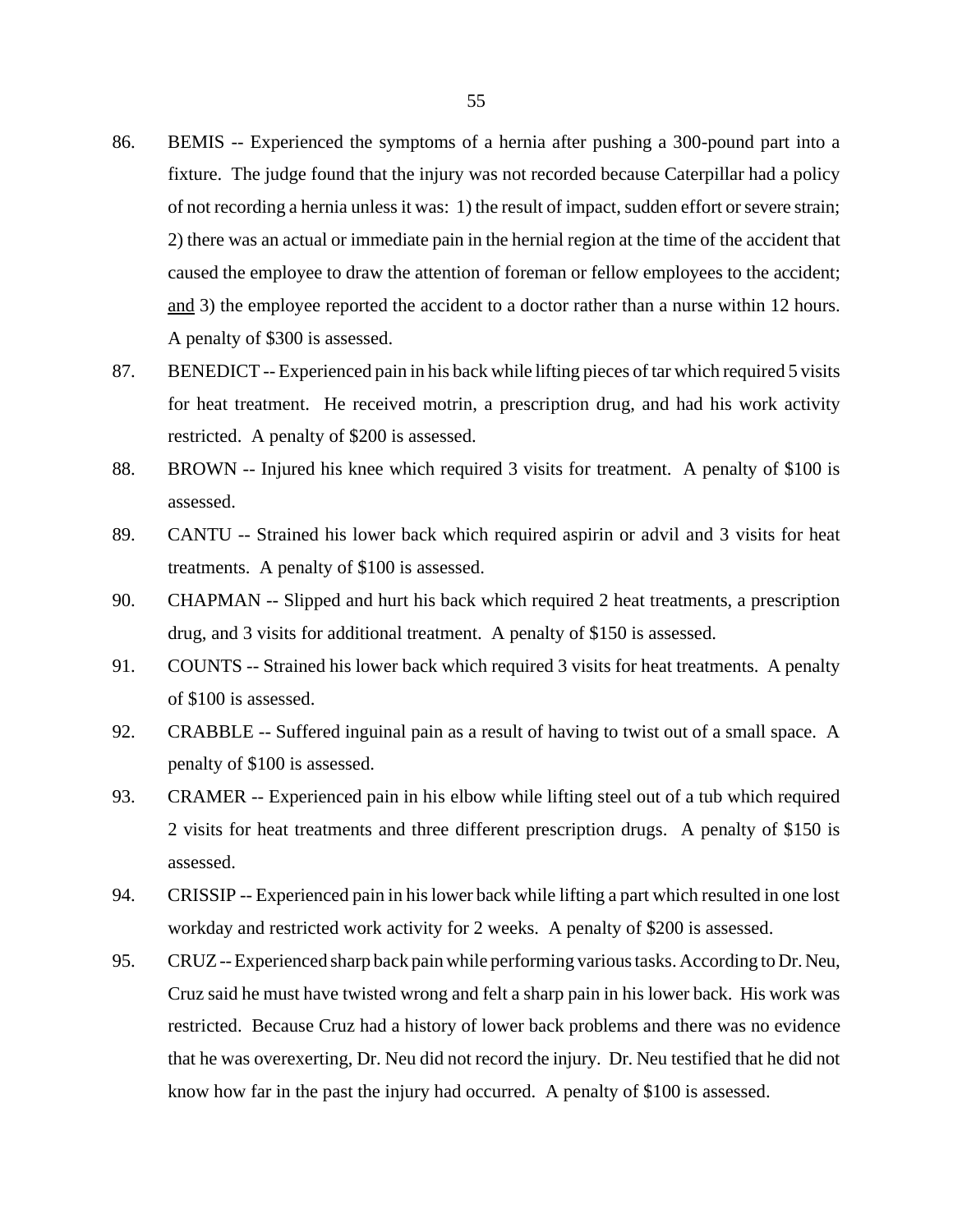- 96. ELAM -- Reported symptoms consistent with carpal tunnel syndrome. He was given a hand brace and 3 different prescription drugs. He also lost one workday. A penalty of \$200 is assessed.
- 97. FLAMMANG -- Twisted his knee which required 9 visits for heat treatment. A penalty of \$125 is assessed.
- 98. FOSTER -- Experienced pain in his right shoulder which he attributed to hanging hoister doors. He made 4 visits for heat treatments. A penalty of \$75 is assessed.
- 99. GALLOWAY -- Had stiff back which was treated with 10 heat treatments. He also lost one workday. A penalty of \$200 is assessed.
- 100. GARCIA -- Suffered back pain while lifting 30-pound weights. He received tylenol 3 and roboaxil, both prescription drugs, and his work was restricted for one day. Caterpillar did not record because of Garcia's previous back injury and because the weights being lifted were under 60 pounds. A penalty of \$200 is assessed.
- 101. GREEN -- Had swollen right hand and index finger which were treated with prescription drugs. A penalty of \$150 is assessed.
- 102. GUYER -- Had surgery for carpal tunnel release on both hands. Lost a workday and had his work activity restricted. Caterpillar conceded in its answer that the injury and 44 others should have been recorded. A penalty of \$300 is assessed.
- 103. HOLTMAN -- Experienced sharp back pain when he turned and twisted while holding 20-25 pound air gun. He lost one workday and received prescription medicine. He had suffered from back problems two years earlier. A penalty of \$200 is assessed.
- 104. HOUGAS -- Suffered shoulder pain which required heat treatment and resulted in restricted work. A penalty of \$150 is assessed.
- 105. INGRAM -- Sprained his back while lifting a disk which required a prescription drug and resulted in one lost day of work. A penalty of \$200 is assessed.
- 106. LEON -- Twisted knee which required motrin 800, a prescription drug, and resulted in one lost workday and restricted work activity. A penalty of \$250 is assessed.
- 107. MARES -- Suffered groin pain while lifting 40-pound parts which required motrin 400, a prescription drug, and numerous ice treatments and resulted in one lost workday. A penalty of \$200 is assessed.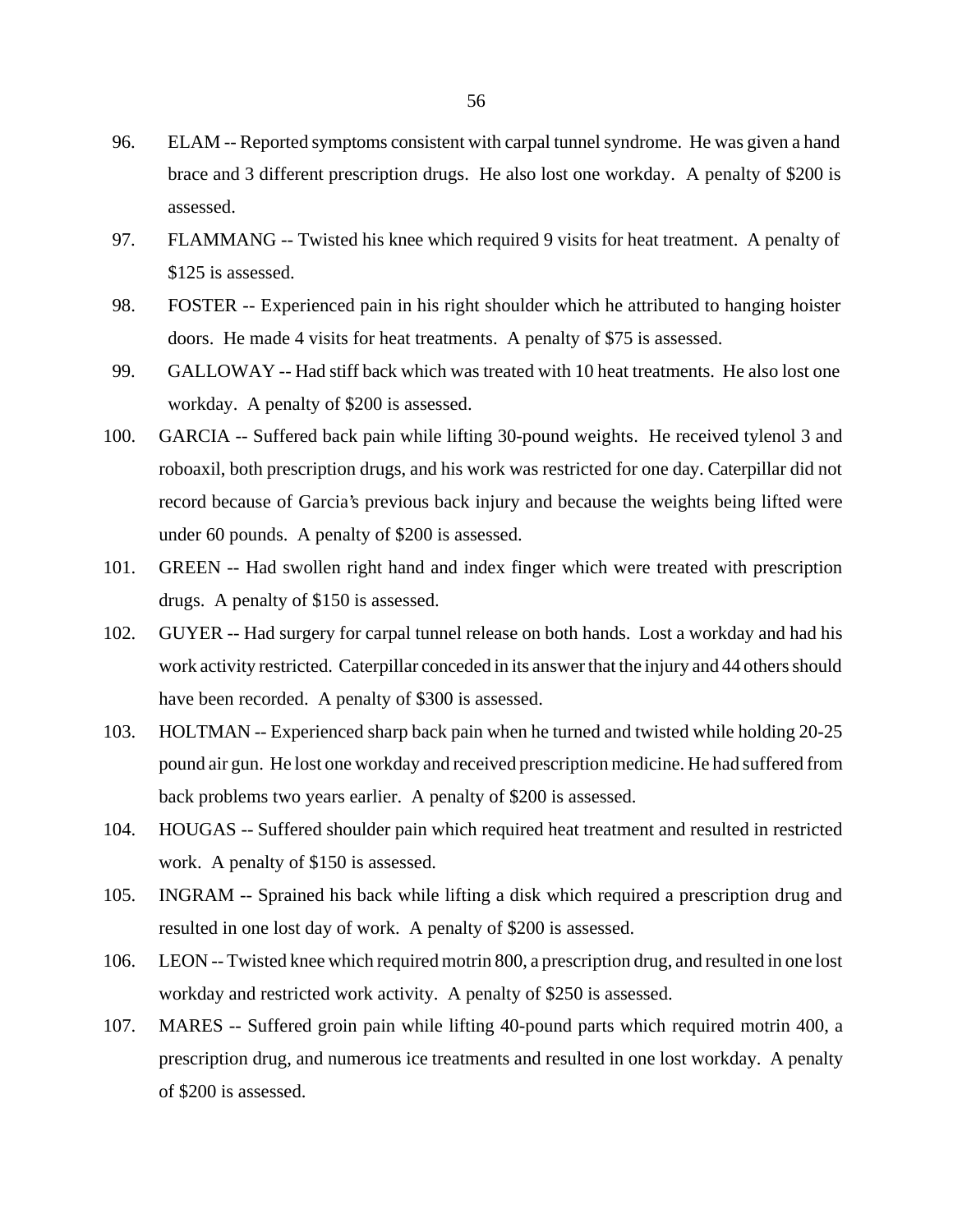- 108. McILQUHAM -- Received a contusion which required 7 visits for treatment, including hot soaks. A penalty of \$125 is assessed.
- 109. MITCHELL -- Suffered pain in lower back while picking up a machine part weighing 30-50 pounds which required prescription medicine and heat treatments. He also lost several weeks of work. A penalty of \$200 is assessed.
- 110. MELICK -- Suffered a sprain to his lower back which required ice and a series of heat treatments. A penalty of \$100 is assessed.
- 111. MONTOYA, B.M. -- Suffered back strain which required 4 visits for heat treatments. A penalty of \$100 is assessed.
- 112. MONTOYA, J.M. -- Felt back pain while carrying a brake reservoir which required heat treatment, a prescription drug, and resulted in a lost workday and restricted work. A penalty of \$250 is assessed.
- 113. NAVARRO -- Suffered a hernia while attempting to lift a gas tank. He lost several days from work. Dr. Neu diagnosed the hernia 11 days after the event but did not record it because of Caterpillar's policy of not recording hernias if a doctor was not informed within 12 hours. A penalty of \$550 is assessed.
- 114. OLIVA -- Experienced pain in his lower back while moving a part. His work activity was restricted and he lost one workday. A penalty of \$200 is assessed.
- 115. PERRY -- Complained of a backache after carrying propane tanks weighing 100 pounds. He made 2 visits for heat treatments and had his work activity restricted. A penalty of \$150 is assessed.
- 116. REINER -- Complained of back pain while operating a radial drill. He lost one workday and had his work activity restricted for 2 weeks. A penalty of \$200 is assessed.
- 117. RIDGE -- Experienced chest pain while lifting parts which required a prescription drug for 2 weeks, lost one workday and restricted work activity for 3 months. A penalty of \$250 is assessed.
- 118. RUIZ -- Experienced back pain which required 4 visits for heat treatments and prescription drugs, and resulted in restricted work activity for 1 week. A penalty of \$200 is assessed.
- 119. RENALDI -- Suffered a contusion to his left hand. He made 3 visits for heat treatments. A penalty of \$100 is assessed.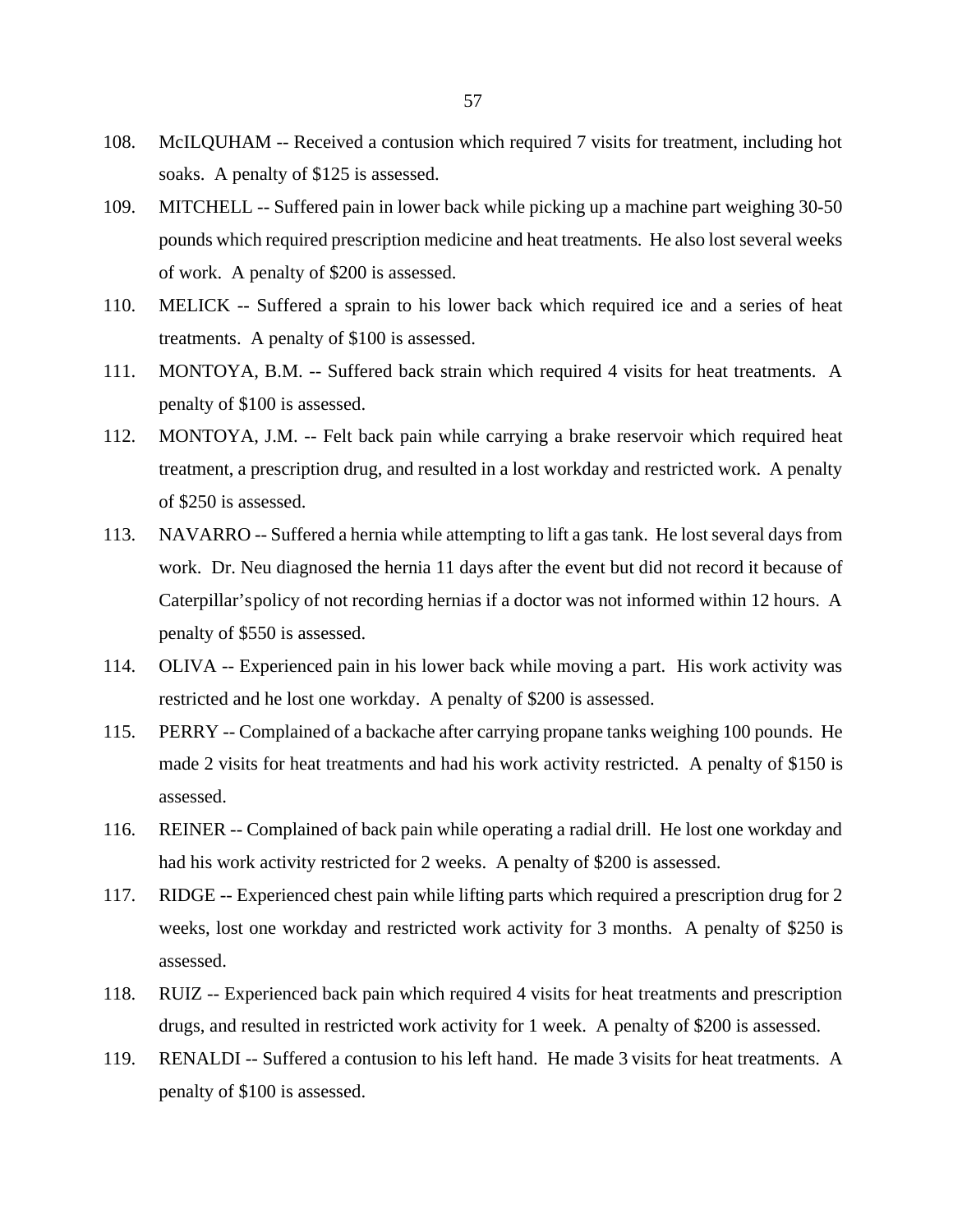- 120. ROMERO -- Strained his back which required 3 visits for ice and heat treatments. A penalty of \$100 is assessed.
- 121. SHELTON -- Received a contusion which required 13 visits for heat and ice treatments. He also received a prescription drug. A penalty of \$200 is assessed.
- 122. SMITH -- Felt pain in his back while lifting. He lost numerous workdays, and was hospitalized 10 days in traction. He was also given prescription medicine. A penalty of \$300 is assessed.
- 123. STANGL -- Suffered back pain while picking up a piece of iron. He made 14 visits for heat treatments. A penalty of \$100 is assessed.
- 124. STEMEN -- Suffered a strain or sprain to her right arm. She made 10 visits for ice, heat, and whirlpool treatments, was given a prescription drug and had her work activity restricted. A penalty of \$200 is assessed.
- 125. STEWART -- Suffered back pain while moving material. He was given two prescription drugs, multiple heat packs, lost one workday, and had a restriction on his work activity. A penalty of \$250 is assessed.
- 126. TAYLOR -- Felt back pain when lifting a part. He made 3 visits for heat treatments, 1 visit for an ice pack. A penalty of \$100 is assessed.
- 127. THILL -- Strained his left thumb. He received 5 visits for treatments, received inflexible and flexible support, two heat treatments and nonprescription medicine. A penalty of \$75 is assessed.
- 128. TWAIT -- Experienced back pain while climbing. He made 2 visits for heat treatments, lost more than one workday; had his work activity restricted, and received a prescription drug. A penalty of \$250 is assessed.
- 129. UNDERWOOD -- Suffered back pain. He made 6 visits for multiple heat treatments, lost one workday, had his work activity restricted, and was given two types of prescription drug. A penalty of \$250 is assessed.
- 130. WALTER -- Sprained his left knee. He made 3 visits for heat treatments. A flexible support was also supplied. A penalty of \$100 is assessed.
- 131. WILLIAMS -- Strained his knee. He received 9 visits for heat treatment, had his work activity restricted, and was given a prescription drug. A penalty of \$225 is assessed.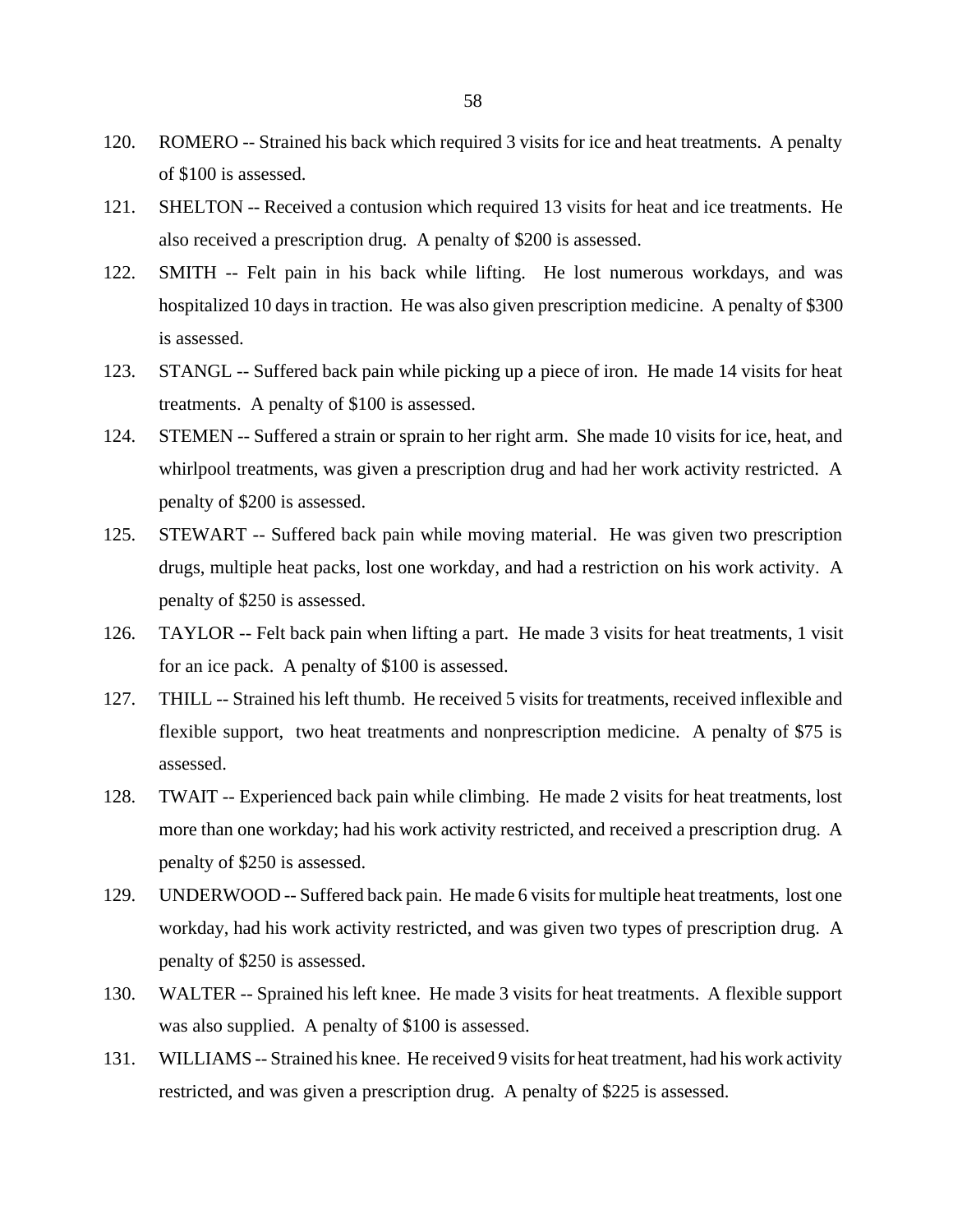- 132. YOUNGER -- Experienced soreness in his arm. He was treated with a prescription drug. A penalty of \$125 is assessed.
- 133. BROOKMAN -- Twisted his ankle. He lost a workday, had his work activity restricted, and was given three prescription drugs. A penalty of \$225 is assessed.
- 134. MARTINEZ -- Suffered a strain to his back. He made 2 visits for heat treatments. A penalty of \$100 is assessed.
- 135. SCHROEDER -- Twisted his knee, and lost 1 workday, his work activity was restricted and he was given prescription medicine. A penalty of \$250 is assessed.
- 136. MANTZKE -- Had surgery for carpal tunnel syndrome. He lost numerous workdays and received prescription medicine. A penalty of \$350 is assessed.
- 137. CARLSON -- Lost a number of workdays as a result of the strain he suffered to his right knee. He was also given two types of prescription drug. A penalty of \$125 is assessed.
- 138. MURPHY -- Suffered a sprain to the right knee which was treated with prescription medicine. A penalty of \$125 is assessed.
- 139. WILSON -- Pulled his back while lifting, which required 2 visits for heat and ice treatments, and was given motrin 600, a prescription drug. A penalty of \$150 is assessed.
- 140. LOONEY -- Experienced back pain while picking up a 60-70 pound weight. His work activity was restricted and he was given prescription medicine. A penalty of \$200 is assessed.
- 141. TAYLOR -- Experienced pain after bending down. She lost more than one workday, and was given a prescription drug. A penalty of \$200 is assessed.
- 142. HICKEY -- Strained his lower back, which required 5 visits for heat treatments, and one visit for ice treatment. A penalty of \$100 is assessed.
- 143. HICKEY -- Suffered a sprained left knee. He received 6 visits for heat treatments. A penalty of \$100 is assessed.
- 144. SPITZ -- Experienced back problems and was given prescription medicine. A penalty of \$150 is assessed.
- 145. CRISSIP -- Experienced neck and shoulder pain. He made one visit for an ice treatment and one for heat treatment. A penalty of \$100 is assessed.
- 146. BASSETT -- Strained his lower back after falling off a bucket. He made one visit for heat treatment, one for an ice treatment. A penalty of \$100 is assessed.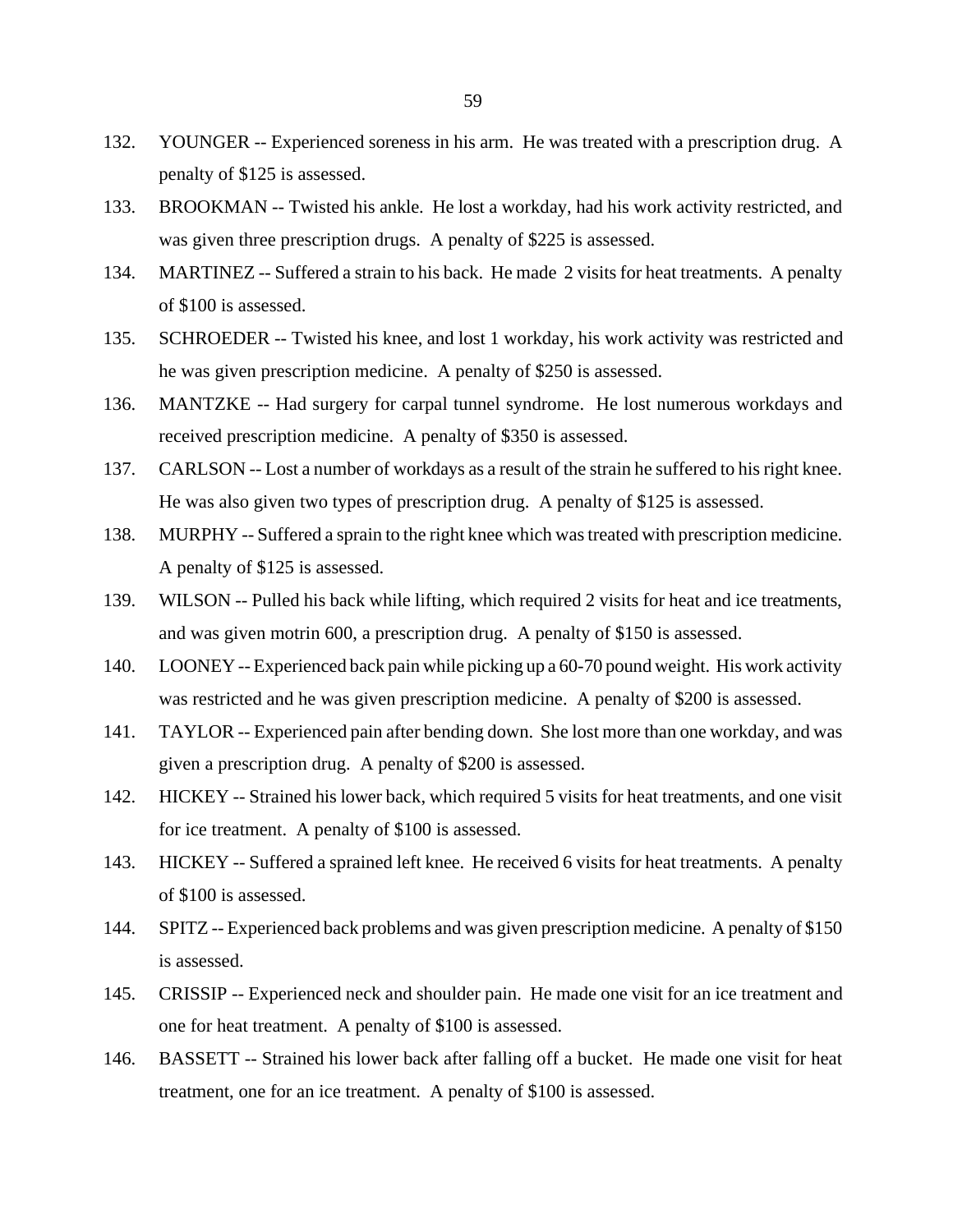- 147. WARD -- Experienced carpal tunnel syndrome which resulted in a lost workday and restriction of work activity. He was treated with a wrist brace, motrin 600, and finally with surgery. A penalty of \$350 is assessed.
- 148. HERREID -- Experienced wrist pain which resulted in restriction of his work activity for 1 week. The injury was treated with a wrist splint and prescription drugs. A penalty of \$200 is assessed.
- 149. FIGUEROA -- Experienced sharp pains in his shoulder 3 days after beginning new job. He lost one workday, had his work activity restricted, received 2 weeks of physical therapy, and was given prescription drugs. A penalty of \$250 is assessed.
- 150. JONES -- Received a sprain or strain to his lower back, which resulted in 14 visits for heat treatments. His work activity was restricted and he was given prescription drugs. A penalty of \$150 is assessed.
- 151. MANTZKE -- Experienced aching and numbness in his back and legs, which resulted in restricted work activity, a workday lost, and required prescription drugs and heat and ice treatments. A penalty of \$250 is assessed.
- 152. CADIE -- Experienced a sharp pain in his back and received prescription medicine. A penalty of \$150 is assessed.
- 153. BREESE -- Experienced back pain and was given prescription medicine. A penalty of \$150 is assessed.
- 154. GONZALEZ -- Suffered contusions to his lower back, arms, and legs while falling into pit . He lost one workday and had his work activity restricted. A penalty of \$200 is assessed.
- 155. GARCIA -- Experienced back pain which required 3 ice treatments and prescription drugs. He lost one workday and had his work activity restricted. A penalty of \$250 is assessed.
- 156. DELGADO -- Experienced back pain which resulted in the loss of a number of workdays and restriction of work activity. A penalty of \$200 is assessed.
- 157. ARENDT -- Experienced back pain which required treatment with prescription drugs. A penalty of \$150 is assessed.
- 158. LOPEZ -- Experienced back pain which was treated with heat twice, his work activity was restricted and he was given prescription medicine. A penalty of \$200 is assessed.
- 159. KELLY -- Experienced back pain which required 12 heat treatments and a prescription drug. A penalty of \$200 is assessed.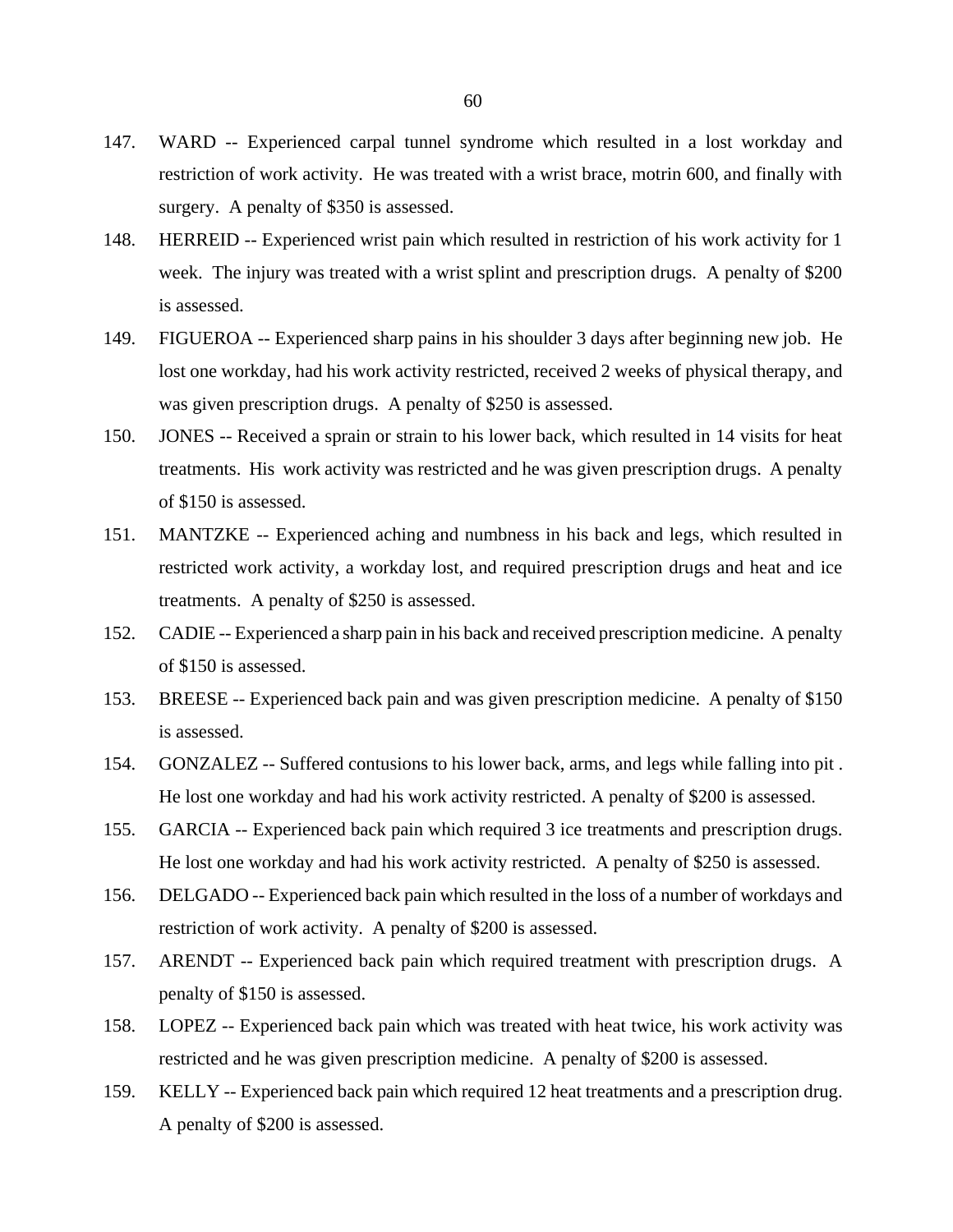- 160. QUIRIN -- Experienced back pain which resulted in the loss of a number of workdays and the restriction of work activity. A penalty of \$200 is assessed.
- 161. FISCHER -- Experienced weakness and pain in his arm from continuous lifting of 20-pound parts. He was given prescription drugs and his work activity was restricted. A penalty of \$175 is assessed.
- 162. BRANDON -- Experienced a stabbing pain in his left elbow while pulling a bar which required the application of a flexible support. Also, his work activity was restricted. A penalty of \$150 is assessed.
- 163. NICHOLS -- Twisted his wrist which was treated with an inflexible support and prescription medicine. A penalty of \$125 is assessed.
- 164. GORDON -- Experienced carpal tunnel symptoms. He lost a workday, had his work activity restricted and was given prescription medicine. A penalty of \$250 is assessed.
- 165. BIANIONI -- Experienced tendonitis while using an impact gun. His work activity was restricted, and he was given prescription medicine. A penalty of \$200 is assessed.
- 166. McCOY -- Sprained his back which required 3 visits for heat treatments as well as prescription medicine. A penalty of \$150 is assessed.
- 167. OLSEN -- Suffered from back injury which required prescription medicine as well as ice and heat treatments. A penalty of \$150 is assessed.
- 168. HOOVER -- Suffered from injured shoulder which required heat treatment and prescription medicine. A penalty of \$150 is assessed.
- 169. PARIS -- Experienced shoulder pain which was treated with prescription medicine. A penalty of \$150 is assessed.
- 170. BOEHMKE -- Experienced shoulder pain which was treated with prescription medicine and resulted in his work activity being restricted. A penalty of \$200 is assessed.

# VI. ORDER